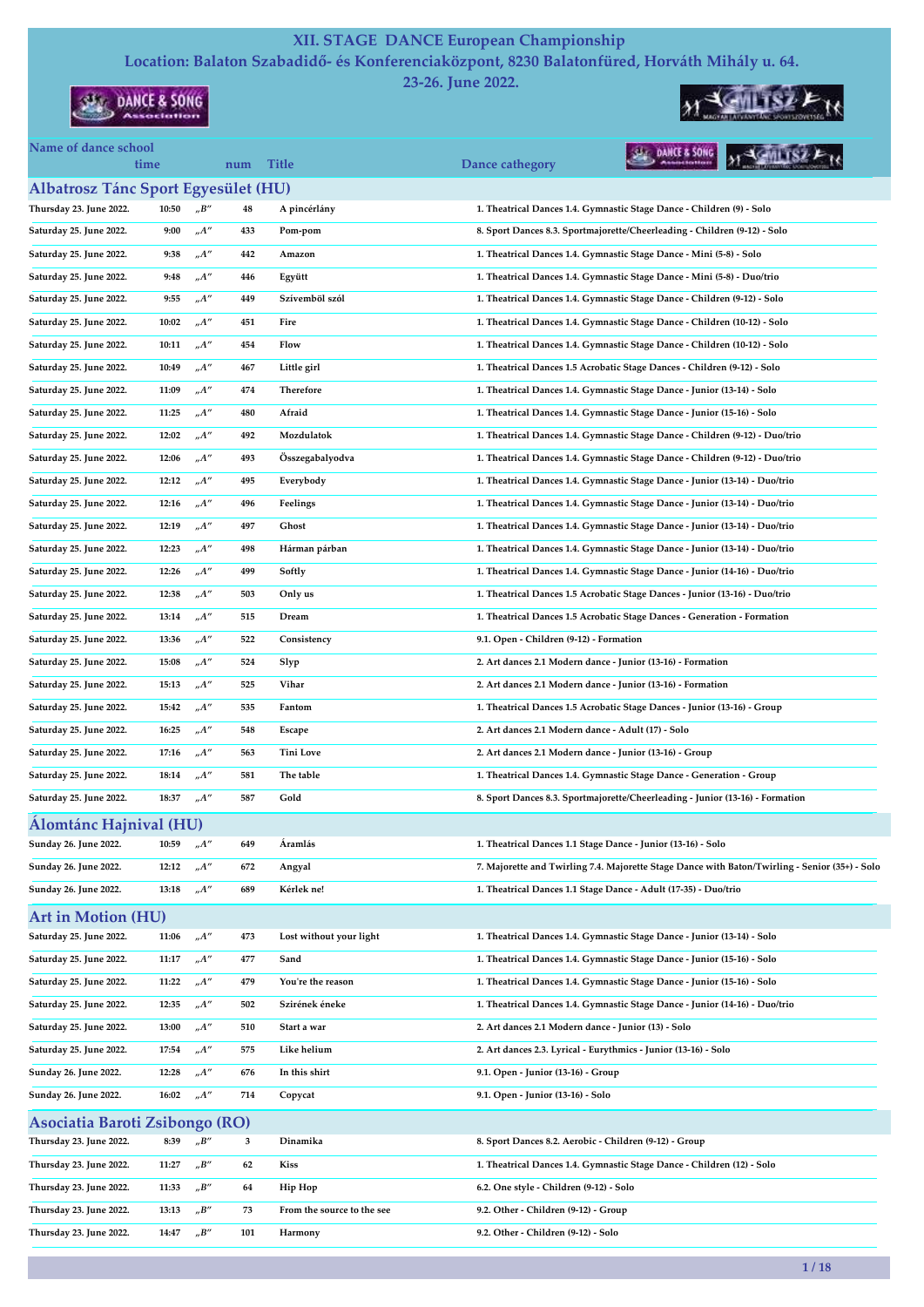| Name of dance school                              | time  |                                   | num | <b>Title</b>                                      | DANCE & SONG<br>Dance cathegory                                                                    |
|---------------------------------------------------|-------|-----------------------------------|-----|---------------------------------------------------|----------------------------------------------------------------------------------------------------|
| Asociatia Baroti Zsibongo (RO)                    |       |                                   |     |                                                   |                                                                                                    |
| Thursday 23. June 2022.                           | 15:13 | $n^{\prime}B^{\prime\prime}$      | 109 | One,two                                           | 1. Theatrical Dances 1.5 Acrobatic Stage Dances - Children (9-12) - Solo                           |
| Thursday 23. June 2022.                           | 16:14 | $n^{\prime}B^{\prime\prime}$      | 130 | Friends                                           | 1. Theatrical Dances 1.5 Acrobatic Stage Dances - Junior (13-16) - Duo/trio                        |
| Thursday 23. June 2022.                           | 18:25 | $n^{\prime}B^{\prime\prime}$      | 150 | Mystic                                            | 1. Theatrical Dances 1.5 Acrobatic Stage Dances - Junior (13-16) - Solo                            |
| Thursday 23. June 2022.                           | 19:31 | $n^{\prime}B^{\prime\prime}$      | 172 | Feelings                                          | 1. Theatrical Dances 1.4. Gymnastic Stage Dance - Junior (15-16) - Solo                            |
| Bányász Mazsorett Együttes (HU)                   |       |                                   |     |                                                   |                                                                                                    |
| Friday 24. June 2022.                             | 14:10 | $n^{\prime}B^{\prime\prime}$      | 307 | Army                                              | 7. Majorette and Twirling 7.4. Majorette Stage Dance with Baton/Twirling - Adult (17-35) -         |
| Friday 24. June 2022.                             | 15:22 | $n^{\prime}B^{\prime\prime}$      | 329 | Forma1                                            | Group<br>7. Majorette and Twirling 7.3. Majorette Stage Dance with Pom-Pom - Junior (13-16) - Solo |
| Friday 24. June 2022.                             | 15:31 | $n^{\prime}B^{\prime\prime}$      | 332 | Emlékek                                           | 7. Majorette and Twirling 7.4. Majorette Stage Dance with Baton/Twirling - Adult (17-35)           |
|                                                   |       |                                   |     |                                                   | Solo                                                                                               |
| <b>BNK TSE (HU)</b>                               |       |                                   |     |                                                   |                                                                                                    |
| Thursday 23. June 2022.                           | 16:47 | $n^{\prime}B^{\prime\prime}$      | 140 | Out of the dark                                   | 2. Art dances 2.1 Modern dance - Junior (13) - Solo                                                |
| Thursday 23. June 2022.                           | 20:16 | $n^{\prime}B^{\prime\prime}$      | 185 | Flashdance                                        | 1. Theatrical Dances 1.3. Musical-revue-tap - Junior (13-16) - Solo                                |
| Friday 24. June 2022.                             | 13:58 | $n^{\prime}B^{\prime\prime}$      | 303 | Hallelujah                                        | 3. Saloon dance 3.6. Saloon Dance mix (classical-latin) - Junior (13-16) - Solo                    |
| Friday 24. June 2022.                             | 15:03 | "B"                               | 323 | Bailando                                          | 3. Saloon dance 3.4. Latin/Caribbean without pairs - Junior (13-16) - Solo                         |
| Friday 24. June 2022.                             | 19:57 | $n^{\prime}B^{\prime\prime}$      | 388 | <b>Falco Super Star</b>                           | 9.1. Open - Junior (13) - Solo                                                                     |
| Sunday 26. June 2022.                             | 10:06 | $n^{A''}$                         | 634 | Emlék                                             | 3. Saloon dance 3.6. Saloon Dance mix (classical-latin) - Children (9-12) - Solo                   |
| Sunday 26. June 2022.                             | 10:29 | "A"                               | 641 | Titkos kert                                       | 3. Saloon dance 3.2 Classical without pairs - Junior (13-16) - Solo                                |
| Sunday 26. June 2022.                             | 15:41 | $n^{A''}$                         | 706 | Sexy girl                                         | 3. Saloon dance 3.4. Latin/Caribbean without pairs - Adult (17-35) - Solo                          |
| <b>Bonton Tánc Sport Egyesület (HU)</b>           |       |                                   |     |                                                   |                                                                                                    |
| Friday 24. June 2022.                             | 13:55 | $n^{\prime}B^{\prime\prime}$      | 302 | <b>Tango Fuego</b>                                | 3. Saloon dance 3.1 Classical (standard) with pairs - Junior (13-16) - Duo/trio                    |
|                                                   |       |                                   |     | Carmen Táncművészeti és Sporttánc Alapítvány (HU) |                                                                                                    |
| Saturday 25. June 2022.                           | 12:41 | $_nA''$                           | 504 | Gengszterpárbaj                                   | 1. Theatrical Dances 1.5 Acrobatic Stage Dances - Junior (13-16) - Duo/trio                        |
| Saturday 25. June 2022.                           | 12:44 | $n^{A''}$                         | 505 | Szabadíts ki                                      | 1. Theatrical Dances 1.5 Acrobatic Stage Dances - Junior (13-16) - Duo/trio                        |
| Saturday 25. June 2022.                           | 15:45 | $n^{A''}$                         | 536 | Find me                                           | 1. Theatrical Dances 1.5 Acrobatic Stage Dances - Junior (13-16) - Group                           |
| Saturday 25. June 2022.                           | 18:17 | "A"                               | 582 | With me                                           | 1. Theatrical Dances 1.2 Art Stage Dance - Junior (13-16) - Duo/trio                               |
| Sunday 26. June 2022.                             | 16:30 | $n^{A''}$                         | 723 | Death dance                                       | 6.1. Hip Hop - Street Dance Mix - Junior (13-16) - Duo/trio                                        |
| Ceglédi Református Iskola Tornaköre (HU)          |       |                                   |     |                                                   |                                                                                                    |
| Thursday 23. June 2022.                           | 14:44 | $n^{\prime}B^{\prime\prime}$      | 100 | Macaronok                                         | 8. Sport Dances 8.4. Sportacrobatics - Children (9-12) - Group                                     |
| Thursday 23. June 2022.                           | 15:01 | $n^{\prime}B^{\prime\prime}$      | 105 | Láthatatlan                                       | 1. Theatrical Dances 1.5 Acrobatic Stage Dances - Children (9-12) - Solo                           |
| Thursday 23. June 2022.                           | 15:59 | "B"                               | 125 | Friday                                            | 8. Sport Dances 8.4. Sportacrobatics - Children (9-12) - Duo/trio                                  |
| Thursday 23. June 2022.                           | 19:44 | "B"                               | 176 | Disco                                             | 8. Sport Dances 8.4. Sportacrobatics - Junior (13-16) - Duo/trio                                   |
| Thursday 23. June 2022.                           | 19:47 | "B"                               | 177 | Future                                            | 8. Sport Dances 8.4. Sportacrobatics - Adult (17-35) - Duo/trio                                    |
| Thursday 23. June 2022.                           | 20:24 | $n^{\prime}B^{\prime\prime}$      | 188 | Me Too                                            | 8. Sport Dances 8.4. Sportacrobatics - Junior (13-16) - Group                                      |
| Chassé Gymnastique Komárno (SK)                   |       |                                   |     |                                                   |                                                                                                    |
| Thursday 23. June 2022.                           | 8:56  | $n^{\prime}B^{\prime\prime}$      | 11  | Hope                                              | 1. Theatrical Dances 1.4. Gymnastic Stage Dance - Mini (5-8) - Solo                                |
| Thursday 23. June 2022.                           | 10:58 | $n^{\prime}B^{\prime\prime}$      | 51  | Easy On Me                                        | 1. Theatrical Dances 1.4. Gymnastic Stage Dance - Children (10) - Solo                             |
| Thursday 23. June 2022.                           | 11:00 | $n^{\prime}B^{\prime\prime}$      | 52  | Alice in Wonderland                               | 1. Theatrical Dances 1.4. Gymnastic Stage Dance - Children (10) - Solo                             |
| Thursday 23. June 2022.                           | 11:12 | $n^{\prime}B^{\prime\prime}$      | 56  | Child of Schindler                                | 1. Theatrical Dances 1.4. Gymnastic Stage Dance - Children (11) - Solo                             |
|                                                   |       |                                   |     |                                                   |                                                                                                    |
| Cirill Táncstúdió (HU)<br>Thursday 23. June 2022. | 10:56 | $_{\prime\prime}B^{\prime\prime}$ | 50  | <b>ALWAYS</b>                                     | 1. Theatrical Dances 1.4. Gymnastic Stage Dance - Children (9) - Solo                              |
| Thursday 23. June 2022.                           | 11:14 | $n^{\prime}B^{\prime\prime}$      | 57  | LÉLEK                                             | 1. Theatrical Dances 1.4. Gymnastic Stage Dance - Children (11) - Solo                             |
| Thursday 23. June 2022.                           | 11:25 | $n^{\prime}B^{\prime\prime}$      | 61  | <b>NEVER</b>                                      | 1. Theatrical Dances 1.4. Gymnastic Stage Dance - Children (12) - Solo                             |
| Thursday 23. June 2022.                           | 19:12 | "B"                               | 165 | <b>DREAM</b>                                      | 1. Theatrical Dances 1.4. Gymnastic Stage Dance - Junior (13-14) - Solo                            |
| Friday 24. June 2022.                             | 8:56  | $n^{\prime}B^{\prime\prime}$      | 230 | PÖRÖG A FOROG A SZOKNYA                           | 7. Majorette and Twirling 7.4. Majorette Stage Dance with Baton/Twirling - Mini (5-8) -            |
|                                                   |       |                                   |     |                                                   | Duo/trio                                                                                           |
| Friday 24. June 2022.                             | 8:58  | $n^{\prime}B^{\prime\prime}$      | 231 | <b>COUNTRY KIDS</b>                               | 7. Majorette and Twirling 7.4. Majorette Stage Dance with Baton/Twirling - Mini (5-8) - Group      |
| Friday 24. June 2022.                             | 9:21  | $n^{\prime}B^{\prime\prime}$      | 239 | ÉGIG SZÁLLOK                                      | 7. Majorette and Twirling 7.5. Mazsorett Mix (Mixed or other props) - Mini (5-8) - Solo            |
| Friday 24. June 2022.                             | 9:35  | $n^{\prime}B^{\prime\prime}$      | 244 | FÉNYLŐ SZTÁR                                      | 9.1. Open - Mini (5-8) - Solo                                                                      |
| Friday 24. June 2022.                             | 9:37  | $n^{\prime}B^{\prime\prime}$      | 245 | ÓLOM KATONA                                       | 9.1. Open - Mini (5-8) - Solo                                                                      |
| Friday 24. June 2022.                             | 11:04 | $n^{\prime}B^{\prime\prime}$      | 273 | <b>CATBOY</b>                                     | 9.1. Open - Mini (5-8) - Formation                                                                 |
| Friday 24. June 2022.                             | 13:15 | $n^{\prime}B^{\prime\prime}$      | 292 | PÁRBAN                                            | 9.1. Open - Children (9-12) - Duo/trio                                                             |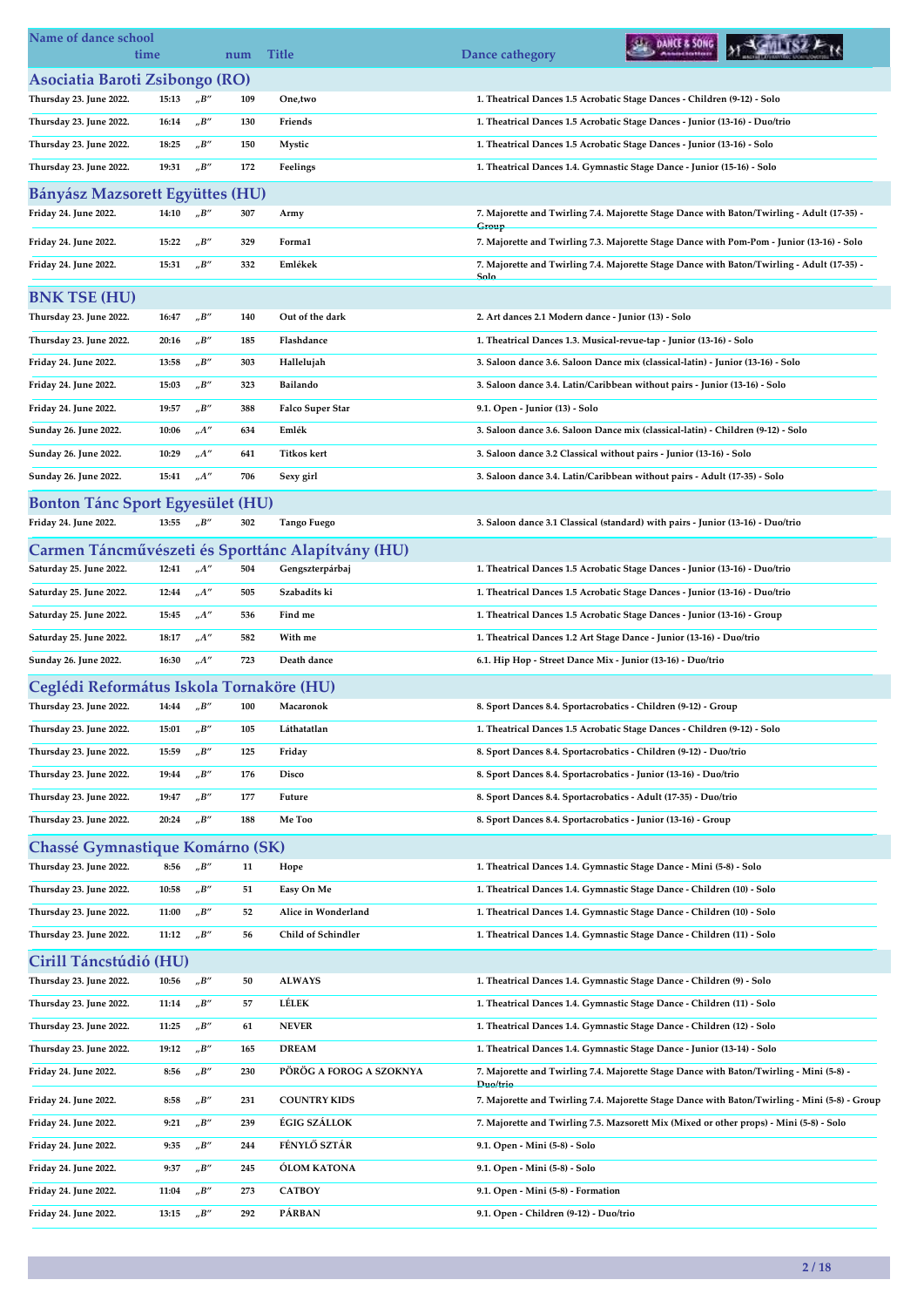| Name of dance school                               | time  |                              | num        | <b>Title</b>                                                                         | DAHCE & SONG<br>Dance cathegory                                                                                 |
|----------------------------------------------------|-------|------------------------------|------------|--------------------------------------------------------------------------------------|-----------------------------------------------------------------------------------------------------------------|
| Cirill Táncstúdió (HU)                             |       |                              |            |                                                                                      |                                                                                                                 |
| Friday 24. June 2022.                              | 14:01 | $n^{\prime}B^{\prime\prime}$ | 304        | <b>HADSCLAP</b>                                                                      | 7. Majorette and Twirling 7.4. Majorette Stage Dance with Baton/Twirling - Junior (13-16) -                     |
| Friday 24. June 2022.                              | 14:04 | "B"                          | 305        | <b>VESZÉLYES VIZEKEN</b>                                                             | Group<br>7. Majorette and Twirling 7.4. Majorette Stage Dance with Baton/Twirling - Junior (13-16) -<br>Group   |
| Friday 24. June 2022.                              | 15:42 | $n^{\prime}B^{\prime\prime}$ | 336        | <b>MOMENT</b>                                                                        | 7. Majorette and Twirling 7.5. Mazsorett Mix (Mixed or other props) - Junior (13-16) - Solo                     |
| Friday 24. June 2022.                              | 16:04 | "B"                          | 342        | <b>POLICE GIRL</b>                                                                   | 7. Majorette and Twirling 7.4. Majorette Stage Dance with Baton/Twirling - Junior (13-16) -                     |
| Friday 24. June 2022.                              | 16:07 | $n^{\prime}B^{\prime\prime}$ | 343        | <b>LARITA</b>                                                                        | Solo<br>7. Majorette and Twirling 7.4. Majorette Stage Dance with Baton/Twirling - Junior (13-16) -             |
| Friday 24. June 2022.                              | 16:09 | "B"                          | 344        | <b>TITA</b>                                                                          | Solo<br>7. Majorette and Twirling 7.4. Majorette Stage Dance with Baton/Twirling - Junior (13-16) -             |
| Friday 24. June 2022.                              | 16:55 | "B"                          | 357        | HALLELUJAH                                                                           | Solo<br>9.1. Open - Children (9) - Group                                                                        |
| Friday 24. June 2022.                              | 19:19 | "B"                          | 378        | <b>GYEREKEK A HÁBÓRÚBAN</b>                                                          | 9.1. Open - Adult (17-35) - Group                                                                               |
| Friday 24. June 2022.                              | 19:27 | "B"                          | 380        | LELKÜNKBŐL SZÓL                                                                      | 9.1. Open - Generation - Duo/trio                                                                               |
| Friday 24. June 2022.                              | 19:51 | "B"                          | 387        | <b>DANDELIONS</b>                                                                    | 9.1. Open - Junior (13-16) - Formation                                                                          |
| Friday 24. June 2022.                              | 20:20 | "B"                          | 396        | RABLÓ PANDÚR                                                                         | 1. Theatrical Dances 1.1 Stage Dance - Junior (13-16) - Formation                                               |
| Saturday 25. June 2022.                            | 9:10  | $n^{A''}$                    | 434        | PÖRGÉS                                                                               | 7. Majorette and Twirling 7.5. Mazsorett Mix (Mixed or other props) - Children (9-12) - Solo                    |
| Saturday 25. June 2022.                            | 15:28 | $n^{A''}$                    | 531        | <b>DANCEFLOOR</b>                                                                    | 7. Majorette and Twirling 7.5. Mazsorett Mix (Mixed or other props) - Junior (13-16) - Group                    |
|                                                    |       |                              |            |                                                                                      |                                                                                                                 |
| Clubul Copiilor Sighisoara (RO)                    |       |                              |            |                                                                                      |                                                                                                                 |
| Friday 24. June 2022.                              | 10:24 | $n^{\prime}B^{\prime\prime}$ | 260        | KARISMA - STREETDANCE                                                                | 6.2. One style - Children (9-12) - Formation                                                                    |
| Friday 24. June 2022.                              | 11:21 | "B"                          | 278        | <b>KARISMA - OH JULIE</b>                                                            | 3. Saloon dance 3.5. Swing - Children (9-12) - Formation                                                        |
| Friday 24. June 2022.                              | 16:43 | $n^{\prime}B^{\prime\prime}$ | 354        | <b>DIAMONDS - MAMBO NR.FIVE</b>                                                      | 3. Saloon dance 3.5. Swing - Junior (13-16) - Formation                                                         |
| Friday 24. June 2022.                              | 22:02 | $n^{\prime}B^{\prime\prime}$ | 428        | <b>DIAMONDS - PINK PANTHER</b>                                                       | 6.2. One style - Junior (13-16) - Formation                                                                     |
| Concurent individual (RO)                          |       |                              |            |                                                                                      |                                                                                                                 |
| Friday 24. June 2022.                              | 20:31 | $n^{\prime\prime}$           | 400        | Feel the beat                                                                        | 1. Theatrical Dances 1.5 Acrobatic Stage Dances - Senior (35+) - Szóló                                          |
| <b>Cool Dance School (HU)</b>                      |       |                              |            |                                                                                      |                                                                                                                 |
| Friday 24. June 2022.                              | 11:14 | $n^{\prime}B^{\prime\prime}$ | 276        | Mini styles                                                                          | 6.1. Hip Hop - Street Dance Mix - Children (9-12) - Group                                                       |
| Friday 24. June 2022.                              | 13:42 | $n^{\prime}B^{\prime\prime}$ | 298        | The world of shadows                                                                 | 2. Art dances 2.2 Contemporary - Generation - Group                                                             |
| Friday 24. June 2022.                              | 14:57 | $n^{\prime\prime}$           | 321        | Another love                                                                         | 2. Art dances 2.1 Modern dance - Generation - Group                                                             |
| Friday 24. June 2022.                              | 16:52 | "B"                          | 356        | Reloaded                                                                             | 6.1. Hip Hop - Street Dance Mix - Adult (17-35) - Group                                                         |
| Friday 24. June 2022.                              | 20:33 | $n^{\prime}B^{\prime\prime}$ | 401        | <b>Specials</b>                                                                      | 5. Trend Dance 5.1. Pop (Dance Floor) - Junior (13-16) - Duo/trio                                               |
| Friday 24. June 2022.                              | 21:34 | "B"                          | 420        | <b>CDS Boys</b>                                                                      | 6.1. Hip Hop - Street Dance Mix - Junior (13-16) - Group                                                        |
| Friday 24. June 2022.                              | 21:37 | $n^{\prime}B^{\prime\prime}$ | 421        | <b>Hip Hop feelings</b>                                                              | 6.1. Hip Hop - Street Dance Mix - Junior (13-16) - Group                                                        |
| Friday 24. June 2022.                              | 22:10 | "B"                          | 430        | Still' dance                                                                         | 6.1. Hip Hop - Street Dance Mix - Junior (13-16) - Formation                                                    |
|                                                    |       |                              |            |                                                                                      |                                                                                                                 |
| Crystal Sc. (HU)<br>Thursday 23. June 2022.        | 11:17 | "B"                          | 58         | Fekete párduc                                                                        | 1. Theatrical Dances 1.4. Gymnastic Stage Dance - Children (11) - Solo                                          |
| Thursday 23. June 2022.                            | 13:45 | "B"                          | 82         | Holdfény                                                                             | 1. Theatrical Dances 1.1 Stage Dance - Mini (7-8) - Solo                                                        |
| Thursday 23. June 2022.                            |       | "B"                          | 87         | Medúzák                                                                              | 1. Theatrical Dances 1.1 Stage Dance - Children (9-12) - Duo/trio                                               |
|                                                    | 13:58 |                              |            |                                                                                      |                                                                                                                 |
| Thursday 23. June 2022.                            | 15:38 | "B"                          | 118        | <b>Ébredés</b>                                                                       | 1. Theatrical Dances 1.1 Stage Dance - Children (10-12) - Solo                                                  |
| Thursday 23. June 2022.                            | 19:23 | "B"                          | 169        | <b>Bubble</b> dream                                                                  | 1. Theatrical Dances 1.4. Gymnastic Stage Dance - Junior (13-14) - Solo                                         |
| Thursday 23. June 2022.                            | 21:26 | "B"                          | 206        | Mozulatlanul                                                                         | 1. Theatrical Dances 1.2 Art Stage Dance - Junior (13-16) - Solo                                                |
| Friday 24. June 2022.                              | 9:09  | $n^{\prime}B^{\prime\prime}$ | 235        | Éjszakai fények<br>Czafrangó Sylvia MMAI- SZUŠ Sylvie Czafrangóovej- Impression (SK) | 7. Majorette and Twirling 7.5. Mazsorett Mix (Mixed or other props) - Children (9-12) - Solo                    |
| Thursday 23. June 2022.                            | 11:42 | $n^{\prime}B^{\prime\prime}$ | 67         | <b>Blossom</b>                                                                       | 2. Art dances 2.4. Ballet (modern, classical) - Junior (13-16) - Group                                          |
| Thursday 23. June 2022.                            | 14:08 | "B"                          | 90         | Csak barátok                                                                         | 2. Art dances 2.1 Modern dance - Junior (13-16) - Group                                                         |
|                                                    | 18:39 | "B"                          |            |                                                                                      |                                                                                                                 |
| Thursday 23. June 2022.<br>Saturday 25. June 2022. | 10:22 | $n^{\prime\prime}$           | 155<br>458 | Burden<br>Something wrong                                                            | 2. Art dances 2.2 Contemporary - Junior (13-16) - Solo<br>2. Art dances 2.1 Modern dance - Children (12) - Solo |
| Saturday 25. June 2022.                            | 17:30 | $n^{A''}$                    | 567        | I exist, I exist, I exist                                                            | 2. Art dances 2.2 Contemporary - Junior (13-16) - Solo                                                          |
| <b>CSEMADOK Alapszervezet (SK)</b>                 |       |                              |            |                                                                                      |                                                                                                                 |
| Friday 24. June 2022.                              | 11:56 | $n^{\prime}B^{\prime\prime}$ | 288        | <b>TOXIC</b>                                                                         | 7. Majorette and Twirling 7.5. Mazsorett Mix (Mixed or other props) - Junior (13-16) - Group                    |
| Csill & Dance (SK)                                 |       |                              |            |                                                                                      |                                                                                                                 |
| Friday 24. June 2022.                              | 13:45 | "B"                          | 299        | Latin diva moves                                                                     | 3. Saloon dance 3.4. Latin/Caribbean without pairs - Adult (17-35) - Solo                                       |
| Friday 24. June 2022.                              | 15:06 | "B"                          | 324        | A nagy Gatsby                                                                        | 3. Saloon dance 3.4. Latin/Caribbean without pairs - Junior (13-16) - Solo                                      |
| Sunday 26. June 2022.                              | 13:04 | "A"                          | 686        | <b>Hey Pachuco</b>                                                                   | 3. Saloon dance 3.5. Swing - Junior (13-16) - Group                                                             |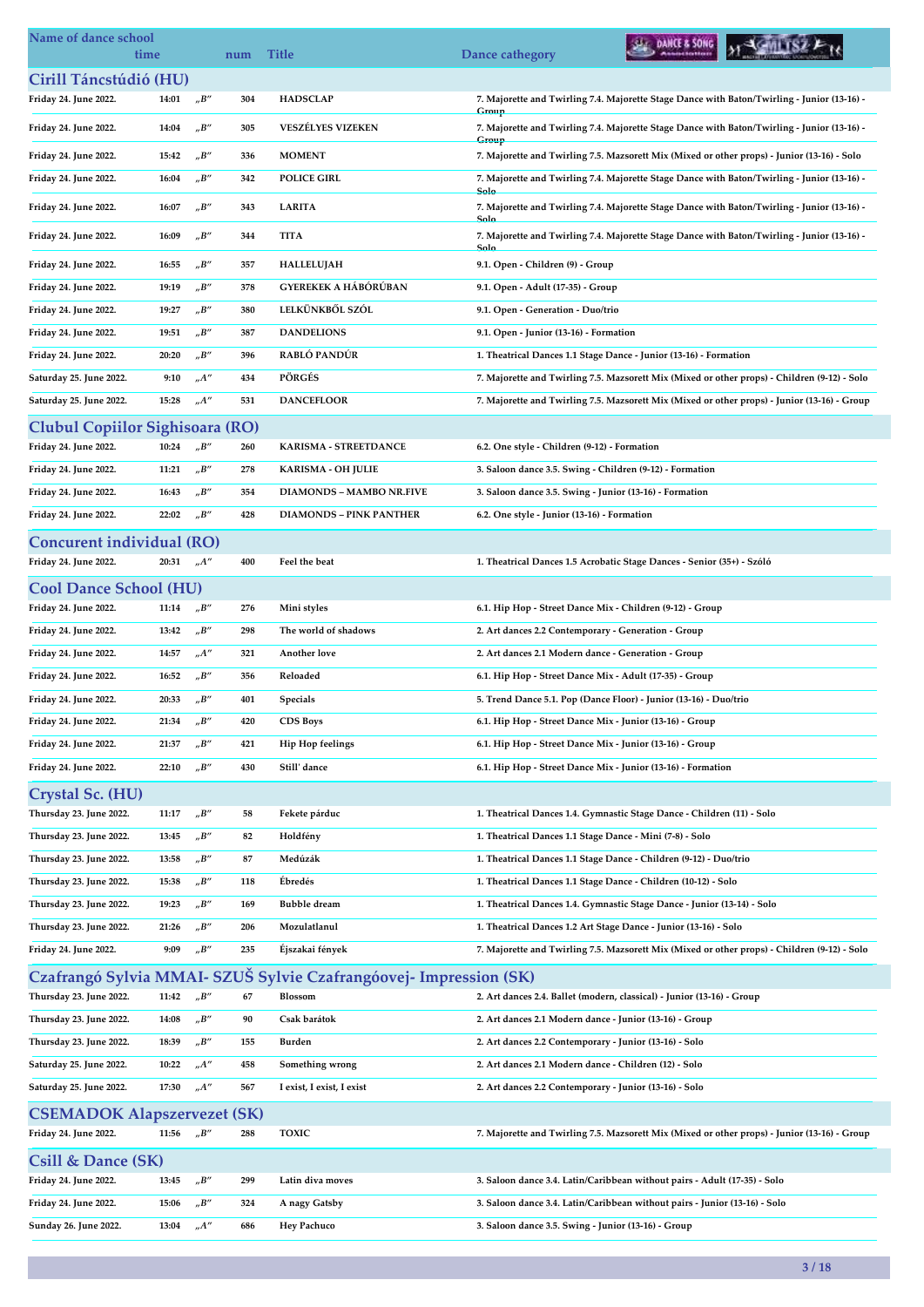| Name of dance school                    | time  |                                   | num | <b>Title</b>                                                                          | DANCE & SONG<br>Dance cathegory                                                                                     |  |
|-----------------------------------------|-------|-----------------------------------|-----|---------------------------------------------------------------------------------------|---------------------------------------------------------------------------------------------------------------------|--|
| Csill & Dance (SK)                      |       |                                   |     |                                                                                       |                                                                                                                     |  |
| Sunday 26. June 2022.                   | 17:11 | $n^{A''}$                         | 734 | Iskolai szünet                                                                        | 3. Saloon dance 3.4. Latin/Caribbean without pairs - Junior (13-16) - Group                                         |  |
| <b>Csillag Mazsorett Egyesület (HU)</b> |       |                                   |     |                                                                                       |                                                                                                                     |  |
| Friday 24. June 2022.                   | 14:07 | $n^{\prime}B^{\prime\prime}$      | 306 | Silence                                                                               | 7. Majorette and Twirling 7.4. Majorette Stage Dance with Baton/Twirling - Junior (13-16) -                         |  |
| Friday 24. June 2022.                   | 16:11 | $n^{\prime}B^{\prime\prime}$      | 345 | Full                                                                                  | <b>Group</b><br>7. Majorette and Twirling 7.4. Majorette Stage Dance with Baton/Twirling - Junior (13-16) -<br>Solo |  |
| Friday 24. June 2022.                   | 16:29 | $n^{\prime}B^{\prime\prime}$      | 350 | America                                                                               | 7. Majorette and Twirling 7.2. Classical with Baton - Junior (13-16) - Formation                                    |  |
| Friday 24. June 2022.                   | 16:40 | $n^{\prime}B^{\prime\prime}$      | 353 | LaLa                                                                                  | 7. Majorette and Twirling 7.4. Majorette Stage Dance with Baton/Twirling - Children (9-12) -                        |  |
| Friday 24. June 2022.                   | 17:36 | $n^{\prime}B^{\prime\prime}$      | 370 | LiGa                                                                                  | Group<br>7. Majorette and Twirling 7.4. Majorette Stage Dance with Baton/Twirling - Junior (13-16) -<br>Duo/trio    |  |
| Friday 24. June 2022.                   | 17:43 | $n^{\prime}B^{\prime\prime}$      | 373 | Viva la vida                                                                          | 7. Majorette and Twirling 7.4. Majorette Stage Dance with Baton/Twirling - Adult (17-35) -<br>Duo/trio              |  |
| Dance Jam Kőszeg (HU)                   |       |                                   |     |                                                                                       |                                                                                                                     |  |
| Saturday 25. June 2022.                 | 9:13  | H''                               | 435 | Szélben hajladozó                                                                     | 2. Art dances 2.1 Modern dance - Children (9-12) - Group                                                            |  |
| Saturday 25. June 2022.                 | 9:29  | $n^{\prime}A^{\prime\prime}$      | 439 | Csoportkohézió                                                                        | 2. Art dances 2.2 Contemporary - Children (9-12) - Group                                                            |  |
| Saturday 25. June 2022.                 | 10:14 | $n^{A''}$                         | 455 | Vágyakozás                                                                            | 2. Art dances 2.1 Modern dance - Children (11) - Solo                                                               |  |
| Saturday 25. June 2022.                 | 10:25 | $n^{\prime}A^{\prime\prime}$      | 459 | Ancora                                                                                | 2. Art dances 2.1 Modern dance - Children (12) - Solo                                                               |  |
| Saturday 25. June 2022.                 | 10:36 | $n^{A''}$                         | 463 | Megtalálni önmagam                                                                    | 2. Art dances 2.2 Contemporary - Children (9-12) - Solo                                                             |  |
| Saturday 25. June 2022.                 | 17:59 | $n^{A''}$                         | 577 | A közösség fogságában                                                                 | 2. Art dances 2.1 Modern dance - Adult (17-35) - Group                                                              |  |
|                                         |       |                                   |     |                                                                                       |                                                                                                                     |  |
| Thursday 23. June 2022.                 | 16:02 | $n^{\prime}B^{\prime\prime}$      | 126 | Dancing Feet Akrobatiks Rock and Roll Sportegyesület (HU)<br>csoportnév van: SUNSHINE | 8. Sport Dances 8.1. Acrobatic Rocky - Junior (13-16) - Group                                                       |  |
| Sunday 26. June 2022.                   | 16:08 | $h^{\prime\prime}$                | 716 | csoportnév van: Toffifies                                                             | 8. Sport Dances 8.1. Acrobatic Rocky - Junior (13-16) - Group                                                       |  |
|                                         |       |                                   |     |                                                                                       |                                                                                                                     |  |
| Danza Del Amor SE (HU)                  |       |                                   |     |                                                                                       |                                                                                                                     |  |
| Sunday 26. June 2022.                   | 9:00  | $n^{A''}$                         | 613 | Try everything                                                                        | 9.1. Open - Children (9-12) - Solo                                                                                  |  |
| Sunday 26. June 2022.                   | 9:07  | $n^{A''}$                         | 614 | Whine up                                                                              | 9.1. Open - Children (9-12) - Solo                                                                                  |  |
| Sunday 26. June 2022.                   | 9:50  | $n^{A''}$                         | 629 | Lonely                                                                                | 9.1. Open - Children (9-12) - Duo/trio                                                                              |  |
| Sunday 26. June 2022.                   | 10:43 | $n^{A''}$                         | 645 | Supercalifragilistic                                                                  | 1. Theatrical Dances 1.3. Musical-revue-tap - Children (9-12) - Group                                               |  |
| Sunday 26. June 2022.                   | 11:04 | $n^{A''}$                         | 651 | Alomból valóság                                                                       | 1. Theatrical Dances 1.1 Stage Dance - Junior (13-16) - Solo                                                        |  |
| Sunday 26. June 2022.                   | 12:00 | $n^{A''}$                         | 668 | Tánc a kávézóban                                                                      | 1. Theatrical Dances 1.1 Stage Dance - Junior (13-16) - Duo/trio                                                    |  |
| Sunday 26. June 2022.                   | 12:31 | $n^{A''}$                         | 677 | Don't stop me now                                                                     | 9.1. Open - Junior (13-16) - Duo/trio                                                                               |  |
| Sunday 26. June 2022.                   | 13:36 | $n^{\prime}A$                     | 694 | The cake shop                                                                         | 1. Theatrical Dances 1.1 Stage Dance - Junior (13-16) - Formation                                                   |  |
| Sunday 26. June 2022.                   | 15:50 | $n^{A''}$                         | 709 | Instruction                                                                           | 9.1. Open - Junior (13-16) - Solo                                                                                   |  |
| Sunday 26. June 2022.                   | 15:52 | $n^{A''}$                         | 710 | <b>MAMMAMIA</b>                                                                       | 9.1. Open - Junior (13-16) - Solo                                                                                   |  |
| Sunday 26. June 2022.                   | 15:57 | $n^{\prime}A^{\prime\prime}$      | 712 | Milkshake                                                                             | 9.1. Open - Junior (13-16) - Solo                                                                                   |  |
| Sunday 26. June 2022.                   | 16:00 | $n^{\prime}A^{\prime\prime}$      | 713 | Us                                                                                    | 9.1. Open - Junior (13-16) - Solo                                                                                   |  |
| Diamant KSE (HU)                        |       |                                   |     |                                                                                       |                                                                                                                     |  |
| Friday 24. June 2022.                   | 17:03 | $n^{\prime}B^{\prime\prime}$      | 358 | Egy vidám nap                                                                         | 9.1. Open - Children (10-11) - Group                                                                                |  |
| Saturday 25. June 2022.                 | 10:05 | $n^{A''}$                         | 452 | Természetes életerő                                                                   | 1. Theatrical Dances 1.4. Gymnastic Stage Dance - Children (10-12) - Solo                                           |  |
| Saturday 25. June 2022.                 | 10:39 | $n^{\prime}A^{\prime\prime}$      | 464 | Érzelmi kötődés                                                                       | 2. Art dances 2.3. Lyrical - Eurythmics - Children (9-12) - Solo                                                    |  |
| Saturday 25. June 2022.                 | 11:28 | $n^{\prime}A^{\prime\prime}$      | 481 | <b>Bizalom</b>                                                                        | 2. Art dances 2.1 Modern dance - Junior (13-16) - Duo/trio                                                          |  |
| Saturday 25. June 2022.                 | 16:53 | $_nA''$                           | 557 | Hazahívó                                                                              | 2. Art dances 2.3. Lyrical - Eurythmics - Generation - Group                                                        |  |
| Saturday 25. June 2022.                 | 17:56 | $n^{\prime}A^{\prime\prime}$      | 576 | A nők álma                                                                            | 3. Saloon dance 3.5. Swing - Adult (17-35) - Duo/trio                                                               |  |
| Saturday 25. June 2022.                 | 18:52 | $n^{A''}$                         | 592 | Ez vagyok én!                                                                         | 1. Theatrical Dances 1.3. Musical-revue-tap - Generation - Group                                                    |  |
| Diósgyőri Jazz Tánc Klub (HU)           |       |                                   |     |                                                                                       |                                                                                                                     |  |
| Saturday 25. June 2022.                 | 13:32 | $n^{A''}$                         | 521 | La danse                                                                              | 9.1. Open - Children (9-12) - Formation                                                                             |  |
| Saturday 25. June 2022.                 | 15:00 | $n^{A''}$                         | 523 | Aramlat                                                                               | 2. Art dances 2.1 Modern dance - Children (9-12) - Formation                                                        |  |
| Saturday 25. June 2022.                 | 16:45 | ${}_nA^{\prime\prime}$            | 555 | <b>Dragons</b>                                                                        | 9.1. Open - Adult (17-35) - Group                                                                                   |  |
| Saturday 25. June 2022.                 | 18:07 | $n^{A''}$                         | 579 | Feszültség                                                                            | 2. Art dances 2.2 Contemporary - Adult (17-35) - Group                                                              |  |
| Saturday 25. June 2022.                 | 18:33 | $n^{A''}$                         | 586 | Egyedül                                                                               | 1. Theatrical Dances 1.1 Stage Dance - Adult (17-35) - Formation                                                    |  |
| Saturday 25. June 2022.                 | 19:44 | $n^{\prime}A^{\prime\prime}$      | 607 | Lélegzet                                                                              | 2. Art dances 2.1 Modern dance - Adult (17-35) - Formation                                                          |  |
| Saturday 25. June 2022.                 | 19:52 | $h^{\prime\prime}$                | 609 | Time                                                                                  | 2. Art dances 2.1 Modern dance - Adult (17-35) - Formation                                                          |  |
| DoKa Dance Stúdió (HU)                  |       |                                   |     |                                                                                       |                                                                                                                     |  |
| Thursday 23. June 2022.                 | 18:42 | $_{\prime\prime}B^{\prime\prime}$ | 156 | No Interest                                                                           | 2. Art dances 2.2 Contemporary - Junior (13-16) - Solo                                                              |  |
|                                         |       |                                   |     |                                                                                       |                                                                                                                     |  |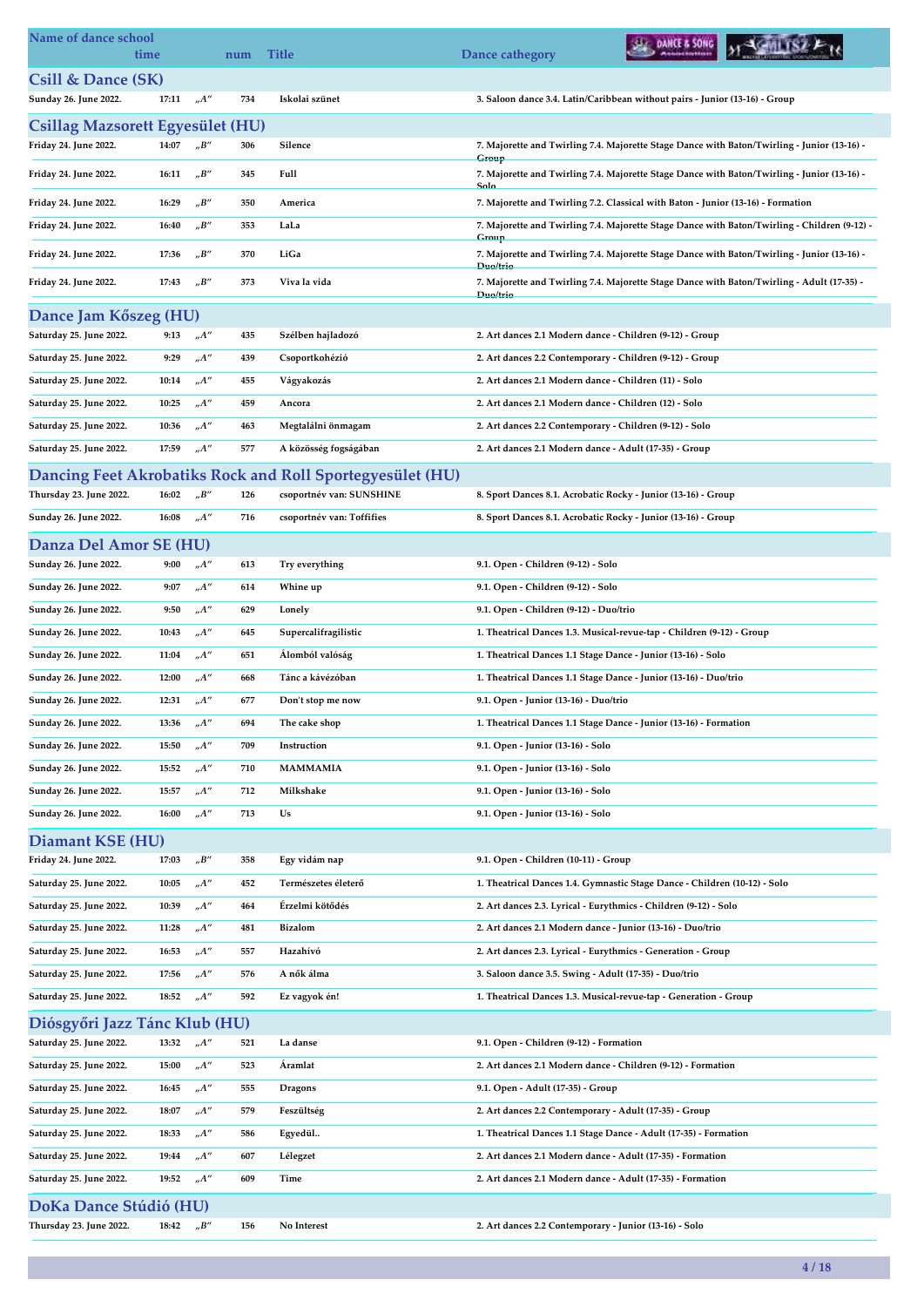| Name of dance school        | time  |                                   | num | <b>Title</b>            | DANCE & SONG<br>Dance cathegory                                                                         |
|-----------------------------|-------|-----------------------------------|-----|-------------------------|---------------------------------------------------------------------------------------------------------|
| DoKa Dance Stúdió (HU)      |       |                                   |     |                         |                                                                                                         |
| Saturday 25. June 2022.     | 10:17 | $n^{A}$                           | 456 | Búcsúzni fáj            | 2. Art dances 2.1 Modern dance - Children (11) - Solo                                                   |
| Saturday 25. June 2022.     | 10:19 | $n^{A''}$                         | 457 | <b>Say Something</b>    | 2. Art dances 2.1 Modern dance - Children (11) - Solo                                                   |
| Saturday 25. June 2022.     | 11:46 | $n^{A''}$                         | 487 | I know                  | 2. Art dances 2.2 Contemporary - Junior (13-16) - Duo/trio                                              |
| Saturday 25. June 2022.     | 13:11 | $_nA''$                           | 514 | Angel                   | 2. Art dances 2.1 Modern dance - Junior (15) - Solo                                                     |
| Saturday 25. June 2022.     | 15:52 | $n^{A''}$                         | 538 | To this day             | 2. Art dances 2.2 Contemporary - Generation - Group                                                     |
| Saturday 25. June 2022.     | 16:27 | $n^{A''}$                         | 549 | I am lost               | 2. Art dances 2.1 Modern dance - Adult (17) - Solo                                                      |
| Saturday 25. June 2022.     | 16:58 | $n^{A''}$                         | 558 | Könnyek                 | 2. Art dances 2.3. Lyrical - Eurythmics - Generation - Group                                            |
| Saturday 25. June 2022.     | 17:33 | A''                               | 568 | Nincs idő               | 2. Art dances 2.2 Contemporary - Junior (13-16) - Solo                                                  |
| Saturday 25. June 2022.     | 18:25 | $n^{A''}$                         | 584 | In this life            | 9.1. Open - Adult (17-35) - Duo/trio                                                                    |
| Saturday 25. June 2022.     | 19:00 | $n^{\prime}$                      | 594 | Ripper                  | 2. Art dances 2.2 Contemporary - Adult (17-35) - Solo                                                   |
| <b>Dream Team (HU)</b>      |       |                                   |     |                         |                                                                                                         |
| Friday 24. June 2022.       | 14:19 | "B"                               | 309 | Carmina Burana          | 7. Majorette and Twirling 7.4. Majorette Stage Dance with Baton/Twirling - Adult (17-35) -              |
| Friday 24. June 2022.       | 16:47 | "B"                               | 355 | Charleston              | Group<br>3. Saloon dance 3.5. Swing - Adult (17-35) - Formation                                         |
| Friday 24. June 2022.       | 19:46 | "B"                               | 386 | Tosca                   | 7. Majorette and Twirling 7.4. Majorette Stage Dance with Baton/Twirling - Adult (17-35) -              |
|                             |       |                                   |     |                         | Formation                                                                                               |
| Saturday 25. June 2022.     | 15:26 | $n^{A''}$                         | 530 | <b>Beethoven: Virus</b> | 7. Majorette and Twirling 7.4. Majorette Stage Dance with Baton/Twirling - Junior (13-16) -             |
| Saturday 25. June 2022.     | 19:36 | $n^{A''}$                         | 605 | Monti csárdás           | 7. Majorette and Twirling 7.4. Majorette Stage Dance with Baton/Twirling - Adult (17-35) -<br>Formation |
| DRoP the beat TSE (HU)      |       |                                   |     |                         |                                                                                                         |
| Friday 24. June 2022.       | 8:37  | "B"                               | 224 | Beautiful girl          | 3. Saloon dance 3.4. Latin/Caribbean without pairs - Mini (5-8) - Solo                                  |
| Friday 24. June 2022.       | 13:52 | $n^{\prime}B^{\prime\prime}$      | 301 | Oroszlánykirály         | 3. Saloon dance 3.3. Latin/ Caribbean with pairs - Junior (13-16) - Duo/trio                            |
| Friday 24. June 2022.       | 14:38 | $n^{\prime}B^{\prime\prime}$      | 314 | Pussycat                | 3. Saloon dance 3.4. Latin/Caribbean without pairs - Junior (13-16) - Duo/trio                          |
| Sunday 26. June 2022.       | 10:12 | $n^{\prime\prime}$                | 636 | <b>Breath</b>           | 3. Saloon dance 3.4. Latin/Caribbean without pairs - Junior (13-16) - Duo/trio                          |
| Sunday 26. June 2022.       | 10:15 | $n^{A''}$                         | 637 | Jasmine(s)              | 3. Saloon dance 3.4. Latin/Caribbean without pairs - Junior (13-16) - Duo/trio                          |
| Sunday 26. June 2022.       | 11:35 | $n^{A''}$                         | 660 | Some say                | 3. Saloon dance 3.4. Latin/Caribbean without pairs - Junior (13) - Solo                                 |
| Sunday 26. June 2022.       | 11:41 | "A"                               | 662 | Time machine            | 3. Saloon dance 3.4. Latin/Caribbean without pairs - Junior (14) - Solo                                 |
| Sunday 26. June 2022.       | 13:32 | $n^{A''}$                         | 693 | Rock&Rolliák            | 1. Theatrical Dances 1.3. Musical-revue-tap - Junior (13-16) - Group                                    |
| Sunday 26. June 2022.       | 17:15 | $n^{A''}$                         | 735 | <b>Money Heist</b>      | 3. Saloon dance 3.4. Latin/Caribbean without pairs - Junior (13-16) - Group                             |
| Duende Tánciskola (HU)      |       |                                   |     |                         |                                                                                                         |
| Thursday 23. June 2022.     | 17:06 | "B"                               | 146 | <b>Finding myself</b>   | 2. Art dances 2.1 Modern dance - Junior (13-14) - Solo                                                  |
| Thursday 23. June 2022.     | 21:47 | "B"                               | 212 | Women                   | 3. Saloon dance 3.4. Latin/Caribbean without pairs - Junior (13-16) - Formation                         |
| Friday 24. June 2022.       | 8:15  | "B"                               | 217 | Tik-tok Star            | 3. Saloon dance 3.4. Latin/Caribbean without pairs - Children (9-11) - Solo                             |
| Friday 24. June 2022.       | 8:30  | $n^{\prime}B^{\prime\prime}$      | 222 | In the spotlight        | 3. Saloon dance 3.4. Latin/Caribbean without pairs - Children (9-12) - Solo                             |
| Friday 24. June 2022.       | 9:43  | $n^{\prime}B^{\prime\prime}$      | 247 | Little gangster party   | 3. Saloon dance 3.3. Latin/ Caribbean with pairs - Children (9-12) - Duo/trio                           |
| Friday 24. June 2022.       | 11:35 | "B"                               | 282 | Momentum                | 3. Saloon dance 3.4. Latin/Caribbean without pairs - Junior (13-16) - Group                             |
| Friday 24. June 2022.       | 14:27 | "B"                               | 311 | Ciao Bella              | 3. Saloon dance 3.4. Latin/Caribbean without pairs - Junior (13-16) - Duo/trio                          |
| Friday 24. June 2022.       | 14:31 | "B"                               | 312 | Just watch me dance     | 3. Saloon dance 3.4. Latin/Caribbean without pairs - Junior (13-16) - Duo/trio                          |
| Friday 24. June 2022.       | 14:34 | $n^{\prime}B^{\prime\prime}$      | 313 | Real in Rio             | 3. Saloon dance 3.4. Latin/Caribbean without pairs - Junior (13-16) - Duo/trio                          |
| Friday 24. June 2022.       | 15:00 | "B"                               | 322 | Don't be shy            | 3. Saloon dance 3.4. Latin/Caribbean without pairs - Junior (13-16) - Solo                              |
| Sunday 26. June 2022.       | 11:53 | A''                               | 666 | Rhythm and flow         | 3. Saloon dance 3.4. Latin/Caribbean without pairs - Junior (15-16) - Solo                              |
| Sunday 26. June 2022.       | 13:13 | $n^{A''}$                         | 688 | Queen                   | 3. Saloon dance 3.4. Latin/Caribbean without pairs - Junior (13-16) - Formation                         |
| Element (SK)                |       |                                   |     |                         |                                                                                                         |
| Friday 24. June 2022.       | 17:10 | $_{\prime\prime}B^{\prime\prime}$ | 360 | I love rock and roll    | 9.1. Open - Children (10-11) - Group                                                                    |
| <b>Energy Dance SE (HU)</b> |       |                                   |     |                         |                                                                                                         |
| Thursday 23. June 2022.     | 15:04 | "B"                               | 106 | Striking                | 1. Theatrical Dances 1.5 Acrobatic Stage Dances - Children (9-12) - Solo                                |
| Thursday 23. June 2022.     | 15:18 | "B"                               | 111 | Diamond                 | 1. Theatrical Dances 1.1 Stage Dance - Children (9-I.) - Solo                                           |
| Thursday 23. June 2022.     | 16:08 | "B"                               | 128 | cool girls              | 1. Theatrical Dances 1.5 Acrobatic Stage Dances - Junior (13-16) - Duo/trio                             |
| Thursday 23. June 2022.     | 16:11 | "B"                               | 129 | Lázadók                 | 1. Theatrical Dances 1.5 Acrobatic Stage Dances - Junior (13-16) - Duo/trio                             |
| Thursday 23. June 2022.     | 18:15 | "B"                               | 148 | Fighter                 | 1. Theatrical Dances 1.5 Acrobatic Stage Dances - Junior (13-16) - Solo                                 |
| Thursday 23. June 2022.     | 19:18 | "B"                               | 167 | <b>Good Thing</b>       | 1. Theatrical Dances 1.4. Gymnastic Stage Dance - Junior (13-14) - Solo                                 |
| Thursday 23. June 2022.     | 19:26 | "B"                               | 170 | Flow                    | 1. Theatrical Dances 1.4. Gymnastic Stage Dance - Junior (15-16) - Solo                                 |
| Thursday 23. June 2022.     | 19:58 | "B"                               | 180 | Fohàsz                  | 1. Theatrical Dances 1.4. Gymnastic Stage Dance - Adult (17-35) - Solo                                  |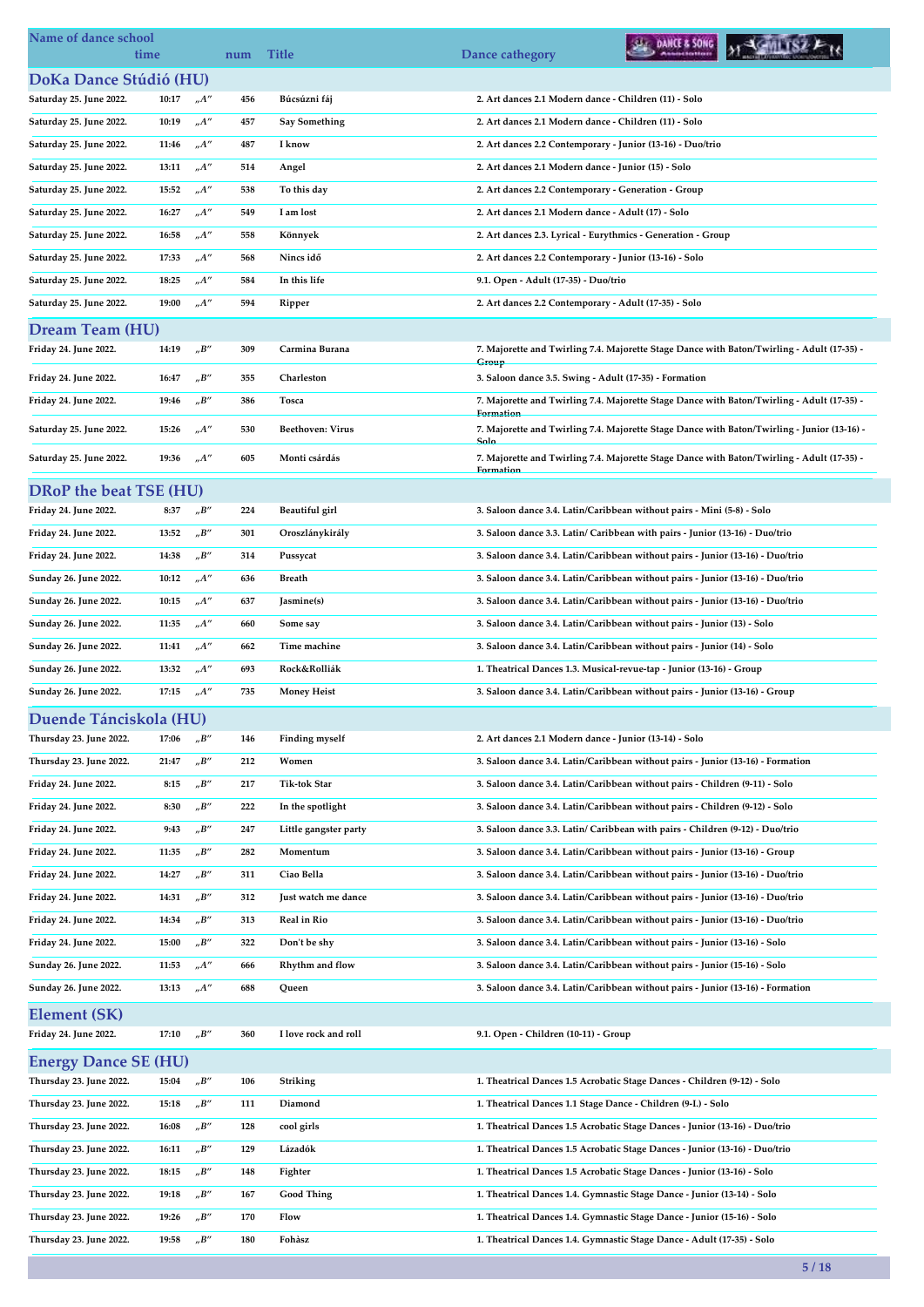| Name of dance school                |       |                                   |     |                                        | DANCE & SONG                                                                                 |
|-------------------------------------|-------|-----------------------------------|-----|----------------------------------------|----------------------------------------------------------------------------------------------|
| time                                |       |                                   | num | <b>Title</b>                           | Dance cathegory                                                                              |
| <b>Energy Dance SE (HU)</b>         |       |                                   |     |                                        |                                                                                              |
| Friday 24. June 2022.               | 10:10 | "B"                               | 255 | "Dinamit                               | 5. Trend Dance 5.1. Pop (Dance Floor) - Children (9-12) - Solo                               |
| Friday 24. June 2022.               | 10:32 | $n^{\prime}B^{\prime\prime}$      | 263 | I Love move                            | 9.1. Open - Children (9-11) - Solo                                                           |
| Friday 24. June 2022.               | 10:34 | "B"                               | 264 | Conga                                  | 9.1. Open - Children (9-11) - Solo                                                           |
| Friday 24. June 2022.               | 16:57 | "B"                               | 361 | Rosszcsontok                           | 9.1. Open - Children (9) - Group                                                             |
| Friday 24. June 2022.               | 19:22 | "B"                               | 379 | Flame                                  | 9.1. Open - Adult (17-35) - Group                                                            |
| Friday 24. June 2022.               | 19:32 | $n^{\prime}B^{\prime\prime}$      | 382 | Aldozat                                | 9.1. Open - Junior (13-16) - Duo/trio                                                        |
| Friday 24. June 2022.               | 19:35 | $n^{\prime}B^{\prime\prime}$      | 383 | Harmony                                | 9.1. Open - Junior (13-16) - Duo/trio                                                        |
| Friday 24. June 2022.               | 19:39 | "B"                               | 384 | <b>Party Time</b>                      | 9.1. Open - Junior (13-16) - Duo/trio                                                        |
| Friday 24. June 2022.               | 20:09 | "B"                               | 392 | Chic                                   | 9.1. Open - Junior (13-15) - Solo                                                            |
| Friday 24. June 2022.               | 20:12 | $_{\prime\prime}B^{\prime\prime}$ | 393 | <b>Lost Love</b>                       | 9.1. Open - Junior (13-15) - Solo                                                            |
| Friday 24. June 2022.               | 20:18 | "B"                               | 395 | Different                              | 9.1. Open - Junior (13-15) - Solo                                                            |
| Saturday 25. June 2022.             | 10:52 | "A"                               | 468 | Joker làny                             | 1. Theatrical Dances 1.5 Acrobatic Stage Dances - Children (9-12) - Solo                     |
| Sunday 26. June 2022.               | 9:10  | $_nA''$                           | 615 | <b>Bang Bang</b>                       | 9.1. Open - Children (9-12) - Solo                                                           |
| Sunday 26. June 2022.               | 9:12  | $n^{\prime\prime}$                | 616 | Feeling                                | 9.1. Open - Children (9-12) - Solo                                                           |
| Sunday 26. June 2022.               | 12:34 | A''                               | 678 | <b>Bohóc</b> duett                     | 9.1. Open - Junior (13-16) - Duo/trio                                                        |
| Erezd a Ritmust Egyesület (HU)      |       |                                   |     |                                        |                                                                                              |
| Friday 24. June 2022.               | 21:16 | "B"                               | 414 | Shut Up and Dance                      | 5. Trend Dance 5.1. Pop (Dance Floor) - Adult (17-35) - Group                                |
| Friday 24. June 2022.               | 21:54 | $n^{\prime}B^{\prime\prime}$      | 426 | Dale Me Rumba                          | 5. Trend Dance 5.1. Pop (Dance Floor) - Junior (13-16) - Formation                           |
| Sunday 26. June 2022.               | 18:18 | "A"                               | 751 | Jain mix                               | 5. Trend Dance 5.1. Pop (Dance Floor) - Junior (13-16) - Formation                           |
| Sunday 26. June 2022.               | 18:27 | $n^{\prime}A^{\prime\prime}$      | 754 | Beverly mix                            | 5. Trend Dance 5.1. Pop (Dance Floor) - Adult (17-35) - Formation                            |
|                                     |       |                                   |     |                                        | Eszterházy Károly Katolikus Egyetem Gyakorló Általános, Közép-, Alapfokú Művészeti Iskola és |
| Pedagógiai Intézet (HU)             |       |                                   |     |                                        |                                                                                              |
| Saturday 25. June 2022.             | 11:49 | $n^{\prime\prime}$                | 488 | <b>POLARITÁS</b>                       | 2. Art dances 2.2 Contemporary - Junior (13-16) - Duo/trio                                   |
| Saturday 25. June 2022.             | 16:05 | "A"                               | 541 | <b>AQOA</b>                            | 2. Art dances 2.2 Contemporary - Adult (17-35) - Formation                                   |
| Saturday 25. June 2022.             | 16:30 | $n^{\prime\prime}$                | 550 | <b>EZERKETTEDIK ÉJSZAKA</b>            | 2. Art dances 2.1 Modern dance - Adult (17) - Solo                                           |
| Saturday 25. June 2022.             | 19:03 | "A"                               | 595 | HOL MINDEN FEKETE VOLT                 | 2. Art dances 2.2 Contemporary - Adult (17-35) - Solo                                        |
| Saturday 25. June 2022.             | 19:12 | A''                               | 598 | <b>GRAVITÁCIÓS ÁLLANDÓ</b><br>PORFÜRDŐ | 2. Art dances 2.2 Contemporary - Adult (17-35) - Duo/trio                                    |
| Saturday 25. June 2022.             | 19:15 | $n^{\prime\prime}$                | 599 |                                        | 2. Art dances 2.2 Contemporary - Adult (17-35) - Duo/trio                                    |
| Saturday 25. June 2022.             | 19:48 | $n^{\prime\prime}$                | 608 | <b>ALDOZAT</b>                         | 2. Art dances 2.1 Modern dance - Adult (17-35) - Formation                                   |
| Etude Mozgás-és Táncegyesület (HU)  |       |                                   |     |                                        |                                                                                              |
| Friday 24. June 2022.               | 11:17 | $n^{\prime}B^{\prime\prime}$      | 277 | Gengsterz                              | 6.1. Hip Hop - Street Dance Mix - Children (9-12) - Group                                    |
| Sunday 26. June 2022.               | 15:30 | $_nA''$                           | 703 | La casa de papel                       | 6.1. Hip Hop - Street Dance Mix - Adult (17-35) - Formation                                  |
| <b>EtvieDanse Táncegyüttes (HU)</b> |       |                                   |     |                                        |                                                                                              |
| Saturday 25. June 2022.             | 9:32  | "A"                               | 440 | <b>WONDER-LAND</b>                     | 2. Art dances 2.2 Contemporary - Children (9-12) - Formation                                 |
| Saturday 25. June 2022.             | 10:43 | $n^{\prime\prime}$                | 465 | WHEN THE WAR IS OVER                   | 2. Art dances 2.3. Lyrical - Eurythmics - Children (9-12) - Solo                             |
| Saturday 25. June 2022.             | 10:45 | $n^{\prime\prime}$                | 466 | LIVE, LOVE,LIFE                        | 2. Art dances 2.1 Modern dance - Children (9-12) - Duo/trio                                  |
| Saturday 25. June 2022.             | 11:31 | $n^{\prime\prime}$                | 482 | DANCING FOR MY LIFE                    | 2. Art dances 2.1 Modern dance - Junior (13-16) - Duo/trio                                   |
| Saturday 25. June 2022.             | 11:52 | $n^{\prime\prime}$                | 489 | THE ONLY ONE                           | 2. Art dances 2.2 Contemporary - Junior (13-16) - Duo/trio                                   |
| Saturday 25. June 2022.             | 11:56 | $n^{\prime\prime}$                | 490 | <b>BALLADA</b>                         | 2. Art dances 2.3. Lyrical - Eurythmics - Children (9-12) - Formation                        |
| Saturday 25. June 2022.             | 13:25 | $n^{\prime}A^{\prime\prime}$      | 519 | <b>BALLERINA DOLLS</b>                 | 2. Art dances 2.4. Ballet (modern, classical) - Children (9-12) - Formation                  |
| Saturday 25. June 2022.             | 15:31 | $n^{\prime\prime}$                | 532 | O FORTUNA                              | 2. Art dances 2.2 Contemporary - Junior (13-16) - Formation                                  |
| Saturday 25. June 2022.             | 18:57 | A''                               | 593 | MAGYAR RAPSZÓDIA                       | 2. Art dances 2.4. Ballet (modern, classical) - Junior (13-16) - Formation                   |
| Saturday 25. June 2022.             | 20:07 | $n^{\prime}A^{\prime\prime}$      | 612 | <b>BOLERO</b>                          | 2. Art dances 2.3. Lyrical - Eurythmics - Junior (13-16) - Formation                         |
| EUPHORIA MŰVÉSZETI STÚDIÓ (HU)      |       |                                   |     |                                        |                                                                                              |
| Thursday 23. June 2022.             | 16:25 | "B"                               | 133 | Időtlen időkig                         | 1. Theatrical Dances 1.1 Stage Dance - Junior (13-16) - Solo                                 |
| Friday 24. June 2022.               | 19:00 | $n^{\prime}B^{\prime\prime}$      | 375 | Survivor                               | 9.1. Open - Junior (13-16) - Group                                                           |
| Friday 24. June 2022.               | 19:29 | $n^{\prime}B^{\prime\prime}$      | 381 | <b>Magic Caterpillars</b>              | 9.1. Open - Junior (13-16) - Duo/trio                                                        |
| Friday 24. June 2022.               | 20:23 | "B"                               | 397 | Money                                  | 5. Trend Dance 5.1. Pop (Dance Floor) - Adult (17-35) - Solo                                 |
| Friday 24. June 2022.               | 20:45 | $n^{\prime}B^{\prime\prime}$      | 405 | Doja Cat                               | 5. Trend Dance 5.1. Pop (Dance Floor) - Junior (13-16) - Solo                                |
| Friday 24. June 2022.               | 21:13 | $n^{\prime}B^{\prime\prime}$      | 413 | River                                  | 5. Trend Dance 5.1. Pop (Dance Floor) - Junior (13-16) - Group                               |
| Sunday 26. June 2022.               | 15:38 | $_nA''$                           | 705 | <b>Single Jive</b>                     | 3. Saloon dance 3.4. Latin/Caribbean without pairs - Adult (17-35) - Solo                    |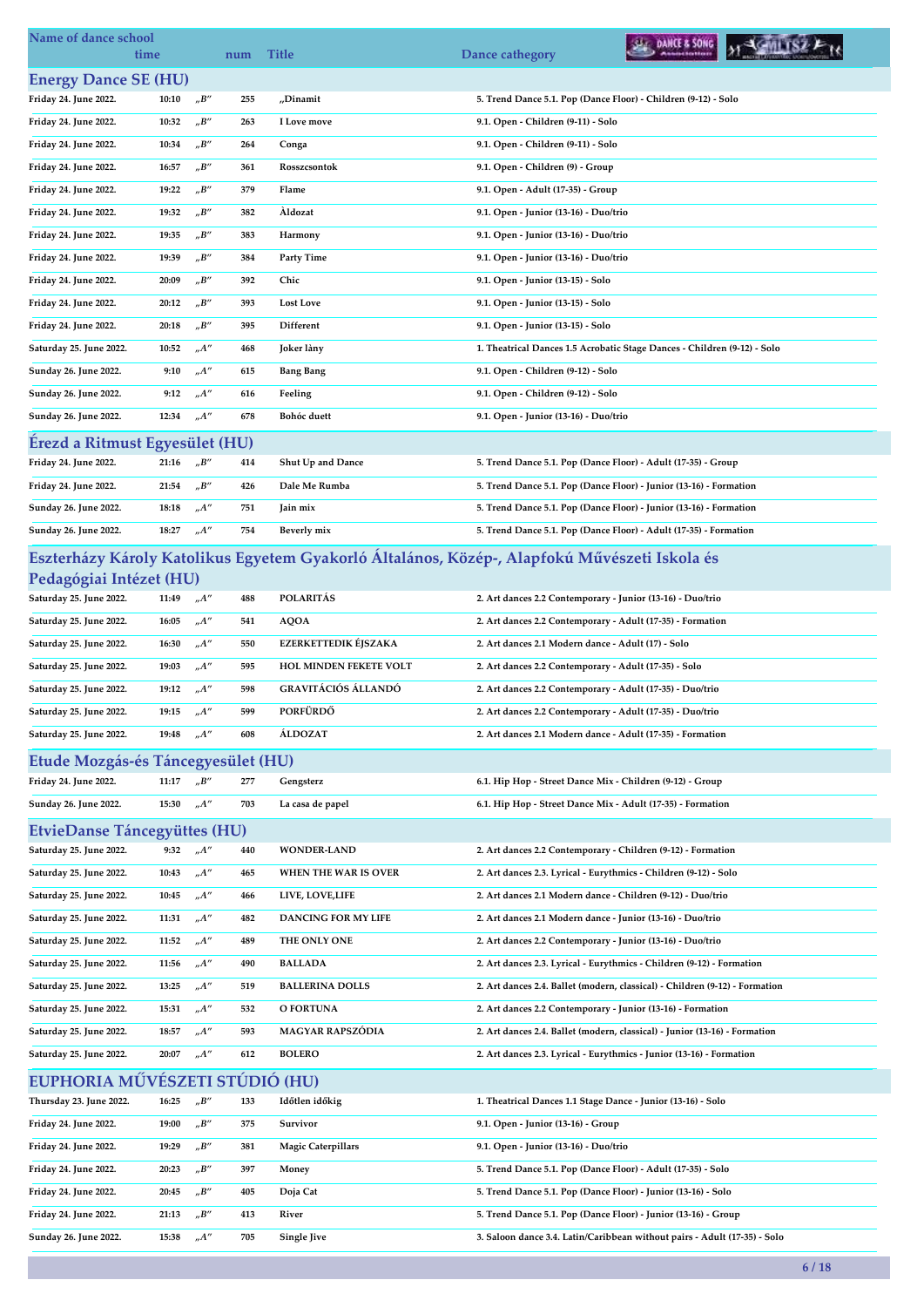| Name of dance school<br>time                   |       |                                   | num                     | <b>Title</b>                 | DANCE & SONG<br>Dance cathegory                                                              |
|------------------------------------------------|-------|-----------------------------------|-------------------------|------------------------------|----------------------------------------------------------------------------------------------|
| <b>Fantasy Dance Company TSLE (HU)</b>         |       |                                   |                         |                              |                                                                                              |
| Saturday 25. June 2022.                        | 12:47 | $n^{\prime\prime}$                | 506                     | Nyitás előtt                 | 1. Theatrical Dances 1.5 Acrobatic Stage Dances - Junior (13-16) - Duo/trio                  |
| Saturday 25. June 2022.                        | 13:19 | $_{\shortmid n}A^{\prime\prime}$  | 517                     | Hey DJ                       | 7. Majorette and Twirling 7.3. Majorette Stage Dance with Pom-Pom - Children (9-12) - Solo   |
| Saturday 25. June 2022.                        | 15:48 | $_nA''$                           | 537                     | A festmény                   | 1. Theatrical Dances 1.5 Acrobatic Stage Dances - Junior (13-16) - Group                     |
| Saturday 25. June 2022.                        | 16:49 | $n^{\prime\prime}$                | 556                     | Ladies                       | 9.1. Open - Adult (17-35) - Group                                                            |
| Sunday 26. June 2022.                          | 9:53  | "A"                               | 630                     | Marionett                    | 1. Theatrical Dances 1.1 Stage Dance - Children (9-12) - Duo/trio                            |
| Sunday 26. June 2022.                          | 10:47 | $n^{\prime\prime}$                | 646                     | Domino                       | 1. Theatrical Dances 1.1 Stage Dance - Children (9-12) - Group                               |
| Sunday 26. June 2022.                          | 11:06 | $n^{\prime\prime}$                | 652                     | Rémálom                      | 1. Theatrical Dances 1.1 Stage Dance - Junior (13-16) - Group                                |
| Sunday 26. June 2022.                          | 12:03 | $n^{A''}$                         | 669                     | Lélek-szakadás               | 1. Theatrical Dances 1.1 Stage Dance - Junior (13-16) - Duo/trio                             |
| Sunday 26. June 2022.                          | 12:16 | "A"                               | 673                     | Szeszcsempészek              | 9.1. Open - Junior (13-16) - Group                                                           |
| Sunday 26. June 2022.                          | 12:36 | "A"                               | 679                     | Pizza                        | 1. Theatrical Dances 1.5 Acrobatic Stage Dances - Children (9-12) - Group                    |
| Sunday 26. June 2022.                          | 15:22 | $_{\shortmid n}A^{\prime\prime}$  | 700                     | Lucifer születése            | 1. Theatrical Dances 1.2 Art Stage Dance - Junior (13-16) - Solo                             |
| Sunday 26. June 2022.                          | 15:46 | $n^{\prime\prime}$                | 708                     | Lebegés                      | 9.2. Other - Adult (17-35) - Duo/trio                                                        |
| Sunday 26. June 2022.                          | 18:10 | $n^{A''}$                         | 749                     | Szünetben                    | 1. Theatrical Dances 1.5 Acrobatic Stage Dances - Junior (13-16) - Formation                 |
| Sunday 26. June 2022.                          | 18:14 | "A"                               | 750                     | Mr.Bean és a zenedoboz       | 9.1. Open - Adult (17-35) - Solo                                                             |
| Feeling Tánc és Mazsorett Egyesület (HU)       |       |                                   |                         |                              |                                                                                              |
| Thursday 23. June 2022.                        | 15:08 | "B"                               | 107                     | Mulan                        | 1. Theatrical Dances 1.5 Acrobatic Stage Dances - Children (9-12) - Solo                     |
| Thursday 23. June 2022.                        | 15:41 | "B"                               | 119                     | A kis gyufaárus lány         | 1. Theatrical Dances 1.1 Stage Dance - Children (10-12) - Solo                               |
| Thursday 23. June 2022.                        | 16:28 | "B"                               | 134                     | Emlékkép                     | 1. Theatrical Dances 1.1 Stage Dance - Junior (13-16) - Solo                                 |
| Thursday 23. June 2022.                        | 16:31 | "B"                               | 135                     | Halott menyasszony           | 1. Theatrical Dances 1.1 Stage Dance - Junior (13-16) - Solo                                 |
| Friday 24. June 2022.                          | 9:01  | "B"                               | 232                     | Lady in black                | 7. Majorette and Twirling 7.3. Majorette Stage Dance with Pom-Pom - Children (9-12) - Solo   |
| Friday 24. June 2022.                          | 9:04  | "B"                               | 233                     | Uptown girl                  | 7. Majorette and Twirling 7.3. Majorette Stage Dance with Pom-Pom - Children (9-12) - Solo   |
| Friday 24. June 2022.                          | 9:12  | $n^{\prime}B^{\prime\prime}$      | 236                     | Hervadás                     | 7. Majorette and Twirling 7.5. Mazsorett Mix (Mixed or other props) - Children (9-12) - Solo |
| Friday 24. June 2022.                          | 9:15  | "B"                               | 237                     | Tornádó                      | 7. Majorette and Twirling 7.5. Mazsorett Mix (Mixed or other props) - Children (9-12) - Solo |
| Friday 24. June 2022.                          | 9:23  | $n^{\prime}B^{\prime\prime}$      | 240                     | Waitress                     | 7. Majorette and Twirling 7.5. Mazsorett Mix (Mixed or other props) - Mini (5-8) - Solo      |
| Friday 24. June 2022.                          | 15:09 | "B"                               | 325                     | Esperanza                    | 3. Saloon dance 3.4. Latin/Caribbean without pairs - Junior (13-16) - Solo                   |
| Saturday 25. June 2022.                        | 13:22 | "A"                               | 518                     | Kobra                        | 7. Majorette and Twirling 7.3. Majorette Stage Dance with Pom-Pom - Children (9-12) - Solo   |
|                                                | 9:45  | "A"                               | 627                     |                              | 1. Theatrical Dances 1.1 Stage Dance - Children (9-12) - Solo                                |
| Sunday 26. June 2022.<br>Sunday 26. June 2022. | 13:21 | $n^{\prime\prime}$                | 690                     | Wednesday Adams<br>Nightmare | 1. Theatrical Dances 1.1 Stage Dance - Adult (17-35) - Duo/trio                              |
|                                                |       |                                   |                         |                              |                                                                                              |
| Fitgym Csíkszereda (RO)                        |       |                                   |                         |                              |                                                                                              |
| Thursday 23. June 2022.                        | 8:30  | "B"                               | 1                       | aerobik duo                  | 8. Sport Dances 8.2. Aerobic - Junior (13-16) - Duo/trio                                     |
| Thursday 23. June 2022.                        | 8:42  | $n^{\prime}B^{\prime\prime}$      | $\overline{\mathbf{4}}$ | Aerobik trio                 | 8. Sport Dances 8.2. Aerobic - Children (9-12) - Duo/trio                                    |
| Thursday 23. June 2022.                        | 8:48  | $n^{\prime}B^{\prime\prime}$      | 7                       | Aerobik                      | 8. Sport Dances 8.2. Aerobic - Children (9-12) - Solo                                        |
| Thursday 23. June 2022.                        | 8:50  | $n^{\prime}B^{\prime\prime}$      | 8                       | aerobik                      | 8. Sport Dances 8.2. Aerobic - Junior (13-16) - Solo                                         |
| Thursday 23. June 2022.                        | 8:52  | $n^{\prime}B^{\prime\prime}$      | 9                       | Aerobik                      | 8. Sport Dances 8.2. Aerobic - Mini (5-8) - Duo/trio                                         |
| Thursday 23. June 2022.                        | 9:11  | $n^{\prime}B^{\prime\prime}$      | 16                      | Sellők                       | 1. Theatrical Dances 1.4. Gymnastic Stage Dance - Mini (5-8) - Duo/trio                      |
| Thursday 23. June 2022.                        | 13:00 | $n^{\prime}B^{\prime\prime}$      | 71                      | Kalóz                        | 1. Theatrical Dances 1.4. Gymnastic Stage Dance - Children (9-12) - Formation                |
| Thursday 23. June 2022.                        | 14:58 | $n^{\prime}B^{\prime\prime}$      | 104                     | Y.M.C.A                      | 1. Theatrical Dances 1.5 Acrobatic Stage Dances - Children (9-12) - Duo/trio                 |
| Thursday 23. June 2022.                        | 15:52 | $_{\prime\prime}B^{\prime\prime}$ | 123                     | Bohóc                        | 1. Theatrical Dances 1.5 Acrobatic Stage Dances - Children (9-12) - Formation                |
| Thursday 23. June 2022.                        | 18:28 | $n^{\prime}B^{\prime\prime}$      | 151                     | acro                         | 1. Theatrical Dances 1.5 Acrobatic Stage Dances - Junior (13-16) - Solo                      |
| Friday 24. June 2022.                          | 17:07 | $n^{\prime}B^{\prime\prime}$      | 359                     | Szalag                       | 9.1. Open - Children (10-11) - Group                                                         |
| FITT Kulturális és Táncsport Egyesület (HU)    |       |                                   |                         |                              |                                                                                              |
| Sunday 26. June 2022.                          | 9:42  | H''                               | 626                     | Pump it                      | 6.1. Hip Hop - Street Dance Mix - Children (9-12) - Duo/trio                                 |
| FMDC- ZUŠ MAI Hurbanovo (SK)                   |       |                                   |                         |                              |                                                                                              |
| Thursday 23. June 2022.                        | 14:25 | "B"                               | 95                      | Panther's squad              | 1. Theatrical Dances 1.1 Stage Dance - Children (9-12) - Group                               |
| Thursday 23. June 2022.                        | 21:02 | $n^{\prime}B^{\prime\prime}$      | 199                     | You and I                    | 2. Art dances 2.1 Modern dance - Adult (17-35) - Duo/trio                                    |
| Thursday 23. June 2022.                        | 21:36 | $n^{\prime}B^{\prime\prime}$      | 209                     | <b>WoMeN PoWeR</b>           | 2. Art dances 2.1 Modern dance - Adult (17-35) - Group                                       |
| Saturday 25. June 2022.                        | 18:10 | $n^{\prime\prime}$                | 580                     | Digital cage                 | 2. Art dances 2.2 Contemporary - Adult (17-35) - Group                                       |
| Saturday 25. June 2022.                        | 19:18 | $n^{\prime}A^{\prime\prime}$      | 600                     | Kötelék                      | 2. Art dances 2.2 Contemporary - Adult (17-35) - Duo/trio                                    |
| Főnix TSE (HU)                                 |       |                                   |                         |                              |                                                                                              |
| Saturday 25. June 2022.                        | 18:03 | $n^{\prime\prime}$                | 578                     | 12:00:00 de.                 | 2. Art dances 2.1 Modern dance - Adult (17-35) - Group                                       |
| Sunday 26. June 2022.                          | 17:07 | $_{\shortmid n}A^{\prime\prime}$  | 733                     | New Energy                   | 5. Trend Dance 5.1. Pop (Dance Floor) - Adult (17-35) - Group                                |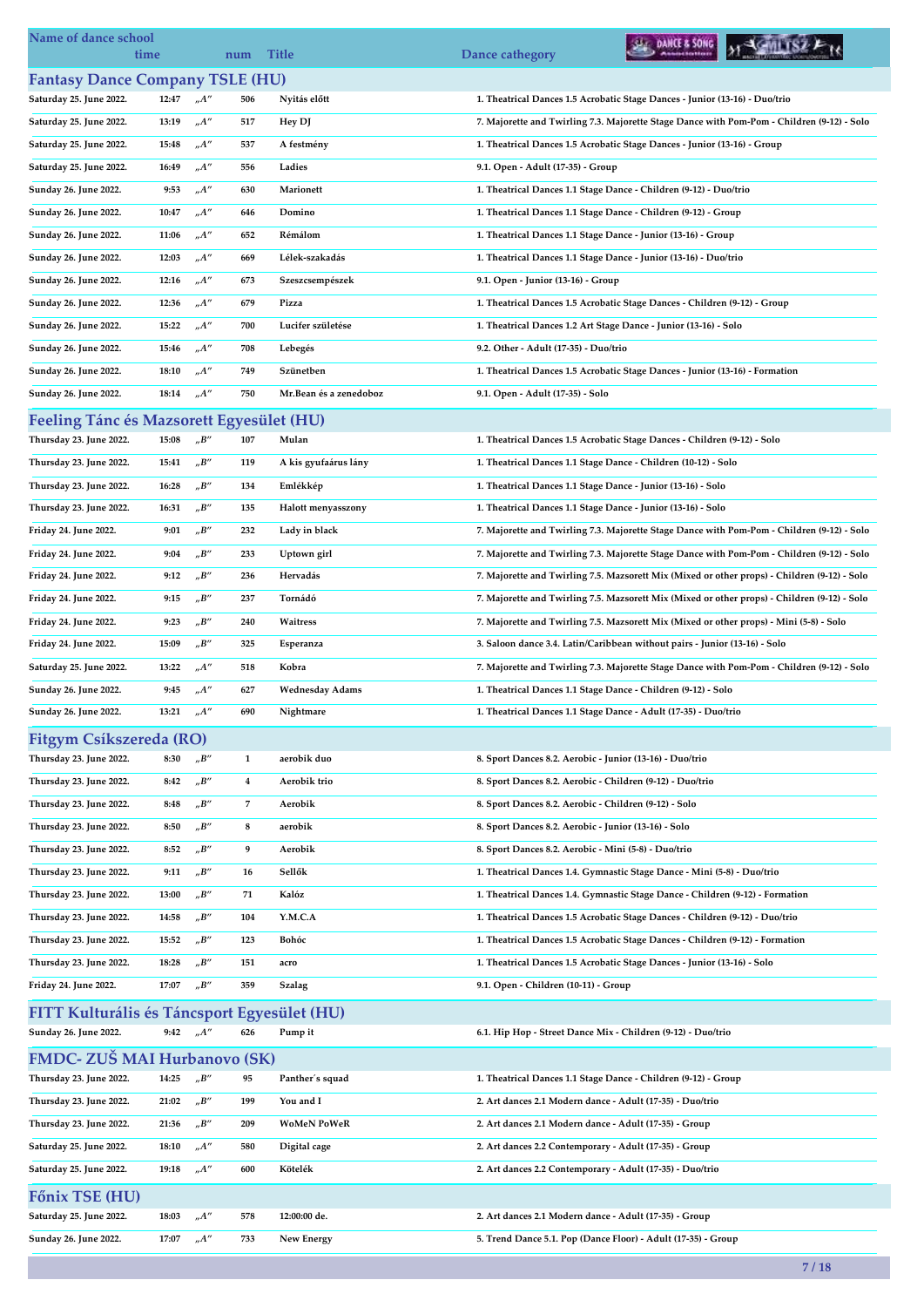| Name of dance school                   | time  |                                   | num | <b>Title</b>                                                       | Dance cathegory                                                                                         | DANCE & SONG |                                                                                                 |
|----------------------------------------|-------|-----------------------------------|-----|--------------------------------------------------------------------|---------------------------------------------------------------------------------------------------------|--------------|-------------------------------------------------------------------------------------------------|
| Főnix TSE (HU)                         |       |                                   |     |                                                                    |                                                                                                         |              |                                                                                                 |
| Sunday 26. June 2022.                  | 18:07 | $n^{\prime\prime}$                | 748 | Rhythm                                                             | 4.2. Stylized folklore - Senior (35+) - Solo                                                            |              |                                                                                                 |
|                                        |       |                                   |     | Gödi Németh László Általános Iskola és A.M.I. (HU)                 |                                                                                                         |              |                                                                                                 |
| Thursday 23. June 2022.                | 13:29 | $n^{\prime}B^{\prime\prime}$      | 77  | Unnepi zöld                                                        | 1. Theatrical Dances 1.2 Art Stage Dance - Children (9-12) - Formation                                  |              |                                                                                                 |
| Thursday 23. June 2022.                | 19:41 | $_{\prime\prime}B^{\prime\prime}$ | 175 | Controll                                                           | 2. Art dances 2.2 Contemporary - Junior (13-16) - Group                                                 |              |                                                                                                 |
| Thursday 23. June 2022.                | 20:32 | "B"                               | 190 | You Lost Me                                                        | 1. Theatrical Dances 1.2 Art Stage Dance - Adult (17-35) - Group                                        |              |                                                                                                 |
| Thursday 23. June 2022.                | 20:55 | $n^{\prime}B^{\prime\prime}$      | 197 | Lelkemből                                                          | 1. Theatrical Dances 1.2 Art Stage Dance - Adult (17-35) - Solo                                         |              |                                                                                                 |
| Thursday 23. June 2022.                | 21:39 | $n^{\prime}B^{\prime\prime}$      | 210 | Andalúz rózsa                                                      | 4.2. Stylized folklore - Junior (13-16) - Group                                                         |              |                                                                                                 |
| Grácia AMI (HU)                        |       |                                   |     |                                                                    |                                                                                                         |              |                                                                                                 |
| Thursday 23. June 2022.                | 16:44 | $n^{\prime}B^{\prime\prime}$      | 139 | Ain't Enough Whiskey                                               | 2. Art dances 2.1 Modern dance - Junior (13) - Solo                                                     |              |                                                                                                 |
| Friday 24. June 2022.                  | 10:39 | $_{\prime\prime}B^{\prime\prime}$ | 266 | Coming back to you                                                 | 9.1. Open - Children (11-12) - Solo                                                                     |              |                                                                                                 |
| Saturday 25. June 2022.                | 10:33 | $n^{\prime\prime}$                | 462 | Holdfénytánc                                                       | 1. Theatrical Dances 1.2 Art Stage Dance - Children (9-12) - Solo                                       |              |                                                                                                 |
| Saturday 25. June 2022.                | 16:42 | $n^{A''}$                         | 554 | Vihar előtti csend                                                 | 2. Art dances 2.1 Modern dance - Adult (19-20) - Solo                                                   |              |                                                                                                 |
|                                        |       |                                   |     |                                                                    |                                                                                                         |              |                                                                                                 |
|                                        |       |                                   |     | Grand Dance Tánc és Mozgásstúdió (Bán-Rock Kft.) (HU)              |                                                                                                         |              |                                                                                                 |
| Friday 24. June 2022.                  | 10:42 | $_{\prime\prime}B^{\prime\prime}$ | 267 | I'm still standing                                                 | 9.1. Open - Children (11-12) - Solo                                                                     |              |                                                                                                 |
| Friday 24. June 2022.                  | 11:24 | $_{\prime\prime}B^{\prime\prime}$ | 279 | <b>Girl</b> power                                                  | 5. Trend Dance 5.1. Pop (Dance Floor) - Children (9-12) - Formation                                     |              |                                                                                                 |
| Friday 24. June 2022.                  | 21:58 | $_{\prime\prime}B^{\prime\prime}$ | 427 | Do you love me?                                                    | 5. Trend Dance 5.1. Pop (Dance Floor) - Junior (13-16) - Formation                                      |              |                                                                                                 |
| Saturday 25. June 2022.                | 16:33 | $n^{A''}$                         | 551 | Fire on fire                                                       | 2. Art dances 2.1 Modern dance - Adult (19-20) - Solo                                                   |              |                                                                                                 |
| Sunday 26. June 2022.                  | 16:53 | "A"                               | 729 | Five girls                                                         | 5. Trend Dance 5.1. Pop (Dance Floor) - Adult (17-35) - Group                                           |              |                                                                                                 |
| Sunday 26. June 2022.                  | 18:43 | $n^{\prime}A^{\prime\prime}$      | 758 | Unstoppables                                                       | 5. Trend Dance 5.1. Pop (Dance Floor) - Senior (35+) - Group                                            |              |                                                                                                 |
| Gravity Táncstúdió (HU)                |       |                                   |     |                                                                    |                                                                                                         |              |                                                                                                 |
| Thursday 23. June 2022.                | 9:34  | $_{\prime\prime}$ B"              | 24  | Light inside me                                                    | 2. Art dances 2.1 Modern dance - Children (9-12) - Solo                                                 |              |                                                                                                 |
| Thursday 23. June 2022.                | 14:30 | $n^{\prime}B^{\prime\prime}$      | 96  | Szirének                                                           | 1. Theatrical Dances 1.1 Stage Dance - Children (9-12) - Group                                          |              |                                                                                                 |
| Thursday 23. June 2022.                | 15:44 | $n^{\prime}B^{\prime\prime}$      | 120 | Legends never die                                                  | 1. Theatrical Dances 1.1 Stage Dance - Children (10-12) - Solo                                          |              |                                                                                                 |
| Gyémánt Flamingók Sport Egyesület (HU) |       |                                   |     |                                                                    |                                                                                                         |              |                                                                                                 |
| Friday 24. June 2022.                  | 9:06  | $n^{\prime}B^{\prime\prime}$      | 234 | <b>Gimme Gimme</b>                                                 |                                                                                                         |              | 7. Majorette and Twirling 7.3. Majorette Stage Dance with Pom-Pom - Children (9-12) - Solo      |
| Friday 24. June 2022.                  | 9:18  | $_{\prime\prime}B^{\prime\prime}$ | 238 | Táncolj még                                                        | 7. Majorette and Twirling 7.3. Majorette Stage Dance with Pom-Pom - Mini (5-8) - Solo                   |              |                                                                                                 |
|                                        |       |                                   |     | Hajdúszoboszlói Főnix Látványtánc és Mazsorett Sportegyesület (HU) |                                                                                                         |              |                                                                                                 |
| Friday 24. June 2022.                  | 11:51 | "B"                               | 286 | Aladdin és Jinny                                                   | 7. Majorette and Twirling 7.3. Majorette Stage Dance with Pom-Pom - Children (9-12) -                   |              |                                                                                                 |
| Friday 24. June 2022.                  | 11:54 | "B"                               | 287 | Nelly                                                              | Duo/trio                                                                                                |              | 7. Majorette and Twirling 7.4. Majorette Stage Dance with Baton/Twirling - Children (9-12) -    |
|                                        |       |                                   |     |                                                                    | Duo/trio                                                                                                |              |                                                                                                 |
| Friday 24. June 2022.                  | 11:59 | $_{\prime\prime}B^{\prime\prime}$ | 289 | Batman                                                             |                                                                                                         |              | 7. Majorette and Twirling 7.5. Mazsorett Mix (Mixed or other props) - Junior (13-16) - Group    |
| Friday 24. June 2022.                  | 15:16 | $n^{\prime}B^{\prime\prime}$      | 327 | <b>James Bond</b>                                                  |                                                                                                         |              | 7. Majorette and Twirling 7.5. Mazsorett Mix (Mixed or other props) - Junior (13-16) - Duo/trio |
| Friday 24. June 2022.                  | 15:25 | "B"                               | 330 | A little more                                                      | 7. Majorette and Twirling 7.3. Majorette Stage Dance with Pom-Pom - Junior (13-16) - Solo               |              |                                                                                                 |
| Friday 24. June 2022.                  | 15:28 | "B"                               | 331 | Shatter me                                                         | 7. Majorette and Twirling 7.3. Majorette Stage Dance with Pom-Pom - Junior (13-16) - Solo               |              |                                                                                                 |
| Friday 24. June 2022.                  | 15:39 | $_{\prime\prime}B^{\prime\prime}$ | 335 | Winner won't stop                                                  |                                                                                                         |              | 7. Majorette and Twirling 7.3. Majorette Stage Dance with Pom-Pom - Junior (13-16) - Group      |
| Friday 24. June 2022.                  | 15:45 | "B"                               | 337 | Maximize                                                           | 7. Majorette and Twirling 7.5. Mazsorett Mix (Mixed or other props) - Junior (13-16) - Solo             |              |                                                                                                 |
| Friday 24. June 2022.                  | 15:48 | "B"                               | 338 | Someone You Loved                                                  | 7. Majorette and Twirling 7.5. Mazsorett Mix (Mixed or other props) - Adult (17-35) - Solo              |              |                                                                                                 |
| Friday 24. June 2022.                  | 16:25 | $_{\prime\prime}B^{\prime\prime}$ | 349 | AC/DC                                                              | 7. Majorette and Twirling 7.3. Majorette Stage Dance with Pom-Pom - Junior (13-16) -<br>Formation       |              |                                                                                                 |
| Friday 24. June 2022.                  | 17:18 | "B"                               | 364 | <b>Marry You</b>                                                   |                                                                                                         |              | 7. Majorette and Twirling 7.3. Majorette Stage Dance with Pom-Pom - Junior (13-16) - Duo/trio   |
| Friday 24. June 2022.                  | 17:21 | $_{\prime\prime}B^{\prime\prime}$ | 365 | Queen                                                              |                                                                                                         |              | 7. Majorette and Twirling 7.3. Majorette Stage Dance with Pom-Pom - Junior (13-16) - Duo/trio   |
| Friday 24. June 2022.                  | 17:29 | $_{\prime\prime}B^{\prime\prime}$ | 368 | Nightwish                                                          | 7. Majorette and Twirling 7.5. Mazsorett Mix (Mixed or other props) - Junior (13-16) -                  |              |                                                                                                 |
|                                        |       |                                   |     |                                                                    | Formation                                                                                               |              |                                                                                                 |
| Friday 24. June 2022.                  | 17:33 | "B"                               | 369 | <b>Phantom of the Opera</b>                                        |                                                                                                         |              | 7. Majorette and Twirling 7.3. Majorette Stage Dance with Pom-Pom - Adult (17-35) - Duo/trio    |
| Friday 24. June 2022.                  | 17:38 | $n^{\prime}B^{\prime\prime}$      | 371 | La Aspirina                                                        | 7. Majorette and Twirling 7.4. Majorette Stage Dance with Baton/Twirling - Junior (13-16) -<br>Duo/trio |              |                                                                                                 |
| <b>Happiness TSE (HU)</b>              |       |                                   |     |                                                                    |                                                                                                         |              |                                                                                                 |
| Friday 24. June 2022.                  | 8:09  | "B"                               | 215 | Mardekár                                                           | 3. Saloon dance 3.4. Latin/Caribbean without pairs - Children (9-11) - Solo                             |              |                                                                                                 |
| Friday 24. June 2022.                  | 8:19  | $n^{\prime}B^{\prime\prime}$      | 218 | <b>Girly Girl</b>                                                  | 3. Saloon dance 3.4. Latin/Caribbean without pairs - Children (9-11) - Solo                             |              |                                                                                                 |
| Friday 24. June 2022.                  | 8:22  | $_{\prime\prime}B^{\prime\prime}$ | 219 | Good for you                                                       | 3. Saloon dance 3.4. Latin/Caribbean without pairs - Children (12) - Solo                               |              |                                                                                                 |
| Friday 24. June 2022.                  | 8:27  | $n^{\prime}B^{\prime\prime}$      | 221 | Feel the rythm                                                     | 3. Saloon dance 3.4. Latin/Caribbean without pairs - Children (9-12) - Solo                             |              |                                                                                                 |
| Friday 24. June 2022.                  | 9:46  | "B"                               | 248 | Push it!                                                           | 3. Saloon dance 3.4. Latin/Caribbean without pairs - Children (9-12) - Duo/trio                         |              |                                                                                                 |
| Friday 24. June 2022.                  | 10:45 | $n^{\prime}B^{\prime\prime}$      | 268 | Danse                                                              | 9.1. Open - Children (11-12) - Solo                                                                     |              |                                                                                                 |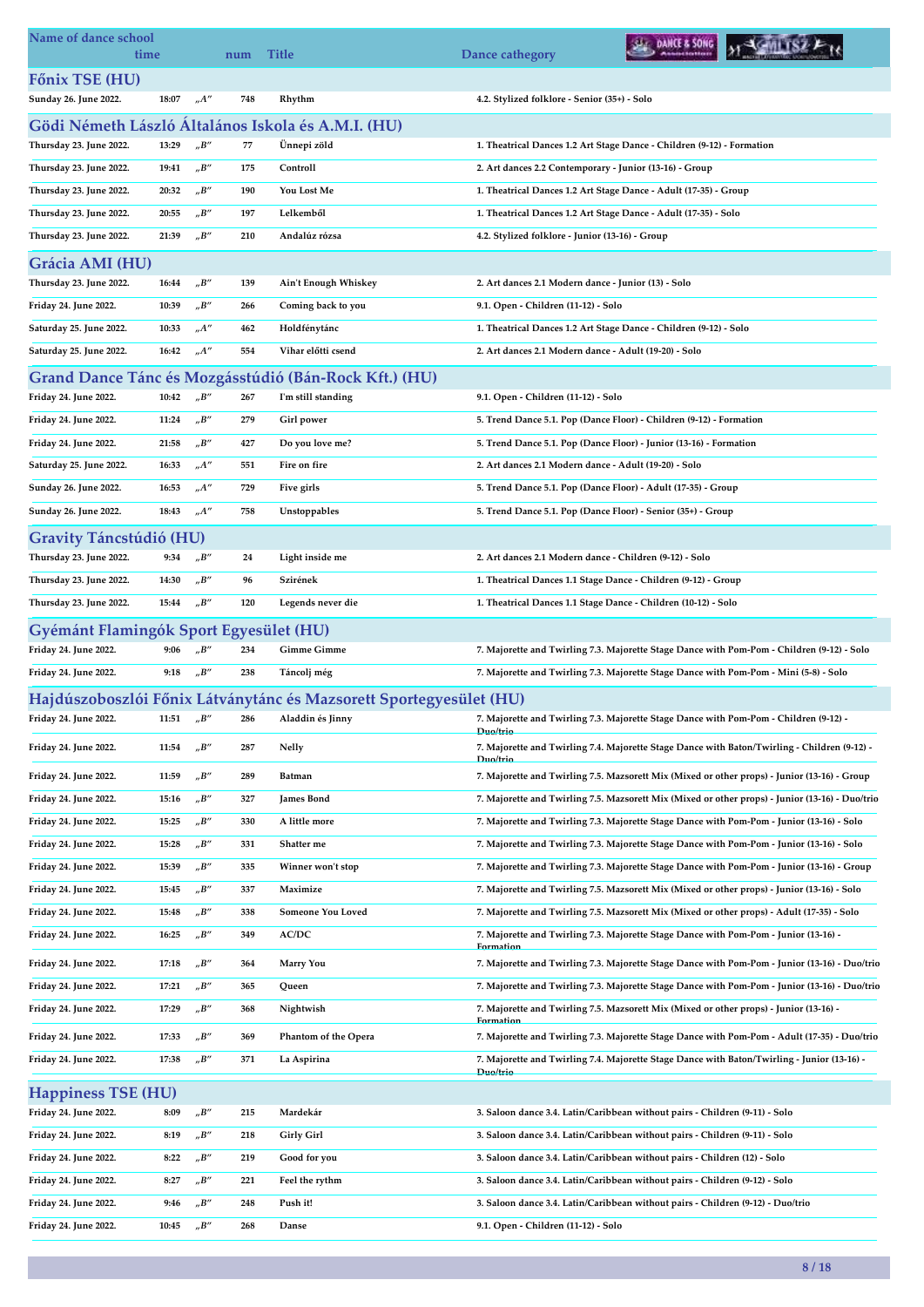| Name of dance school<br>time       |       |                                   | num            | <b>Title</b>            | DANCE & SONG<br>Dance cathegory                                                                       |
|------------------------------------|-------|-----------------------------------|----------------|-------------------------|-------------------------------------------------------------------------------------------------------|
| <b>Happiness TSE (HU)</b>          |       |                                   |                |                         |                                                                                                       |
| Friday 24. June 2022.              | 10:50 | $n^{\prime}B^{\prime\prime}$      | 270            | <b>Colours of dance</b> | 3. Saloon dance 3.4. Latin/Caribbean without pairs - Children (9-12) - Group                          |
| Friday 24. June 2022.              | 10:54 | $n^{\prime}B^{\prime\prime}$      | 271            | Made in France          | 3. Saloon dance 3.4. Latin/Caribbean without pairs - Children (9-12) - Group                          |
| Friday 24. June 2022.              | 11:39 | $n^{\prime}B^{\prime\prime}$      | 283            | Watch me                | 3. Saloon dance 3.4. Latin/Caribbean without pairs - Junior (13-16) - Group                           |
| Sunday 26. June 2022.              | 10:09 | A''                               | 635            | Cantare                 | 3. Tánctermi Táncok 3.3 Latin-amerikai/karib alapú társastáncpárokkal - Children (9-12) -             |
| Sunday 26. June 2022.              | 11:43 | $n^{A''}$                         | 663            | Let's go!               | Duo/trio<br>3. Saloon dance 3.4. Latin/Caribbean without pairs - Junior (14) - Solo                   |
| Sunday 26. June 2022.              | 13:08 | $_nA''$                           | 687            | <b>Pink Soldiers</b>    | 3. Saloon dance 3.4. Latin/Caribbean without pairs - Junior (13-16) - Formation                       |
| <b>Harmony Dance TSE (HU)</b>      |       |                                   |                |                         |                                                                                                       |
| Thursday 23. June 2022.            | 11:02 | $n^{\prime}B^{\prime\prime}$      | 53             | Energy                  | 1. Theatrical Dances 1.4. Gymnastic Stage Dance - Children (10) - Solo                                |
| Thursday 23. June 2022.            | 20:01 | $n^{\prime}B^{\prime\prime}$      | 181            | Silhouette              | 1. Theatrical Dances 1.4. Gymnastic Stage Dance - Adult (17-35) - Solo                                |
| Friday 24. June 2022.              | 8:51  | $n^{\prime}B^{\prime\prime}$      | 228            | One way                 | 7. Majorette and Twirling 7.4. Majorette Stage Dance with Baton/Twirling - Children (9-12) -          |
| Friday 24. June 2022.              | 10:30 | $n^{\prime}B^{\prime\prime}$      | 262            | Kill this love          | Solo<br>9.1. Open - Children (9-11) - Solo                                                            |
| Friday 24. June 2022.              | 12:07 | $n^{\prime}B^{\prime\prime}$      | 291            | La Mordidita            | 7. Majorette and Twirling 7.4. Majorette Stage Dance with Baton/Twirling - Children (9-12) -          |
|                                    |       |                                   |                |                         | Duo/trio                                                                                              |
| Friday 24. June 2022.              | 16:14 | $n^{\prime}B^{\prime\prime}$      | 346            | Highway to hell         | 7. Majorette and Twirling 7.4. Majorette Stage Dance with Baton/Twirling - Junior (13-16) -<br>Solo   |
| Friday 24. June 2022.              | 16:34 | $n^{\prime}B^{\prime\prime}$      | 351            | Ciao Bella              | 7. Majorette and Twirling 7.4. Majorette Stage Dance with Baton/Twirling - Children (9-12) -<br>Group |
| Friday 24. June 2022.              | 17:00 | $n^{\prime}B^{\prime\prime}$      | 362            | The Beach               | 9.1. Open - Children (9) - Group                                                                      |
| Havanna Senior Tánccsoport (HU)    |       |                                   |                |                         |                                                                                                       |
| Sunday 26. June 2022.              | 18:51 | $n^{A''}$                         | 760            | Tánc                    | 9.1. Open - Senior (35+) - Formation                                                                  |
| <b>HD Noize TSE (HU)</b>           |       |                                   |                |                         |                                                                                                       |
| Sunday 26. June 2022.              | 17:36 | $n^{A''}$                         | 742            | HD Wild BoyZ            | 6.1. Hip Hop - Street Dance Mix - Adult (17-35) - Group                                               |
| Sunday 26. June 2022.              | 17:43 | $n^{\prime\prime}$                | 740            | HD DollZ                | 6.1. Hip Hop - Street Dance Mix - Adult (17-35) - Group                                               |
| Sunday 26. June 2022.              | 17:49 | $n^{\prime}A^{\prime\prime}$      | 741            | HD GirlZ                | 6.1. Hip Hop - Street Dance Mix - Adult (17-35) - Group                                               |
| Holidaysport (HU)                  |       |                                   |                |                         |                                                                                                       |
| Thursday 23. June 2022.            | 8:36  | $n^{\prime}B^{\prime\prime}$      | $\overline{2}$ | Take me home.           | 8. Sport Dances 8.2. Aerobic - Children (9-12) - Group                                                |
| Thursday 23. June 2022.            | 8:44  | $n^{\prime}B^{\prime\prime}$      | 5              | Final countdown         | 8. Sport Dances 8.2. Aerobic - Children (9-12) - Solo                                                 |
| Thursday 23. June 2022.            | 8:46  | $n^{\prime}B^{\prime\prime}$      | 6              | Love now                | 8. Sport Dances 8.2. Aerobic - Children (9-12) - Solo                                                 |
| Thursday 23. June 2022.            | 8:54  | $n^{\prime}B^{\prime\prime}$      | 10             | Hot dance               | 8. Sport Dances 8.2. Aerobic - Mini (5-8) - Solo                                                      |
| <b>JAMLAND TÁNC EGYESÜLET (HU)</b> |       |                                   |                |                         |                                                                                                       |
| Thursday 23. June 2022.            | 16:33 | "B"                               | 136            | <b>MIRROR</b>           | 1. Theatrical Dances 1.1 Stage Dance - Junior (13-16) - Solo                                          |
| Thursday 23. June 2022.            | 19:00 | "B"                               | 162            | <b>JUST A DREAM</b>     | 2. Art dances 2.3. Lyrical - Eurythmics - Junior (13-16) - Solo                                       |
| Saturday 25. June 2022.            | 13:02 | $n^{\prime}A^{\prime\prime}$      | 511            | <b>LOSING GAME</b>      | 2. Art dances 2.1 Modern dance - Junior (15) - Solo                                                   |
| Sunday 26. June 2022.              | 12:20 | $n^{\prime\prime}$                | 674            | <b>MY COLORS</b>        | 9.1. Open - Junior (13-16) - Group                                                                    |
| Sunday 26. June 2022.              | 15:25 | ${}_nA^{\prime\prime}$            | 701            | <b>WHITE FLAG</b>       | 1. Theatrical Dances 1.2 Art Stage Dance - Junior (13-16) - Solo                                      |
| Kapronczai AMI (HU)                |       |                                   |                |                         |                                                                                                       |
| Thursday 23. June 2022.            | 10:04 | $n^{\prime}B^{\prime\prime}$      | 31             | Step by step            | 2. Art dances 2.3. Lyrical - Eurythmics - Children (11-12) - Solo                                     |
| Thursday 23. June 2022.            | 11:36 | $n^{\prime}B^{\prime\prime}$      | 65             | Főnix                   | 1. Theatrical Dances 1.2 Art Stage Dance - Children (9-12) - Solo                                     |
| Thursday 23. June 2022.            | 11:50 | "B"                               | 69             | This is me              | 1. Theatrical Dances 1.2 Art Stage Dance - Children (9-12) - Duo/trio                                 |
| Thursday 23. June 2022.            | 14:01 | "B"                               | 88             | <b>Super Girls</b>      | 1. Theatrical Dances 1.1 Stage Dance - Children (9-12) - Duo/trio                                     |
| Thursday 23. June 2022.            | 14:11 | $n^{\prime}B^{\prime\prime}$      | 91             | Demons                  | 2. Art dances 2.1 Modern dance - Junior (13-16) - Group                                               |
| Friday 24. June 2022.              | 19:10 | $_{\prime\prime}B^{\prime\prime}$ | 376            | Fényjáték               | 9.1. Open - Junior (13-16) - Group                                                                    |
| Friday 24. June 2022.              | 19:59 | $n^{\prime}B^{\prime\prime}$      | 389            | Rescue me               | 9.1. Open - Junior (13) - Solo                                                                        |
| Sunday 26. June 2022.              | 11:46 | $n^{\prime}A^{\prime\prime}$      | 664            | Turn me on              | 3. Saloon dance 3.4. Latin/Caribbean without pairs - Junior (14) - Solo                               |
| Sunday 26. June 2022.              | 13:27 | $n^{\prime\prime}$                | 692            | Vento di passione       | 3. Saloon dance 3.6. Saloon Dance mix (classical-latin) - Adult (17-35) - Group                       |
| <b>Kid Rock and Roll SE (HU)</b>   |       |                                   |                |                         |                                                                                                       |
| Thursday 23. June 2022.            | 19:38 | $n^{\prime}B^{\prime\prime}$      | 174            | SenioRock               | 8. Sport Dances 8.1. Acrobatic Rocky - Adult (17-35) - Duo/trio                                       |
| Kincs (HU)                         |       |                                   |                |                         |                                                                                                       |
| Thursday 23. June 2022.            | 10:35 | "B"                               | 44             | Álom szárnyán           | 2. Art dances 2.3. Lyrical - Eurythmics - Children (9-12) - Group                                     |
| Thursday 23. June 2022.            | 11:05 | $n^{\prime}B^{\prime\prime}$      | 54             | Szavak nélkül           | 1. Theatrical Dances 1.4. Gymnastic Stage Dance - Children (10) - Solo                                |
| Thursday 23. June 2022.            | 19:20 | $n^{\prime}B^{\prime\prime}$      | 168            | Egy távoli fény         | 1. Theatrical Dances 1.4. Gymnastic Stage Dance - Junior (13-14) - Solo                               |
| Thursday 23. June 2022.            | 19:35 | $n^{\prime}B^{\prime\prime}$      | 173            | Végtelen Álom           | 1. Theatrical Dances 1.4. Gymnastic Stage Dance - Junior (15-16) - Solo                               |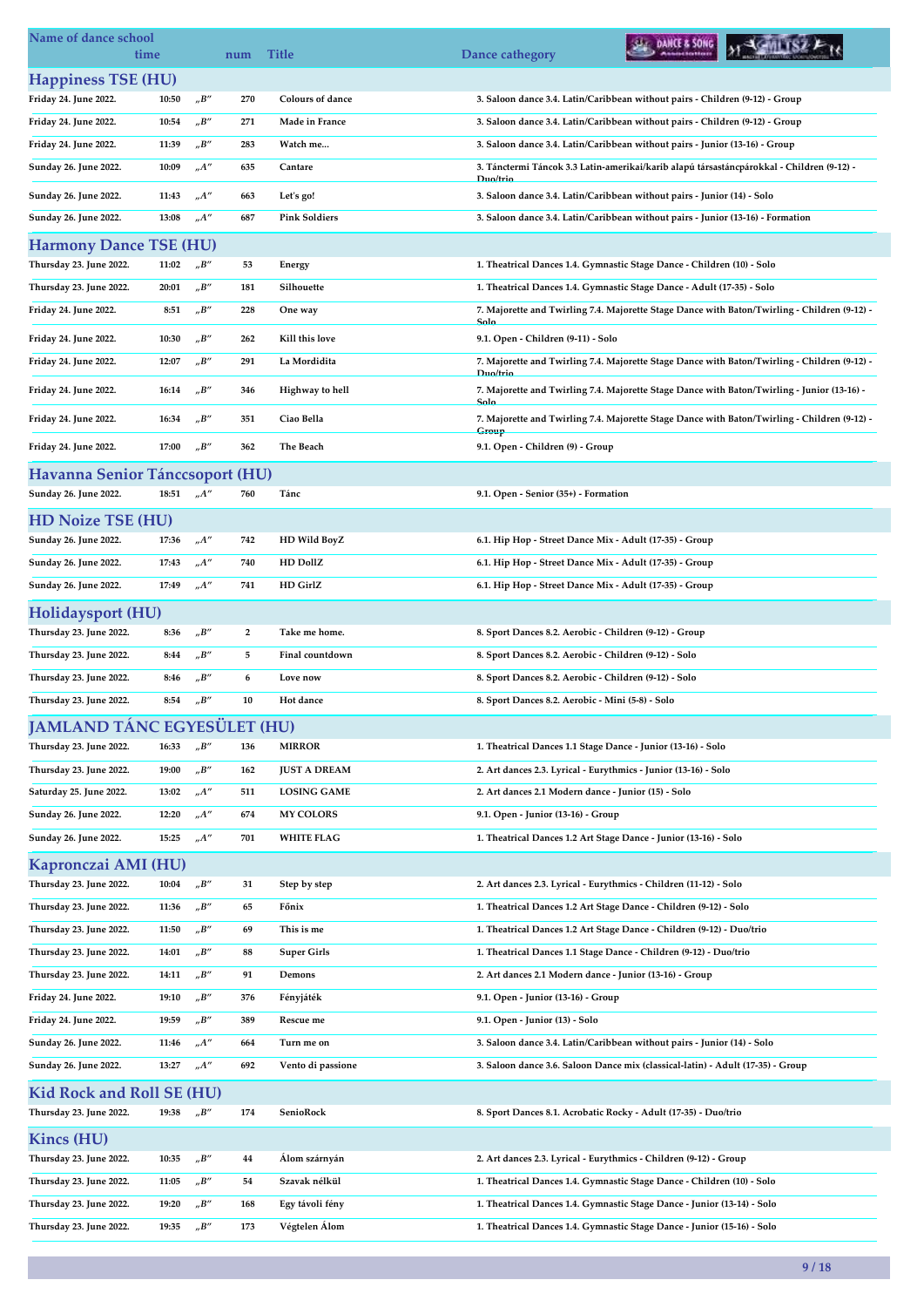| Name of dance school                           | time  |                              | num | <b>Title</b>                                            | DANCE & SONG<br>Dance cathegory                                                                    |
|------------------------------------------------|-------|------------------------------|-----|---------------------------------------------------------|----------------------------------------------------------------------------------------------------|
| Kincs (HU)                                     |       |                              |     |                                                         |                                                                                                    |
| Thursday 23. June 2022.                        | 21:20 | $n^{\prime}B^{\prime\prime}$ | 204 | A ritmusban                                             | 1. Theatrical Dances 1.4. Gymnastic Stage Dance - Junior (13-16) - Duo/trio                        |
| Friday 24. June 2022.                          | 20:14 | $n^{\prime}B^{\prime\prime}$ | 394 | You say                                                 | 9.1. Open - Junior (13-15) - Solo                                                                  |
| Saturday 25. June 2022.                        | 12:29 | "A"                          | 500 | Together                                                | 1. Theatrical Dances 1.4. Gymnastic Stage Dance - Junior (14-16) - Duo/trio                        |
| Saturday 25. June 2022.                        | 15:34 | $_nA''$                      | 533 | Egy szép pillanat                                       | 1. Theatrical Dances 1.4. Gymnastic Stage Dance - Junior (13-16) - Group                           |
| Saturday 25. June 2022.                        | 15:38 | A''                          | 534 | Szárnyaló idő                                           | 1. Theatrical Dances 1.4. Gymnastic Stage Dance - Junior (13-16) - Group                           |
| Saturday 25. June 2022.                        | 16:09 | $n^{\prime\prime}$           | 542 | Elveszve                                                | 2. Art dances 2.3. Lyrical - Eurythmics - Adult (17-35) - Group                                    |
| Saturday 25. June 2022.                        | 16:12 | "A"                          | 543 | Lélek Összhangja                                        | 2. Art dances 2.3. Lyrical - Eurythmics - Adult (17-35) - Group                                    |
| Saturday 25. June 2022.                        | 17:02 | "A"                          | 559 | Az én mániám                                            | 1. Theatrical Dances 1.4. Gymnastic Stage Dance - Adult (17-35) - Solo                             |
| Saturday 25. June 2022.                        | 17:05 | $_nA''$                      | 560 | Raindrops                                               | 1. Theatrical Dances 1.4. Gymnastic Stage Dance - Adult (17-35) - Solo                             |
| Saturday 25. June 2022.                        | 17:09 | "A"                          | 561 | Szeszély                                                | 1. Theatrical Dances 1.4. Gymnastic Stage Dance - Adult (17-35) - Solo                             |
| Saturday 25. June 2022.                        | 17:13 | $n^{A''}$                    | 562 | Téboly                                                  | 1. Theatrical Dances 1.4. Gymnastic Stage Dance - Adult (17-35) - Solo                             |
| Saturday 25. June 2022.                        | 18:45 | "A"                          | 590 | Bájoló                                                  | 1. Theatrical Dances 1.4. Gymnastic Stage Dance - Adult (17-35) - Group                            |
| Saturday 25. June 2022.                        | 18:49 | A''                          | 591 | Carmina Burana                                          | 1. Theatrical Dances 1.4. Gymnastic Stage Dance - Adult (17-35) - Group                            |
| Saturday 25. June 2022.                        | 19:21 | "A"                          | 601 | Belső hang                                              | 2. Art dances 2.3. Lyrical - Eurythmics - Junior (13-16) - Group                                   |
| Saturday 25. June 2022.                        | 20:02 | "A"                          | 611 | Vörös Ej                                                | 1. Theatrical Dances 1.4. Gymnastic Stage Dance - Junior (13-16) - Formation                       |
| Sunday 26. June 2022.                          | 12:24 | $n^{A''}$                    | 675 | Dinamika                                                | 9.1. Open - Junior (13-16) - Group                                                                 |
|                                                |       |                              |     |                                                         |                                                                                                    |
|                                                |       |                              |     | Kispesti Szatmári László Alapfokú Művészeti Iskola (HU) |                                                                                                    |
| Saturday 25. June 2022.                        | 17:18 | $n^{A''}$                    | 564 | Lázadás                                                 | 2. Art dances 2.1 Modern dance - Junior (13-16) - Group                                            |
| Klassz-X Szabadidő-és TáncSport Egyesület (HU) |       |                              |     |                                                         |                                                                                                    |
| Friday 24. June 2022.                          | 8:44  | "B"                          | 226 | Bongo Ladi'X'                                           | 3. Saloon dance 3.4. Latin/Caribbean without pairs - Mini (5-8) - Group                            |
| Friday 24. June 2022.                          | 9:26  | $n^{\prime}B^{\prime\prime}$ | 241 | Pillangó                                                | 1. Theatrical Dances 1.2 Art Stage Dance - Mini (5-8) - Solo                                       |
| Friday 24. June 2022.                          | 9:32  | $n^{\prime}B^{\prime\prime}$ | 243 | <b>Wicked Ones</b>                                      | 7. Majorette and Twirling 7.3. Majorette Stage Dance with Pom-Pom - Children (9-12) -<br>Formation |
| Friday 24. June 2022.                          | 11:07 | "B"                          | 274 | Fly MusiX                                               | 3. Saloon dance 3.4. Latin/Caribbean without pairs - Children (9-12) - Formation                   |
| Saturday 25. June 2022.                        | 9:16  | A''                          | 436 | Warrior                                                 | 2. Art dances 2.1 Modern dance - Children (9-12) - Group                                           |
| Sunday 26. June 2022.                          | 9:47  | $n^{A''}$                    | 628 | Ősi erő                                                 | 1. Theatrical Dances 1.1 Stage Dance - Children (9-12) - Solo                                      |
| Sunday 26. June 2022.                          | 12:43 | "A"                          | 681 | Diva                                                    | 3. Saloon dance 3.4. Latin/Caribbean without pairs - Children (9-12) - Group                       |
| Sunday 26. June 2022.                          | 15:27 | $n^{\prime}A^{\prime\prime}$ | 702 | Éjszakai Holdvirág                                      | 1. Theatrical Dances 1.2 Art Stage Dance - Junior (13-16) - Solo                                   |
| Kolibri SE (HU)                                |       |                              |     |                                                         |                                                                                                    |
| Thursday 23. June 2022.                        | 9:01  | "B"                          | 13  | Rózsaszín Párducok                                      | 1. Theatrical Dances 1.4. Gymnastic Stage Dance - Children (9-12) - Duo/trio                       |
| Thursday 23. June 2022.                        | 10:38 | $n^{\prime}B^{\prime\prime}$ | 45  | Júliák tánca                                            | 2. Art dances 2.3. Lyrical - Eurythmics - Children (9-12) - Group                                  |
| Thursday 23. June 2022.                        | 11:09 | "B"                          | 55  | Almost there                                            | 1. Theatrical Dances 1.4. Gymnastic Stage Dance - Children (10) - Solo                             |
| Thursday 23. June 2022.                        | 11:20 | "B"                          | 59  | Closer                                                  | 1. Theatrical Dances 1.4. Gymnastic Stage Dance - Children (11) - Solo                             |
| Thursday 23. June 2022.                        | 13:37 | $n^{\prime}B^{\prime\prime}$ | 79  | Elment a madárka                                        | 1. Theatrical Dances 1.1 Stage Dance - Mini (5-7) - Solo                                           |
| Thursday 23. June 2022.                        | 13:42 | $n^{\prime}B^{\prime\prime}$ | 81  | Khumba dal                                              | 1. Theatrical Dances 1.1 Stage Dance - Mini (5-7) - Solo                                           |
| Thursday 23. June 2022.                        | 13:47 | $n^{\prime}B^{\prime\prime}$ | 83  | Mulan                                                   | 1. Theatrical Dances 1.1 Stage Dance - Mini (7-8) - Solo                                           |
| Thursday 23. June 2022.                        | 13:52 | $n^{\prime}B^{\prime\prime}$ | 85  | CubanPete                                               | 1. Theatrical Dances 1.1 Stage Dance - Mini (7-8) - Solo                                           |
| Thursday 23. June 2022.                        | 15:21 | "B"                          | 112 | A nagy pénzrablás                                       | 1. Theatrical Dances 1.1 Stage Dance - Children (9-I.) - Solo                                      |
| Thursday 23. June 2022.                        | 15:47 | $n^{\prime}B^{\prime\prime}$ | 121 | Pláza cica                                              | 1. Theatrical Dances 1.1 Stage Dance - Children (10-12) - Solo                                     |
|                                                |       |                              |     |                                                         |                                                                                                    |
| Thursday 23. June 2022.                        | 16:57 | "B"                          | 143 | <b>Bird Set Free</b><br>Üzenet                          | 2. Art dances 2.1 Modern dance - Junior (13-14) - Solo                                             |
| Thursday 23. June 2022.                        | 18:30 | "B"                          | 152 |                                                         | 2. Art dances 2.2 Contemporary - Adult (17-35) - Solo                                              |
| Thursday 23. June 2022.                        | 19:29 | $n^{\prime}B^{\prime\prime}$ | 171 | The Greatest Show                                       | 1. Theatrical Dances 1.4. Gymnastic Stage Dance - Junior (15-16) - Solo                            |
| Thursday 23. June 2022.                        | 19:55 | $n^{\prime}B^{\prime\prime}$ | 179 | <b>Gimme Gimme</b>                                      | 1. Theatrical Dances 1.4. Gymnastic Stage Dance - Adult (17-35) - Duo/trio                         |
| Thursday 23. June 2022.                        | 20:18 | $n^{\prime}B^{\prime\prime}$ | 186 | Swing, Swing, Swing                                     | 1. Theatrical Dances 1.3. Musical-revue-tap - Adult (17-35) - Solo                                 |
| Thursday 23. June 2022.                        | 21:17 | "B"                          | 203 | Testvéri szeretet                                       | 2. Art dances 2.3. Lyrical - Eurythmics - Adult (17-35) - Duo/trio                                 |
| Friday 24. June 2022.                          | 10:27 | $n^{\prime}B^{\prime\prime}$ | 261 | Hit The Road Jack                                       | 9.1. Open - Children (9-11) - Solo                                                                 |
| L.A. Dance School (HU)                         |       |                              |     |                                                         |                                                                                                    |
| Saturday 25. June 2022.                        | 11:15 | $n^{\prime}A^{\prime\prime}$ | 476 | Still breathing                                         | 1. Theatrical Dances 1.4. Gymnastic Stage Dance - Junior (13-14) - Solo                            |
| Sunday 26. June 2022.                          | 11:02 | $n^{\prime\prime}$           | 650 | Nutcracker                                              | 1. Theatrical Dances 1.1 Stage Dance - Junior (13-16) - Solo                                       |
| Sunday 26. June 2022.                          | 15:55 | $n^{\prime\prime}$           | 711 | Latin vibes                                             | 9.1. Open - Junior (13-16) - Solo                                                                  |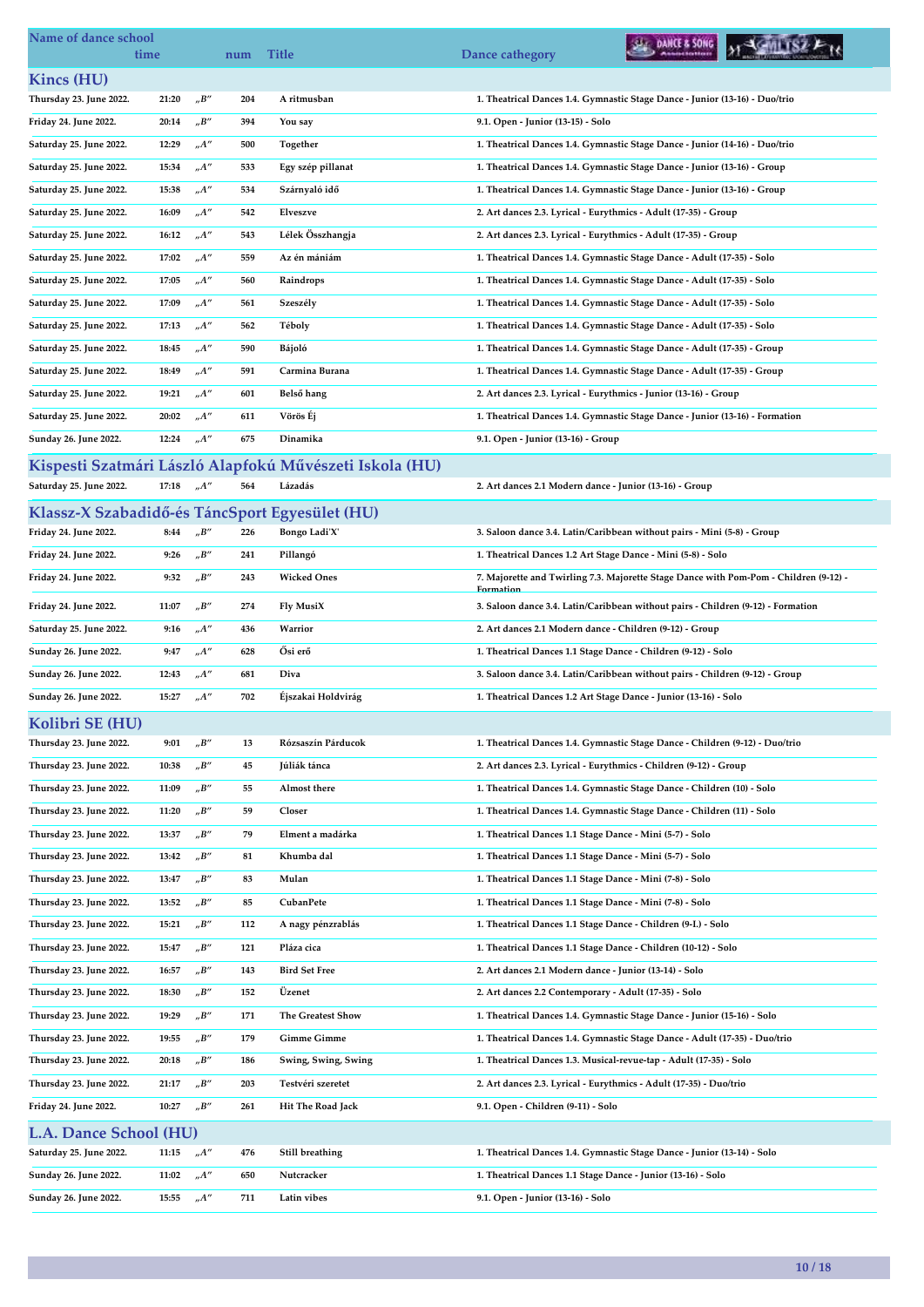| <b>L-Dance Group TSE (HU)</b><br>Friday 24. June 2022.<br>"B"<br>3. Saloon dance 3.2 Classical without pairs - Children (9-12) - Formation<br>10:06<br>254<br>Angels<br>$_{\prime\prime}B^{\prime\prime}$<br>Friday 24. June 2022.<br>Camila<br>3. Saloon dance 3.4. Latin/Caribbean without pairs - Children (9-12) - Formation<br>11:10<br>275<br>$_{\prime\prime}B^{\prime\prime}$<br><b>Girls and Heels</b><br>Friday 24. June 2022.<br>11:44<br>284<br>3. Saloon dance 3.4. Latin/Caribbean without pairs - Junior (13-16) - Group<br>Friday 24. June 2022.<br>$n^{\prime}B^{\prime\prime}$<br>Slave to the rhythm<br>13:48<br>300<br>3. Saloon dance 3.4. Latin/Caribbean without pairs - Adult (17-35) - Solo<br>Friday 24. June 2022.<br>"B"<br>16:00<br>341<br>Soul<br>1. Theatrical Dances 1.1 Stage Dance - Adult (17-35) - Duo/trio<br>$n^{A''}$<br>Sunday 26. June 2022.<br>11:50<br>Here I am<br>665<br>3. Saloon dance 3.4. Latin/Caribbean without pairs - Junior (15-16) - Solo<br><b>MankArt Dance Studio (HU)</b><br>Thursday 23. June 2022.<br>$nB''$<br>9:32<br>I am a Barbie girl<br>2. Art dances 2.1 Modern dance - Mini (5-8) - Solo<br>23<br>Thursday 23. June 2022.<br>9:49<br>"B"<br>Szitakötő<br>2. Art dances 2.2 Contemporary - Children (9-12) - Solo<br>29<br>Thursday 23. June 2022.<br>13:17<br>"B"<br>Emlékeinkben<br>2. Art dances 2.2 Contemporary - Children (9-12) - Group<br>74<br>Saturday 25. June 2022.<br>$n^{A''}$<br>Mesefigurák<br>2. Art dances 2.2 Contemporary - Children (9-12) - Duo/trio<br>11:04<br>472<br>$n^{\prime\prime}$<br>Hullámok<br>12:00<br>Saturday 25. June 2022.<br>491<br>1. Theatrical Dances 1.4. Gymnastic Stage Dance - Children (9-12) - Duo/trio<br>Saturday 25. June 2022.<br>13:16<br>$_nA''$<br>Most múlik pontosan<br>10.1. Dance and Song - Junior (13-16) - Duo/trio<br>516<br>$n^{\prime\prime}$<br>Saturday 25. June 2022.<br>17:27<br><b>Baljós Világ</b><br>2. Art dances 2.2 Contemporary - Junior (13-16) - Solo<br>566<br>Mirabell Táncegyesület (HU)<br>Thursday 23. June 2022.<br>10:06<br>"B"<br>32<br>Egy francia kisasszony<br>2. Art dances 2.3. Lyrical - Eurythmics - Children (11-12) - Solo<br>$n^{\prime}B^{\prime\prime}$<br>Thursday 23. June 2022.<br>2. Art dances 2.3. Lyrical - Eurythmics - Children (9-12) - Group<br>10:42<br>46<br>Run to you<br>Thursday 23. June 2022.<br>"B"<br>Szavak nélkül<br>2. Art dances 2.3. Lyrical - Eurythmics - Children (9-12) - Group<br>10:45<br>47<br>"B"<br>Thursday 23. June 2022.<br>92<br>14:15<br>Fire<br>2. Art dances 2.1 Modern dance - Junior (13-16) - Group<br>Thursday 23. June 2022.<br>15:49<br>"B"<br>Kalózlány<br>1. Theatrical Dances 1.1 Stage Dance - Children (10-12) - Solo<br>122<br>$_{\prime\prime}B^{\prime\prime}$<br>Thursday 23. June 2022.<br>16:18<br>131<br>Tengerészlányok<br>1. Theatrical Dances 1.1 Stage Dance - Junior (13-16) - Duo/trio<br>"B"<br>Thursday 23. June 2022.<br>18:45<br>157<br>Hurt<br>2. Art dances 2.2 Contemporary - Junior (13-16) - Solo<br>Thursday 23. June 2022.<br>"B"<br>Je T' aime<br>2. Art dances 2.3. Lyrical - Eurythmics - Adult (17-35) - Solo<br>18:53<br>160<br>Thursday 23. June 2022.<br>$n^{\prime}B^{\prime\prime}$<br>Paint it black<br>1. Theatrical Dances 1.2 Art Stage Dance - Junior (13-16) - Group<br>20:04<br>182<br>"B"<br>Az Operaház fantomja<br>Thursday 23. June 2022.<br>20:40<br>192<br>2. Art dances 2.1 Modern dance - Junior (13-16) - Duo/trio<br>"B"<br>Friday 24. June 2022.<br>22:05<br>429<br>Just dance<br>9.1. Open - Senior (35+) - Formation<br>9:20<br>"A"<br>437<br>Szabadnak születtünk<br>Saturday 25. June 2022.<br>2. Art dances 2.1 Modern dance - Children (9-12) - Group<br>10:27<br>"A"<br>460<br>Saturday 25. June 2022.<br>Near end<br>2. Art dances 2.1 Modern dance - Children (12) - Solo<br>Saturday 25. June 2022.<br>2. Art dances 2.2 Contemporary - Adult (17-35) - Solo<br>19:06<br>"A"<br>596<br>Escalate<br>A''<br>Sunday 26. June 2022.<br>9:56<br>1. Theatrical Dances 1.1 Stage Dance - Children (9-12) - Duo/trio<br>631<br>Marionette<br>Miskolci Majorette Együttes (HU)<br>Saturday 25. June 2022.<br>$n^{\prime\prime}$<br>Habana<br>7. Majorette and Twirling 7.4. Majorette Stage Dance with Baton/Twirling - Junior (13-16) -<br>15:17<br>526<br>Duo/trio<br>$_nA''$<br>Garmiani<br>7. Majorette and Twirling 7.4. Majorette Stage Dance with Baton/Twirling - Adult (17-35) -<br>Saturday 25. June 2022.<br>16:20<br>546<br>Solo<br>Saturday 25. June 2022.<br>$n^{\prime\prime}$<br>588<br>Give it to me<br>7. Majorette and Twirling 7.5. Mazsorett Mix (Mixed or other props) - Adult (17-35) - Solo<br>18:39<br><b>Nita Dance Club Egyesület (HU)</b><br>Thursday 23. June 2022.<br>$n^{\prime}B^{\prime\prime}$<br>9:54<br>33<br>This is Me<br>2. Art dances 2.3. Lyrical - Eurythmics - Children (9-10) - Solo<br>$_{\prime\prime}B^{\prime\prime}$<br>Thursday 23. June 2022.<br>Umbrella<br>10:01<br>34<br>2. Art dances 2.3. Lyrical - Eurythmics - Children (9-10) - Solo<br>$n^{\prime}B^{\prime\prime}$<br>Thursday 23. June 2022.<br>17:03<br>Play with Fire<br>145<br>2. Art dances 2.1 Modern dance - Junior (13-14) - Solo<br>Thursday 23. June 2022.<br>$n^{\prime}B^{\prime\prime}$<br>Eufória<br>2. Art dances 2.2 Contemporary - Adult (17-35) - Solo<br>18:32<br>153<br>When I Was Older<br>Thursday 23. June 2022.<br>"B"<br>2. Art dances 2.2 Contemporary - Junior (13-16) - Solo<br>18:47<br>158<br>$_{\prime\prime}B^{\prime\prime}$<br>Thursday 23. June 2022.<br>18:57<br>161<br>You are the reason<br>2. Art dances 2.3. Lyrical - Eurythmics - Adult (17-35) - Solo<br>"B"<br>Thursday 23. June 2022.<br>Wonderland<br>19:07<br>164<br>2. Art dances 2.1 Modern dance - Adult (17-35) - Solo<br>$n^{\prime}B^{\prime\prime}$<br>183<br>Thursday 23. June 2022.<br>20:08<br>Grease<br>1. Theatrical Dances 1.3. Musical-revue-tap - Junior (13-16) - Duo/trio<br>Thursday 23. June 2022.<br>"B"<br><b>High School Musical</b><br>1. Theatrical Dances 1.3. Musical-revue-tap - Junior (13-16) - Duo/trio<br>20:12<br>184<br>"B"<br>Thursday 23. June 2022.<br><b>Moulin Rouge</b><br>20:21<br>187<br>1. Theatrical Dances 1.3. Musical-revue-tap - Adult (17-35) - Solo<br>$_{\prime\prime}B^{\prime\prime}$<br>Thursday 23. June 2022.<br>193<br><b>Brother</b><br>20:43<br>2. Art dances 2.1 Modern dance - Junior (13-16) - Duo/trio<br>"B"<br>Thursday 23. June 2022.<br>20:47<br>194<br>If I Stay<br>2. Art dances 2.1 Modern dance - Junior (13-16) - Duo/trio<br>$n^{\prime}B^{\prime\prime}$<br>Crazy in Love<br>Thursday 23. June 2022.<br>21:06<br>200<br>2. Art dances 2.1 Modern dance - Adult (17-35) - Duo/trio<br>Friday 24. June 2022.<br>$n^{\prime}B^{\prime\prime}$<br>10:13<br>256<br>Madonna<br>5. Trend Dance 5.1. Pop (Dance Floor) - Children (9-12) - Solo | Name of dance school  | time  |     | num | <b>Title</b> | DANCE & SONG<br>Dance cathegory         |
|------------------------------------------------------------------------------------------------------------------------------------------------------------------------------------------------------------------------------------------------------------------------------------------------------------------------------------------------------------------------------------------------------------------------------------------------------------------------------------------------------------------------------------------------------------------------------------------------------------------------------------------------------------------------------------------------------------------------------------------------------------------------------------------------------------------------------------------------------------------------------------------------------------------------------------------------------------------------------------------------------------------------------------------------------------------------------------------------------------------------------------------------------------------------------------------------------------------------------------------------------------------------------------------------------------------------------------------------------------------------------------------------------------------------------------------------------------------------------------------------------------------------------------------------------------------------------------------------------------------------------------------------------------------------------------------------------------------------------------------------------------------------------------------------------------------------------------------------------------------------------------------------------------------------------------------------------------------------------------------------------------------------------------------------------------------------------------------------------------------------------------------------------------------------------------------------------------------------------------------------------------------------------------------------------------------------------------------------------------------------------------------------------------------------------------------------------------------------------------------------------------------------------------------------------------------------------------------------------------------------------------------------------------------------------------------------------------------------------------------------------------------------------------------------------------------------------------------------------------------------------------------------------------------------------------------------------------------------------------------------------------------------------------------------------------------------------------------------------------------------------------------------------------------------------------------------------------------------------------------------------------------------------------------------------------------------------------------------------------------------------------------------------------------------------------------------------------------------------------------------------------------------------------------------------------------------------------------------------------------------------------------------------------------------------------------------------------------------------------------------------------------------------------------------------------------------------------------------------------------------------------------------------------------------------------------------------------------------------------------------------------------------------------------------------------------------------------------------------------------------------------------------------------------------------------------------------------------------------------------------------------------------------------------------------------------------------------------------------------------------------------------------------------------------------------------------------------------------------------------------------------------------------------------------------------------------------------------------------------------------------------------------------------------------------------------------------------------------------------------------------------------------------------------------------------------------------------------------------------------------------------------------------------------------------------------------------------------------------------------------------------------------------------------------------------------------------------------------------------------------------------------------------------------------------------------------------------------------------------------------------------------------------------------------------------------------------------------------------------------------------------------------------------------------------------------------------------------------------------------------------------------------------------------------------------------------------------------------------------------------------------------------------------------------------------------------------------------------------------------------------------------------------------------------------------------------------------------------------------------------------------------------------------------------------------------------------------------------------------------------------------------------------------------------------------------------------------------------------------------------------------------------------------------------------------------------------------------------------------------------------------------------------------------------------------------------------------------------------------------------------------------------------------------------------------------------------------------------------------------------------------------------------------------------------------------------------------------------------------------------------------------------------------------------------------------------------------------------------------------------------------------------------------------------------------------------------------------------------------------------------------------------------------|-----------------------|-------|-----|-----|--------------|-----------------------------------------|
|                                                                                                                                                                                                                                                                                                                                                                                                                                                                                                                                                                                                                                                                                                                                                                                                                                                                                                                                                                                                                                                                                                                                                                                                                                                                                                                                                                                                                                                                                                                                                                                                                                                                                                                                                                                                                                                                                                                                                                                                                                                                                                                                                                                                                                                                                                                                                                                                                                                                                                                                                                                                                                                                                                                                                                                                                                                                                                                                                                                                                                                                                                                                                                                                                                                                                                                                                                                                                                                                                                                                                                                                                                                                                                                                                                                                                                                                                                                                                                                                                                                                                                                                                                                                                                                                                                                                                                                                                                                                                                                                                                                                                                                                                                                                                                                                                                                                                                                                                                                                                                                                                                                                                                                                                                                                                                                                                                                                                                                                                                                                                                                                                                                                                                                                                                                                                                                                                                                                                                                                                                                                                                                                                                                                                                                                                                                                                                                                                                                                                                                                                                                                                                                                                                                                                                                                                                                                                                            |                       |       |     |     |              |                                         |
|                                                                                                                                                                                                                                                                                                                                                                                                                                                                                                                                                                                                                                                                                                                                                                                                                                                                                                                                                                                                                                                                                                                                                                                                                                                                                                                                                                                                                                                                                                                                                                                                                                                                                                                                                                                                                                                                                                                                                                                                                                                                                                                                                                                                                                                                                                                                                                                                                                                                                                                                                                                                                                                                                                                                                                                                                                                                                                                                                                                                                                                                                                                                                                                                                                                                                                                                                                                                                                                                                                                                                                                                                                                                                                                                                                                                                                                                                                                                                                                                                                                                                                                                                                                                                                                                                                                                                                                                                                                                                                                                                                                                                                                                                                                                                                                                                                                                                                                                                                                                                                                                                                                                                                                                                                                                                                                                                                                                                                                                                                                                                                                                                                                                                                                                                                                                                                                                                                                                                                                                                                                                                                                                                                                                                                                                                                                                                                                                                                                                                                                                                                                                                                                                                                                                                                                                                                                                                                            |                       |       |     |     |              |                                         |
|                                                                                                                                                                                                                                                                                                                                                                                                                                                                                                                                                                                                                                                                                                                                                                                                                                                                                                                                                                                                                                                                                                                                                                                                                                                                                                                                                                                                                                                                                                                                                                                                                                                                                                                                                                                                                                                                                                                                                                                                                                                                                                                                                                                                                                                                                                                                                                                                                                                                                                                                                                                                                                                                                                                                                                                                                                                                                                                                                                                                                                                                                                                                                                                                                                                                                                                                                                                                                                                                                                                                                                                                                                                                                                                                                                                                                                                                                                                                                                                                                                                                                                                                                                                                                                                                                                                                                                                                                                                                                                                                                                                                                                                                                                                                                                                                                                                                                                                                                                                                                                                                                                                                                                                                                                                                                                                                                                                                                                                                                                                                                                                                                                                                                                                                                                                                                                                                                                                                                                                                                                                                                                                                                                                                                                                                                                                                                                                                                                                                                                                                                                                                                                                                                                                                                                                                                                                                                                            |                       |       |     |     |              |                                         |
|                                                                                                                                                                                                                                                                                                                                                                                                                                                                                                                                                                                                                                                                                                                                                                                                                                                                                                                                                                                                                                                                                                                                                                                                                                                                                                                                                                                                                                                                                                                                                                                                                                                                                                                                                                                                                                                                                                                                                                                                                                                                                                                                                                                                                                                                                                                                                                                                                                                                                                                                                                                                                                                                                                                                                                                                                                                                                                                                                                                                                                                                                                                                                                                                                                                                                                                                                                                                                                                                                                                                                                                                                                                                                                                                                                                                                                                                                                                                                                                                                                                                                                                                                                                                                                                                                                                                                                                                                                                                                                                                                                                                                                                                                                                                                                                                                                                                                                                                                                                                                                                                                                                                                                                                                                                                                                                                                                                                                                                                                                                                                                                                                                                                                                                                                                                                                                                                                                                                                                                                                                                                                                                                                                                                                                                                                                                                                                                                                                                                                                                                                                                                                                                                                                                                                                                                                                                                                                            |                       |       |     |     |              |                                         |
|                                                                                                                                                                                                                                                                                                                                                                                                                                                                                                                                                                                                                                                                                                                                                                                                                                                                                                                                                                                                                                                                                                                                                                                                                                                                                                                                                                                                                                                                                                                                                                                                                                                                                                                                                                                                                                                                                                                                                                                                                                                                                                                                                                                                                                                                                                                                                                                                                                                                                                                                                                                                                                                                                                                                                                                                                                                                                                                                                                                                                                                                                                                                                                                                                                                                                                                                                                                                                                                                                                                                                                                                                                                                                                                                                                                                                                                                                                                                                                                                                                                                                                                                                                                                                                                                                                                                                                                                                                                                                                                                                                                                                                                                                                                                                                                                                                                                                                                                                                                                                                                                                                                                                                                                                                                                                                                                                                                                                                                                                                                                                                                                                                                                                                                                                                                                                                                                                                                                                                                                                                                                                                                                                                                                                                                                                                                                                                                                                                                                                                                                                                                                                                                                                                                                                                                                                                                                                                            |                       |       |     |     |              |                                         |
|                                                                                                                                                                                                                                                                                                                                                                                                                                                                                                                                                                                                                                                                                                                                                                                                                                                                                                                                                                                                                                                                                                                                                                                                                                                                                                                                                                                                                                                                                                                                                                                                                                                                                                                                                                                                                                                                                                                                                                                                                                                                                                                                                                                                                                                                                                                                                                                                                                                                                                                                                                                                                                                                                                                                                                                                                                                                                                                                                                                                                                                                                                                                                                                                                                                                                                                                                                                                                                                                                                                                                                                                                                                                                                                                                                                                                                                                                                                                                                                                                                                                                                                                                                                                                                                                                                                                                                                                                                                                                                                                                                                                                                                                                                                                                                                                                                                                                                                                                                                                                                                                                                                                                                                                                                                                                                                                                                                                                                                                                                                                                                                                                                                                                                                                                                                                                                                                                                                                                                                                                                                                                                                                                                                                                                                                                                                                                                                                                                                                                                                                                                                                                                                                                                                                                                                                                                                                                                            |                       |       |     |     |              |                                         |
|                                                                                                                                                                                                                                                                                                                                                                                                                                                                                                                                                                                                                                                                                                                                                                                                                                                                                                                                                                                                                                                                                                                                                                                                                                                                                                                                                                                                                                                                                                                                                                                                                                                                                                                                                                                                                                                                                                                                                                                                                                                                                                                                                                                                                                                                                                                                                                                                                                                                                                                                                                                                                                                                                                                                                                                                                                                                                                                                                                                                                                                                                                                                                                                                                                                                                                                                                                                                                                                                                                                                                                                                                                                                                                                                                                                                                                                                                                                                                                                                                                                                                                                                                                                                                                                                                                                                                                                                                                                                                                                                                                                                                                                                                                                                                                                                                                                                                                                                                                                                                                                                                                                                                                                                                                                                                                                                                                                                                                                                                                                                                                                                                                                                                                                                                                                                                                                                                                                                                                                                                                                                                                                                                                                                                                                                                                                                                                                                                                                                                                                                                                                                                                                                                                                                                                                                                                                                                                            |                       |       |     |     |              |                                         |
|                                                                                                                                                                                                                                                                                                                                                                                                                                                                                                                                                                                                                                                                                                                                                                                                                                                                                                                                                                                                                                                                                                                                                                                                                                                                                                                                                                                                                                                                                                                                                                                                                                                                                                                                                                                                                                                                                                                                                                                                                                                                                                                                                                                                                                                                                                                                                                                                                                                                                                                                                                                                                                                                                                                                                                                                                                                                                                                                                                                                                                                                                                                                                                                                                                                                                                                                                                                                                                                                                                                                                                                                                                                                                                                                                                                                                                                                                                                                                                                                                                                                                                                                                                                                                                                                                                                                                                                                                                                                                                                                                                                                                                                                                                                                                                                                                                                                                                                                                                                                                                                                                                                                                                                                                                                                                                                                                                                                                                                                                                                                                                                                                                                                                                                                                                                                                                                                                                                                                                                                                                                                                                                                                                                                                                                                                                                                                                                                                                                                                                                                                                                                                                                                                                                                                                                                                                                                                                            |                       |       |     |     |              |                                         |
|                                                                                                                                                                                                                                                                                                                                                                                                                                                                                                                                                                                                                                                                                                                                                                                                                                                                                                                                                                                                                                                                                                                                                                                                                                                                                                                                                                                                                                                                                                                                                                                                                                                                                                                                                                                                                                                                                                                                                                                                                                                                                                                                                                                                                                                                                                                                                                                                                                                                                                                                                                                                                                                                                                                                                                                                                                                                                                                                                                                                                                                                                                                                                                                                                                                                                                                                                                                                                                                                                                                                                                                                                                                                                                                                                                                                                                                                                                                                                                                                                                                                                                                                                                                                                                                                                                                                                                                                                                                                                                                                                                                                                                                                                                                                                                                                                                                                                                                                                                                                                                                                                                                                                                                                                                                                                                                                                                                                                                                                                                                                                                                                                                                                                                                                                                                                                                                                                                                                                                                                                                                                                                                                                                                                                                                                                                                                                                                                                                                                                                                                                                                                                                                                                                                                                                                                                                                                                                            |                       |       |     |     |              |                                         |
|                                                                                                                                                                                                                                                                                                                                                                                                                                                                                                                                                                                                                                                                                                                                                                                                                                                                                                                                                                                                                                                                                                                                                                                                                                                                                                                                                                                                                                                                                                                                                                                                                                                                                                                                                                                                                                                                                                                                                                                                                                                                                                                                                                                                                                                                                                                                                                                                                                                                                                                                                                                                                                                                                                                                                                                                                                                                                                                                                                                                                                                                                                                                                                                                                                                                                                                                                                                                                                                                                                                                                                                                                                                                                                                                                                                                                                                                                                                                                                                                                                                                                                                                                                                                                                                                                                                                                                                                                                                                                                                                                                                                                                                                                                                                                                                                                                                                                                                                                                                                                                                                                                                                                                                                                                                                                                                                                                                                                                                                                                                                                                                                                                                                                                                                                                                                                                                                                                                                                                                                                                                                                                                                                                                                                                                                                                                                                                                                                                                                                                                                                                                                                                                                                                                                                                                                                                                                                                            |                       |       |     |     |              |                                         |
|                                                                                                                                                                                                                                                                                                                                                                                                                                                                                                                                                                                                                                                                                                                                                                                                                                                                                                                                                                                                                                                                                                                                                                                                                                                                                                                                                                                                                                                                                                                                                                                                                                                                                                                                                                                                                                                                                                                                                                                                                                                                                                                                                                                                                                                                                                                                                                                                                                                                                                                                                                                                                                                                                                                                                                                                                                                                                                                                                                                                                                                                                                                                                                                                                                                                                                                                                                                                                                                                                                                                                                                                                                                                                                                                                                                                                                                                                                                                                                                                                                                                                                                                                                                                                                                                                                                                                                                                                                                                                                                                                                                                                                                                                                                                                                                                                                                                                                                                                                                                                                                                                                                                                                                                                                                                                                                                                                                                                                                                                                                                                                                                                                                                                                                                                                                                                                                                                                                                                                                                                                                                                                                                                                                                                                                                                                                                                                                                                                                                                                                                                                                                                                                                                                                                                                                                                                                                                                            |                       |       |     |     |              |                                         |
|                                                                                                                                                                                                                                                                                                                                                                                                                                                                                                                                                                                                                                                                                                                                                                                                                                                                                                                                                                                                                                                                                                                                                                                                                                                                                                                                                                                                                                                                                                                                                                                                                                                                                                                                                                                                                                                                                                                                                                                                                                                                                                                                                                                                                                                                                                                                                                                                                                                                                                                                                                                                                                                                                                                                                                                                                                                                                                                                                                                                                                                                                                                                                                                                                                                                                                                                                                                                                                                                                                                                                                                                                                                                                                                                                                                                                                                                                                                                                                                                                                                                                                                                                                                                                                                                                                                                                                                                                                                                                                                                                                                                                                                                                                                                                                                                                                                                                                                                                                                                                                                                                                                                                                                                                                                                                                                                                                                                                                                                                                                                                                                                                                                                                                                                                                                                                                                                                                                                                                                                                                                                                                                                                                                                                                                                                                                                                                                                                                                                                                                                                                                                                                                                                                                                                                                                                                                                                                            |                       |       |     |     |              |                                         |
|                                                                                                                                                                                                                                                                                                                                                                                                                                                                                                                                                                                                                                                                                                                                                                                                                                                                                                                                                                                                                                                                                                                                                                                                                                                                                                                                                                                                                                                                                                                                                                                                                                                                                                                                                                                                                                                                                                                                                                                                                                                                                                                                                                                                                                                                                                                                                                                                                                                                                                                                                                                                                                                                                                                                                                                                                                                                                                                                                                                                                                                                                                                                                                                                                                                                                                                                                                                                                                                                                                                                                                                                                                                                                                                                                                                                                                                                                                                                                                                                                                                                                                                                                                                                                                                                                                                                                                                                                                                                                                                                                                                                                                                                                                                                                                                                                                                                                                                                                                                                                                                                                                                                                                                                                                                                                                                                                                                                                                                                                                                                                                                                                                                                                                                                                                                                                                                                                                                                                                                                                                                                                                                                                                                                                                                                                                                                                                                                                                                                                                                                                                                                                                                                                                                                                                                                                                                                                                            |                       |       |     |     |              |                                         |
|                                                                                                                                                                                                                                                                                                                                                                                                                                                                                                                                                                                                                                                                                                                                                                                                                                                                                                                                                                                                                                                                                                                                                                                                                                                                                                                                                                                                                                                                                                                                                                                                                                                                                                                                                                                                                                                                                                                                                                                                                                                                                                                                                                                                                                                                                                                                                                                                                                                                                                                                                                                                                                                                                                                                                                                                                                                                                                                                                                                                                                                                                                                                                                                                                                                                                                                                                                                                                                                                                                                                                                                                                                                                                                                                                                                                                                                                                                                                                                                                                                                                                                                                                                                                                                                                                                                                                                                                                                                                                                                                                                                                                                                                                                                                                                                                                                                                                                                                                                                                                                                                                                                                                                                                                                                                                                                                                                                                                                                                                                                                                                                                                                                                                                                                                                                                                                                                                                                                                                                                                                                                                                                                                                                                                                                                                                                                                                                                                                                                                                                                                                                                                                                                                                                                                                                                                                                                                                            |                       |       |     |     |              |                                         |
|                                                                                                                                                                                                                                                                                                                                                                                                                                                                                                                                                                                                                                                                                                                                                                                                                                                                                                                                                                                                                                                                                                                                                                                                                                                                                                                                                                                                                                                                                                                                                                                                                                                                                                                                                                                                                                                                                                                                                                                                                                                                                                                                                                                                                                                                                                                                                                                                                                                                                                                                                                                                                                                                                                                                                                                                                                                                                                                                                                                                                                                                                                                                                                                                                                                                                                                                                                                                                                                                                                                                                                                                                                                                                                                                                                                                                                                                                                                                                                                                                                                                                                                                                                                                                                                                                                                                                                                                                                                                                                                                                                                                                                                                                                                                                                                                                                                                                                                                                                                                                                                                                                                                                                                                                                                                                                                                                                                                                                                                                                                                                                                                                                                                                                                                                                                                                                                                                                                                                                                                                                                                                                                                                                                                                                                                                                                                                                                                                                                                                                                                                                                                                                                                                                                                                                                                                                                                                                            |                       |       |     |     |              |                                         |
|                                                                                                                                                                                                                                                                                                                                                                                                                                                                                                                                                                                                                                                                                                                                                                                                                                                                                                                                                                                                                                                                                                                                                                                                                                                                                                                                                                                                                                                                                                                                                                                                                                                                                                                                                                                                                                                                                                                                                                                                                                                                                                                                                                                                                                                                                                                                                                                                                                                                                                                                                                                                                                                                                                                                                                                                                                                                                                                                                                                                                                                                                                                                                                                                                                                                                                                                                                                                                                                                                                                                                                                                                                                                                                                                                                                                                                                                                                                                                                                                                                                                                                                                                                                                                                                                                                                                                                                                                                                                                                                                                                                                                                                                                                                                                                                                                                                                                                                                                                                                                                                                                                                                                                                                                                                                                                                                                                                                                                                                                                                                                                                                                                                                                                                                                                                                                                                                                                                                                                                                                                                                                                                                                                                                                                                                                                                                                                                                                                                                                                                                                                                                                                                                                                                                                                                                                                                                                                            |                       |       |     |     |              |                                         |
|                                                                                                                                                                                                                                                                                                                                                                                                                                                                                                                                                                                                                                                                                                                                                                                                                                                                                                                                                                                                                                                                                                                                                                                                                                                                                                                                                                                                                                                                                                                                                                                                                                                                                                                                                                                                                                                                                                                                                                                                                                                                                                                                                                                                                                                                                                                                                                                                                                                                                                                                                                                                                                                                                                                                                                                                                                                                                                                                                                                                                                                                                                                                                                                                                                                                                                                                                                                                                                                                                                                                                                                                                                                                                                                                                                                                                                                                                                                                                                                                                                                                                                                                                                                                                                                                                                                                                                                                                                                                                                                                                                                                                                                                                                                                                                                                                                                                                                                                                                                                                                                                                                                                                                                                                                                                                                                                                                                                                                                                                                                                                                                                                                                                                                                                                                                                                                                                                                                                                                                                                                                                                                                                                                                                                                                                                                                                                                                                                                                                                                                                                                                                                                                                                                                                                                                                                                                                                                            |                       |       |     |     |              |                                         |
|                                                                                                                                                                                                                                                                                                                                                                                                                                                                                                                                                                                                                                                                                                                                                                                                                                                                                                                                                                                                                                                                                                                                                                                                                                                                                                                                                                                                                                                                                                                                                                                                                                                                                                                                                                                                                                                                                                                                                                                                                                                                                                                                                                                                                                                                                                                                                                                                                                                                                                                                                                                                                                                                                                                                                                                                                                                                                                                                                                                                                                                                                                                                                                                                                                                                                                                                                                                                                                                                                                                                                                                                                                                                                                                                                                                                                                                                                                                                                                                                                                                                                                                                                                                                                                                                                                                                                                                                                                                                                                                                                                                                                                                                                                                                                                                                                                                                                                                                                                                                                                                                                                                                                                                                                                                                                                                                                                                                                                                                                                                                                                                                                                                                                                                                                                                                                                                                                                                                                                                                                                                                                                                                                                                                                                                                                                                                                                                                                                                                                                                                                                                                                                                                                                                                                                                                                                                                                                            |                       |       |     |     |              |                                         |
|                                                                                                                                                                                                                                                                                                                                                                                                                                                                                                                                                                                                                                                                                                                                                                                                                                                                                                                                                                                                                                                                                                                                                                                                                                                                                                                                                                                                                                                                                                                                                                                                                                                                                                                                                                                                                                                                                                                                                                                                                                                                                                                                                                                                                                                                                                                                                                                                                                                                                                                                                                                                                                                                                                                                                                                                                                                                                                                                                                                                                                                                                                                                                                                                                                                                                                                                                                                                                                                                                                                                                                                                                                                                                                                                                                                                                                                                                                                                                                                                                                                                                                                                                                                                                                                                                                                                                                                                                                                                                                                                                                                                                                                                                                                                                                                                                                                                                                                                                                                                                                                                                                                                                                                                                                                                                                                                                                                                                                                                                                                                                                                                                                                                                                                                                                                                                                                                                                                                                                                                                                                                                                                                                                                                                                                                                                                                                                                                                                                                                                                                                                                                                                                                                                                                                                                                                                                                                                            |                       |       |     |     |              |                                         |
|                                                                                                                                                                                                                                                                                                                                                                                                                                                                                                                                                                                                                                                                                                                                                                                                                                                                                                                                                                                                                                                                                                                                                                                                                                                                                                                                                                                                                                                                                                                                                                                                                                                                                                                                                                                                                                                                                                                                                                                                                                                                                                                                                                                                                                                                                                                                                                                                                                                                                                                                                                                                                                                                                                                                                                                                                                                                                                                                                                                                                                                                                                                                                                                                                                                                                                                                                                                                                                                                                                                                                                                                                                                                                                                                                                                                                                                                                                                                                                                                                                                                                                                                                                                                                                                                                                                                                                                                                                                                                                                                                                                                                                                                                                                                                                                                                                                                                                                                                                                                                                                                                                                                                                                                                                                                                                                                                                                                                                                                                                                                                                                                                                                                                                                                                                                                                                                                                                                                                                                                                                                                                                                                                                                                                                                                                                                                                                                                                                                                                                                                                                                                                                                                                                                                                                                                                                                                                                            |                       |       |     |     |              |                                         |
|                                                                                                                                                                                                                                                                                                                                                                                                                                                                                                                                                                                                                                                                                                                                                                                                                                                                                                                                                                                                                                                                                                                                                                                                                                                                                                                                                                                                                                                                                                                                                                                                                                                                                                                                                                                                                                                                                                                                                                                                                                                                                                                                                                                                                                                                                                                                                                                                                                                                                                                                                                                                                                                                                                                                                                                                                                                                                                                                                                                                                                                                                                                                                                                                                                                                                                                                                                                                                                                                                                                                                                                                                                                                                                                                                                                                                                                                                                                                                                                                                                                                                                                                                                                                                                                                                                                                                                                                                                                                                                                                                                                                                                                                                                                                                                                                                                                                                                                                                                                                                                                                                                                                                                                                                                                                                                                                                                                                                                                                                                                                                                                                                                                                                                                                                                                                                                                                                                                                                                                                                                                                                                                                                                                                                                                                                                                                                                                                                                                                                                                                                                                                                                                                                                                                                                                                                                                                                                            |                       |       |     |     |              |                                         |
|                                                                                                                                                                                                                                                                                                                                                                                                                                                                                                                                                                                                                                                                                                                                                                                                                                                                                                                                                                                                                                                                                                                                                                                                                                                                                                                                                                                                                                                                                                                                                                                                                                                                                                                                                                                                                                                                                                                                                                                                                                                                                                                                                                                                                                                                                                                                                                                                                                                                                                                                                                                                                                                                                                                                                                                                                                                                                                                                                                                                                                                                                                                                                                                                                                                                                                                                                                                                                                                                                                                                                                                                                                                                                                                                                                                                                                                                                                                                                                                                                                                                                                                                                                                                                                                                                                                                                                                                                                                                                                                                                                                                                                                                                                                                                                                                                                                                                                                                                                                                                                                                                                                                                                                                                                                                                                                                                                                                                                                                                                                                                                                                                                                                                                                                                                                                                                                                                                                                                                                                                                                                                                                                                                                                                                                                                                                                                                                                                                                                                                                                                                                                                                                                                                                                                                                                                                                                                                            |                       |       |     |     |              |                                         |
|                                                                                                                                                                                                                                                                                                                                                                                                                                                                                                                                                                                                                                                                                                                                                                                                                                                                                                                                                                                                                                                                                                                                                                                                                                                                                                                                                                                                                                                                                                                                                                                                                                                                                                                                                                                                                                                                                                                                                                                                                                                                                                                                                                                                                                                                                                                                                                                                                                                                                                                                                                                                                                                                                                                                                                                                                                                                                                                                                                                                                                                                                                                                                                                                                                                                                                                                                                                                                                                                                                                                                                                                                                                                                                                                                                                                                                                                                                                                                                                                                                                                                                                                                                                                                                                                                                                                                                                                                                                                                                                                                                                                                                                                                                                                                                                                                                                                                                                                                                                                                                                                                                                                                                                                                                                                                                                                                                                                                                                                                                                                                                                                                                                                                                                                                                                                                                                                                                                                                                                                                                                                                                                                                                                                                                                                                                                                                                                                                                                                                                                                                                                                                                                                                                                                                                                                                                                                                                            |                       |       |     |     |              |                                         |
|                                                                                                                                                                                                                                                                                                                                                                                                                                                                                                                                                                                                                                                                                                                                                                                                                                                                                                                                                                                                                                                                                                                                                                                                                                                                                                                                                                                                                                                                                                                                                                                                                                                                                                                                                                                                                                                                                                                                                                                                                                                                                                                                                                                                                                                                                                                                                                                                                                                                                                                                                                                                                                                                                                                                                                                                                                                                                                                                                                                                                                                                                                                                                                                                                                                                                                                                                                                                                                                                                                                                                                                                                                                                                                                                                                                                                                                                                                                                                                                                                                                                                                                                                                                                                                                                                                                                                                                                                                                                                                                                                                                                                                                                                                                                                                                                                                                                                                                                                                                                                                                                                                                                                                                                                                                                                                                                                                                                                                                                                                                                                                                                                                                                                                                                                                                                                                                                                                                                                                                                                                                                                                                                                                                                                                                                                                                                                                                                                                                                                                                                                                                                                                                                                                                                                                                                                                                                                                            |                       |       |     |     |              |                                         |
|                                                                                                                                                                                                                                                                                                                                                                                                                                                                                                                                                                                                                                                                                                                                                                                                                                                                                                                                                                                                                                                                                                                                                                                                                                                                                                                                                                                                                                                                                                                                                                                                                                                                                                                                                                                                                                                                                                                                                                                                                                                                                                                                                                                                                                                                                                                                                                                                                                                                                                                                                                                                                                                                                                                                                                                                                                                                                                                                                                                                                                                                                                                                                                                                                                                                                                                                                                                                                                                                                                                                                                                                                                                                                                                                                                                                                                                                                                                                                                                                                                                                                                                                                                                                                                                                                                                                                                                                                                                                                                                                                                                                                                                                                                                                                                                                                                                                                                                                                                                                                                                                                                                                                                                                                                                                                                                                                                                                                                                                                                                                                                                                                                                                                                                                                                                                                                                                                                                                                                                                                                                                                                                                                                                                                                                                                                                                                                                                                                                                                                                                                                                                                                                                                                                                                                                                                                                                                                            |                       |       |     |     |              |                                         |
|                                                                                                                                                                                                                                                                                                                                                                                                                                                                                                                                                                                                                                                                                                                                                                                                                                                                                                                                                                                                                                                                                                                                                                                                                                                                                                                                                                                                                                                                                                                                                                                                                                                                                                                                                                                                                                                                                                                                                                                                                                                                                                                                                                                                                                                                                                                                                                                                                                                                                                                                                                                                                                                                                                                                                                                                                                                                                                                                                                                                                                                                                                                                                                                                                                                                                                                                                                                                                                                                                                                                                                                                                                                                                                                                                                                                                                                                                                                                                                                                                                                                                                                                                                                                                                                                                                                                                                                                                                                                                                                                                                                                                                                                                                                                                                                                                                                                                                                                                                                                                                                                                                                                                                                                                                                                                                                                                                                                                                                                                                                                                                                                                                                                                                                                                                                                                                                                                                                                                                                                                                                                                                                                                                                                                                                                                                                                                                                                                                                                                                                                                                                                                                                                                                                                                                                                                                                                                                            |                       |       |     |     |              |                                         |
|                                                                                                                                                                                                                                                                                                                                                                                                                                                                                                                                                                                                                                                                                                                                                                                                                                                                                                                                                                                                                                                                                                                                                                                                                                                                                                                                                                                                                                                                                                                                                                                                                                                                                                                                                                                                                                                                                                                                                                                                                                                                                                                                                                                                                                                                                                                                                                                                                                                                                                                                                                                                                                                                                                                                                                                                                                                                                                                                                                                                                                                                                                                                                                                                                                                                                                                                                                                                                                                                                                                                                                                                                                                                                                                                                                                                                                                                                                                                                                                                                                                                                                                                                                                                                                                                                                                                                                                                                                                                                                                                                                                                                                                                                                                                                                                                                                                                                                                                                                                                                                                                                                                                                                                                                                                                                                                                                                                                                                                                                                                                                                                                                                                                                                                                                                                                                                                                                                                                                                                                                                                                                                                                                                                                                                                                                                                                                                                                                                                                                                                                                                                                                                                                                                                                                                                                                                                                                                            |                       |       |     |     |              |                                         |
|                                                                                                                                                                                                                                                                                                                                                                                                                                                                                                                                                                                                                                                                                                                                                                                                                                                                                                                                                                                                                                                                                                                                                                                                                                                                                                                                                                                                                                                                                                                                                                                                                                                                                                                                                                                                                                                                                                                                                                                                                                                                                                                                                                                                                                                                                                                                                                                                                                                                                                                                                                                                                                                                                                                                                                                                                                                                                                                                                                                                                                                                                                                                                                                                                                                                                                                                                                                                                                                                                                                                                                                                                                                                                                                                                                                                                                                                                                                                                                                                                                                                                                                                                                                                                                                                                                                                                                                                                                                                                                                                                                                                                                                                                                                                                                                                                                                                                                                                                                                                                                                                                                                                                                                                                                                                                                                                                                                                                                                                                                                                                                                                                                                                                                                                                                                                                                                                                                                                                                                                                                                                                                                                                                                                                                                                                                                                                                                                                                                                                                                                                                                                                                                                                                                                                                                                                                                                                                            |                       |       |     |     |              |                                         |
|                                                                                                                                                                                                                                                                                                                                                                                                                                                                                                                                                                                                                                                                                                                                                                                                                                                                                                                                                                                                                                                                                                                                                                                                                                                                                                                                                                                                                                                                                                                                                                                                                                                                                                                                                                                                                                                                                                                                                                                                                                                                                                                                                                                                                                                                                                                                                                                                                                                                                                                                                                                                                                                                                                                                                                                                                                                                                                                                                                                                                                                                                                                                                                                                                                                                                                                                                                                                                                                                                                                                                                                                                                                                                                                                                                                                                                                                                                                                                                                                                                                                                                                                                                                                                                                                                                                                                                                                                                                                                                                                                                                                                                                                                                                                                                                                                                                                                                                                                                                                                                                                                                                                                                                                                                                                                                                                                                                                                                                                                                                                                                                                                                                                                                                                                                                                                                                                                                                                                                                                                                                                                                                                                                                                                                                                                                                                                                                                                                                                                                                                                                                                                                                                                                                                                                                                                                                                                                            |                       |       |     |     |              |                                         |
|                                                                                                                                                                                                                                                                                                                                                                                                                                                                                                                                                                                                                                                                                                                                                                                                                                                                                                                                                                                                                                                                                                                                                                                                                                                                                                                                                                                                                                                                                                                                                                                                                                                                                                                                                                                                                                                                                                                                                                                                                                                                                                                                                                                                                                                                                                                                                                                                                                                                                                                                                                                                                                                                                                                                                                                                                                                                                                                                                                                                                                                                                                                                                                                                                                                                                                                                                                                                                                                                                                                                                                                                                                                                                                                                                                                                                                                                                                                                                                                                                                                                                                                                                                                                                                                                                                                                                                                                                                                                                                                                                                                                                                                                                                                                                                                                                                                                                                                                                                                                                                                                                                                                                                                                                                                                                                                                                                                                                                                                                                                                                                                                                                                                                                                                                                                                                                                                                                                                                                                                                                                                                                                                                                                                                                                                                                                                                                                                                                                                                                                                                                                                                                                                                                                                                                                                                                                                                                            |                       |       |     |     |              |                                         |
|                                                                                                                                                                                                                                                                                                                                                                                                                                                                                                                                                                                                                                                                                                                                                                                                                                                                                                                                                                                                                                                                                                                                                                                                                                                                                                                                                                                                                                                                                                                                                                                                                                                                                                                                                                                                                                                                                                                                                                                                                                                                                                                                                                                                                                                                                                                                                                                                                                                                                                                                                                                                                                                                                                                                                                                                                                                                                                                                                                                                                                                                                                                                                                                                                                                                                                                                                                                                                                                                                                                                                                                                                                                                                                                                                                                                                                                                                                                                                                                                                                                                                                                                                                                                                                                                                                                                                                                                                                                                                                                                                                                                                                                                                                                                                                                                                                                                                                                                                                                                                                                                                                                                                                                                                                                                                                                                                                                                                                                                                                                                                                                                                                                                                                                                                                                                                                                                                                                                                                                                                                                                                                                                                                                                                                                                                                                                                                                                                                                                                                                                                                                                                                                                                                                                                                                                                                                                                                            |                       |       |     |     |              |                                         |
|                                                                                                                                                                                                                                                                                                                                                                                                                                                                                                                                                                                                                                                                                                                                                                                                                                                                                                                                                                                                                                                                                                                                                                                                                                                                                                                                                                                                                                                                                                                                                                                                                                                                                                                                                                                                                                                                                                                                                                                                                                                                                                                                                                                                                                                                                                                                                                                                                                                                                                                                                                                                                                                                                                                                                                                                                                                                                                                                                                                                                                                                                                                                                                                                                                                                                                                                                                                                                                                                                                                                                                                                                                                                                                                                                                                                                                                                                                                                                                                                                                                                                                                                                                                                                                                                                                                                                                                                                                                                                                                                                                                                                                                                                                                                                                                                                                                                                                                                                                                                                                                                                                                                                                                                                                                                                                                                                                                                                                                                                                                                                                                                                                                                                                                                                                                                                                                                                                                                                                                                                                                                                                                                                                                                                                                                                                                                                                                                                                                                                                                                                                                                                                                                                                                                                                                                                                                                                                            |                       |       |     |     |              |                                         |
|                                                                                                                                                                                                                                                                                                                                                                                                                                                                                                                                                                                                                                                                                                                                                                                                                                                                                                                                                                                                                                                                                                                                                                                                                                                                                                                                                                                                                                                                                                                                                                                                                                                                                                                                                                                                                                                                                                                                                                                                                                                                                                                                                                                                                                                                                                                                                                                                                                                                                                                                                                                                                                                                                                                                                                                                                                                                                                                                                                                                                                                                                                                                                                                                                                                                                                                                                                                                                                                                                                                                                                                                                                                                                                                                                                                                                                                                                                                                                                                                                                                                                                                                                                                                                                                                                                                                                                                                                                                                                                                                                                                                                                                                                                                                                                                                                                                                                                                                                                                                                                                                                                                                                                                                                                                                                                                                                                                                                                                                                                                                                                                                                                                                                                                                                                                                                                                                                                                                                                                                                                                                                                                                                                                                                                                                                                                                                                                                                                                                                                                                                                                                                                                                                                                                                                                                                                                                                                            |                       |       |     |     |              |                                         |
|                                                                                                                                                                                                                                                                                                                                                                                                                                                                                                                                                                                                                                                                                                                                                                                                                                                                                                                                                                                                                                                                                                                                                                                                                                                                                                                                                                                                                                                                                                                                                                                                                                                                                                                                                                                                                                                                                                                                                                                                                                                                                                                                                                                                                                                                                                                                                                                                                                                                                                                                                                                                                                                                                                                                                                                                                                                                                                                                                                                                                                                                                                                                                                                                                                                                                                                                                                                                                                                                                                                                                                                                                                                                                                                                                                                                                                                                                                                                                                                                                                                                                                                                                                                                                                                                                                                                                                                                                                                                                                                                                                                                                                                                                                                                                                                                                                                                                                                                                                                                                                                                                                                                                                                                                                                                                                                                                                                                                                                                                                                                                                                                                                                                                                                                                                                                                                                                                                                                                                                                                                                                                                                                                                                                                                                                                                                                                                                                                                                                                                                                                                                                                                                                                                                                                                                                                                                                                                            |                       |       |     |     |              |                                         |
|                                                                                                                                                                                                                                                                                                                                                                                                                                                                                                                                                                                                                                                                                                                                                                                                                                                                                                                                                                                                                                                                                                                                                                                                                                                                                                                                                                                                                                                                                                                                                                                                                                                                                                                                                                                                                                                                                                                                                                                                                                                                                                                                                                                                                                                                                                                                                                                                                                                                                                                                                                                                                                                                                                                                                                                                                                                                                                                                                                                                                                                                                                                                                                                                                                                                                                                                                                                                                                                                                                                                                                                                                                                                                                                                                                                                                                                                                                                                                                                                                                                                                                                                                                                                                                                                                                                                                                                                                                                                                                                                                                                                                                                                                                                                                                                                                                                                                                                                                                                                                                                                                                                                                                                                                                                                                                                                                                                                                                                                                                                                                                                                                                                                                                                                                                                                                                                                                                                                                                                                                                                                                                                                                                                                                                                                                                                                                                                                                                                                                                                                                                                                                                                                                                                                                                                                                                                                                                            |                       |       |     |     |              |                                         |
|                                                                                                                                                                                                                                                                                                                                                                                                                                                                                                                                                                                                                                                                                                                                                                                                                                                                                                                                                                                                                                                                                                                                                                                                                                                                                                                                                                                                                                                                                                                                                                                                                                                                                                                                                                                                                                                                                                                                                                                                                                                                                                                                                                                                                                                                                                                                                                                                                                                                                                                                                                                                                                                                                                                                                                                                                                                                                                                                                                                                                                                                                                                                                                                                                                                                                                                                                                                                                                                                                                                                                                                                                                                                                                                                                                                                                                                                                                                                                                                                                                                                                                                                                                                                                                                                                                                                                                                                                                                                                                                                                                                                                                                                                                                                                                                                                                                                                                                                                                                                                                                                                                                                                                                                                                                                                                                                                                                                                                                                                                                                                                                                                                                                                                                                                                                                                                                                                                                                                                                                                                                                                                                                                                                                                                                                                                                                                                                                                                                                                                                                                                                                                                                                                                                                                                                                                                                                                                            |                       |       |     |     |              |                                         |
|                                                                                                                                                                                                                                                                                                                                                                                                                                                                                                                                                                                                                                                                                                                                                                                                                                                                                                                                                                                                                                                                                                                                                                                                                                                                                                                                                                                                                                                                                                                                                                                                                                                                                                                                                                                                                                                                                                                                                                                                                                                                                                                                                                                                                                                                                                                                                                                                                                                                                                                                                                                                                                                                                                                                                                                                                                                                                                                                                                                                                                                                                                                                                                                                                                                                                                                                                                                                                                                                                                                                                                                                                                                                                                                                                                                                                                                                                                                                                                                                                                                                                                                                                                                                                                                                                                                                                                                                                                                                                                                                                                                                                                                                                                                                                                                                                                                                                                                                                                                                                                                                                                                                                                                                                                                                                                                                                                                                                                                                                                                                                                                                                                                                                                                                                                                                                                                                                                                                                                                                                                                                                                                                                                                                                                                                                                                                                                                                                                                                                                                                                                                                                                                                                                                                                                                                                                                                                                            |                       |       |     |     |              |                                         |
|                                                                                                                                                                                                                                                                                                                                                                                                                                                                                                                                                                                                                                                                                                                                                                                                                                                                                                                                                                                                                                                                                                                                                                                                                                                                                                                                                                                                                                                                                                                                                                                                                                                                                                                                                                                                                                                                                                                                                                                                                                                                                                                                                                                                                                                                                                                                                                                                                                                                                                                                                                                                                                                                                                                                                                                                                                                                                                                                                                                                                                                                                                                                                                                                                                                                                                                                                                                                                                                                                                                                                                                                                                                                                                                                                                                                                                                                                                                                                                                                                                                                                                                                                                                                                                                                                                                                                                                                                                                                                                                                                                                                                                                                                                                                                                                                                                                                                                                                                                                                                                                                                                                                                                                                                                                                                                                                                                                                                                                                                                                                                                                                                                                                                                                                                                                                                                                                                                                                                                                                                                                                                                                                                                                                                                                                                                                                                                                                                                                                                                                                                                                                                                                                                                                                                                                                                                                                                                            |                       |       |     |     |              |                                         |
|                                                                                                                                                                                                                                                                                                                                                                                                                                                                                                                                                                                                                                                                                                                                                                                                                                                                                                                                                                                                                                                                                                                                                                                                                                                                                                                                                                                                                                                                                                                                                                                                                                                                                                                                                                                                                                                                                                                                                                                                                                                                                                                                                                                                                                                                                                                                                                                                                                                                                                                                                                                                                                                                                                                                                                                                                                                                                                                                                                                                                                                                                                                                                                                                                                                                                                                                                                                                                                                                                                                                                                                                                                                                                                                                                                                                                                                                                                                                                                                                                                                                                                                                                                                                                                                                                                                                                                                                                                                                                                                                                                                                                                                                                                                                                                                                                                                                                                                                                                                                                                                                                                                                                                                                                                                                                                                                                                                                                                                                                                                                                                                                                                                                                                                                                                                                                                                                                                                                                                                                                                                                                                                                                                                                                                                                                                                                                                                                                                                                                                                                                                                                                                                                                                                                                                                                                                                                                                            |                       |       |     |     |              |                                         |
|                                                                                                                                                                                                                                                                                                                                                                                                                                                                                                                                                                                                                                                                                                                                                                                                                                                                                                                                                                                                                                                                                                                                                                                                                                                                                                                                                                                                                                                                                                                                                                                                                                                                                                                                                                                                                                                                                                                                                                                                                                                                                                                                                                                                                                                                                                                                                                                                                                                                                                                                                                                                                                                                                                                                                                                                                                                                                                                                                                                                                                                                                                                                                                                                                                                                                                                                                                                                                                                                                                                                                                                                                                                                                                                                                                                                                                                                                                                                                                                                                                                                                                                                                                                                                                                                                                                                                                                                                                                                                                                                                                                                                                                                                                                                                                                                                                                                                                                                                                                                                                                                                                                                                                                                                                                                                                                                                                                                                                                                                                                                                                                                                                                                                                                                                                                                                                                                                                                                                                                                                                                                                                                                                                                                                                                                                                                                                                                                                                                                                                                                                                                                                                                                                                                                                                                                                                                                                                            |                       |       |     |     |              |                                         |
|                                                                                                                                                                                                                                                                                                                                                                                                                                                                                                                                                                                                                                                                                                                                                                                                                                                                                                                                                                                                                                                                                                                                                                                                                                                                                                                                                                                                                                                                                                                                                                                                                                                                                                                                                                                                                                                                                                                                                                                                                                                                                                                                                                                                                                                                                                                                                                                                                                                                                                                                                                                                                                                                                                                                                                                                                                                                                                                                                                                                                                                                                                                                                                                                                                                                                                                                                                                                                                                                                                                                                                                                                                                                                                                                                                                                                                                                                                                                                                                                                                                                                                                                                                                                                                                                                                                                                                                                                                                                                                                                                                                                                                                                                                                                                                                                                                                                                                                                                                                                                                                                                                                                                                                                                                                                                                                                                                                                                                                                                                                                                                                                                                                                                                                                                                                                                                                                                                                                                                                                                                                                                                                                                                                                                                                                                                                                                                                                                                                                                                                                                                                                                                                                                                                                                                                                                                                                                                            |                       |       |     |     |              |                                         |
|                                                                                                                                                                                                                                                                                                                                                                                                                                                                                                                                                                                                                                                                                                                                                                                                                                                                                                                                                                                                                                                                                                                                                                                                                                                                                                                                                                                                                                                                                                                                                                                                                                                                                                                                                                                                                                                                                                                                                                                                                                                                                                                                                                                                                                                                                                                                                                                                                                                                                                                                                                                                                                                                                                                                                                                                                                                                                                                                                                                                                                                                                                                                                                                                                                                                                                                                                                                                                                                                                                                                                                                                                                                                                                                                                                                                                                                                                                                                                                                                                                                                                                                                                                                                                                                                                                                                                                                                                                                                                                                                                                                                                                                                                                                                                                                                                                                                                                                                                                                                                                                                                                                                                                                                                                                                                                                                                                                                                                                                                                                                                                                                                                                                                                                                                                                                                                                                                                                                                                                                                                                                                                                                                                                                                                                                                                                                                                                                                                                                                                                                                                                                                                                                                                                                                                                                                                                                                                            |                       |       |     |     |              |                                         |
|                                                                                                                                                                                                                                                                                                                                                                                                                                                                                                                                                                                                                                                                                                                                                                                                                                                                                                                                                                                                                                                                                                                                                                                                                                                                                                                                                                                                                                                                                                                                                                                                                                                                                                                                                                                                                                                                                                                                                                                                                                                                                                                                                                                                                                                                                                                                                                                                                                                                                                                                                                                                                                                                                                                                                                                                                                                                                                                                                                                                                                                                                                                                                                                                                                                                                                                                                                                                                                                                                                                                                                                                                                                                                                                                                                                                                                                                                                                                                                                                                                                                                                                                                                                                                                                                                                                                                                                                                                                                                                                                                                                                                                                                                                                                                                                                                                                                                                                                                                                                                                                                                                                                                                                                                                                                                                                                                                                                                                                                                                                                                                                                                                                                                                                                                                                                                                                                                                                                                                                                                                                                                                                                                                                                                                                                                                                                                                                                                                                                                                                                                                                                                                                                                                                                                                                                                                                                                                            |                       |       |     |     |              |                                         |
|                                                                                                                                                                                                                                                                                                                                                                                                                                                                                                                                                                                                                                                                                                                                                                                                                                                                                                                                                                                                                                                                                                                                                                                                                                                                                                                                                                                                                                                                                                                                                                                                                                                                                                                                                                                                                                                                                                                                                                                                                                                                                                                                                                                                                                                                                                                                                                                                                                                                                                                                                                                                                                                                                                                                                                                                                                                                                                                                                                                                                                                                                                                                                                                                                                                                                                                                                                                                                                                                                                                                                                                                                                                                                                                                                                                                                                                                                                                                                                                                                                                                                                                                                                                                                                                                                                                                                                                                                                                                                                                                                                                                                                                                                                                                                                                                                                                                                                                                                                                                                                                                                                                                                                                                                                                                                                                                                                                                                                                                                                                                                                                                                                                                                                                                                                                                                                                                                                                                                                                                                                                                                                                                                                                                                                                                                                                                                                                                                                                                                                                                                                                                                                                                                                                                                                                                                                                                                                            |                       |       |     |     |              |                                         |
|                                                                                                                                                                                                                                                                                                                                                                                                                                                                                                                                                                                                                                                                                                                                                                                                                                                                                                                                                                                                                                                                                                                                                                                                                                                                                                                                                                                                                                                                                                                                                                                                                                                                                                                                                                                                                                                                                                                                                                                                                                                                                                                                                                                                                                                                                                                                                                                                                                                                                                                                                                                                                                                                                                                                                                                                                                                                                                                                                                                                                                                                                                                                                                                                                                                                                                                                                                                                                                                                                                                                                                                                                                                                                                                                                                                                                                                                                                                                                                                                                                                                                                                                                                                                                                                                                                                                                                                                                                                                                                                                                                                                                                                                                                                                                                                                                                                                                                                                                                                                                                                                                                                                                                                                                                                                                                                                                                                                                                                                                                                                                                                                                                                                                                                                                                                                                                                                                                                                                                                                                                                                                                                                                                                                                                                                                                                                                                                                                                                                                                                                                                                                                                                                                                                                                                                                                                                                                                            |                       |       |     |     |              |                                         |
|                                                                                                                                                                                                                                                                                                                                                                                                                                                                                                                                                                                                                                                                                                                                                                                                                                                                                                                                                                                                                                                                                                                                                                                                                                                                                                                                                                                                                                                                                                                                                                                                                                                                                                                                                                                                                                                                                                                                                                                                                                                                                                                                                                                                                                                                                                                                                                                                                                                                                                                                                                                                                                                                                                                                                                                                                                                                                                                                                                                                                                                                                                                                                                                                                                                                                                                                                                                                                                                                                                                                                                                                                                                                                                                                                                                                                                                                                                                                                                                                                                                                                                                                                                                                                                                                                                                                                                                                                                                                                                                                                                                                                                                                                                                                                                                                                                                                                                                                                                                                                                                                                                                                                                                                                                                                                                                                                                                                                                                                                                                                                                                                                                                                                                                                                                                                                                                                                                                                                                                                                                                                                                                                                                                                                                                                                                                                                                                                                                                                                                                                                                                                                                                                                                                                                                                                                                                                                                            |                       |       |     |     |              |                                         |
|                                                                                                                                                                                                                                                                                                                                                                                                                                                                                                                                                                                                                                                                                                                                                                                                                                                                                                                                                                                                                                                                                                                                                                                                                                                                                                                                                                                                                                                                                                                                                                                                                                                                                                                                                                                                                                                                                                                                                                                                                                                                                                                                                                                                                                                                                                                                                                                                                                                                                                                                                                                                                                                                                                                                                                                                                                                                                                                                                                                                                                                                                                                                                                                                                                                                                                                                                                                                                                                                                                                                                                                                                                                                                                                                                                                                                                                                                                                                                                                                                                                                                                                                                                                                                                                                                                                                                                                                                                                                                                                                                                                                                                                                                                                                                                                                                                                                                                                                                                                                                                                                                                                                                                                                                                                                                                                                                                                                                                                                                                                                                                                                                                                                                                                                                                                                                                                                                                                                                                                                                                                                                                                                                                                                                                                                                                                                                                                                                                                                                                                                                                                                                                                                                                                                                                                                                                                                                                            |                       |       |     |     |              |                                         |
|                                                                                                                                                                                                                                                                                                                                                                                                                                                                                                                                                                                                                                                                                                                                                                                                                                                                                                                                                                                                                                                                                                                                                                                                                                                                                                                                                                                                                                                                                                                                                                                                                                                                                                                                                                                                                                                                                                                                                                                                                                                                                                                                                                                                                                                                                                                                                                                                                                                                                                                                                                                                                                                                                                                                                                                                                                                                                                                                                                                                                                                                                                                                                                                                                                                                                                                                                                                                                                                                                                                                                                                                                                                                                                                                                                                                                                                                                                                                                                                                                                                                                                                                                                                                                                                                                                                                                                                                                                                                                                                                                                                                                                                                                                                                                                                                                                                                                                                                                                                                                                                                                                                                                                                                                                                                                                                                                                                                                                                                                                                                                                                                                                                                                                                                                                                                                                                                                                                                                                                                                                                                                                                                                                                                                                                                                                                                                                                                                                                                                                                                                                                                                                                                                                                                                                                                                                                                                                            |                       |       |     |     |              |                                         |
|                                                                                                                                                                                                                                                                                                                                                                                                                                                                                                                                                                                                                                                                                                                                                                                                                                                                                                                                                                                                                                                                                                                                                                                                                                                                                                                                                                                                                                                                                                                                                                                                                                                                                                                                                                                                                                                                                                                                                                                                                                                                                                                                                                                                                                                                                                                                                                                                                                                                                                                                                                                                                                                                                                                                                                                                                                                                                                                                                                                                                                                                                                                                                                                                                                                                                                                                                                                                                                                                                                                                                                                                                                                                                                                                                                                                                                                                                                                                                                                                                                                                                                                                                                                                                                                                                                                                                                                                                                                                                                                                                                                                                                                                                                                                                                                                                                                                                                                                                                                                                                                                                                                                                                                                                                                                                                                                                                                                                                                                                                                                                                                                                                                                                                                                                                                                                                                                                                                                                                                                                                                                                                                                                                                                                                                                                                                                                                                                                                                                                                                                                                                                                                                                                                                                                                                                                                                                                                            |                       |       |     |     |              |                                         |
|                                                                                                                                                                                                                                                                                                                                                                                                                                                                                                                                                                                                                                                                                                                                                                                                                                                                                                                                                                                                                                                                                                                                                                                                                                                                                                                                                                                                                                                                                                                                                                                                                                                                                                                                                                                                                                                                                                                                                                                                                                                                                                                                                                                                                                                                                                                                                                                                                                                                                                                                                                                                                                                                                                                                                                                                                                                                                                                                                                                                                                                                                                                                                                                                                                                                                                                                                                                                                                                                                                                                                                                                                                                                                                                                                                                                                                                                                                                                                                                                                                                                                                                                                                                                                                                                                                                                                                                                                                                                                                                                                                                                                                                                                                                                                                                                                                                                                                                                                                                                                                                                                                                                                                                                                                                                                                                                                                                                                                                                                                                                                                                                                                                                                                                                                                                                                                                                                                                                                                                                                                                                                                                                                                                                                                                                                                                                                                                                                                                                                                                                                                                                                                                                                                                                                                                                                                                                                                            |                       |       |     |     |              |                                         |
|                                                                                                                                                                                                                                                                                                                                                                                                                                                                                                                                                                                                                                                                                                                                                                                                                                                                                                                                                                                                                                                                                                                                                                                                                                                                                                                                                                                                                                                                                                                                                                                                                                                                                                                                                                                                                                                                                                                                                                                                                                                                                                                                                                                                                                                                                                                                                                                                                                                                                                                                                                                                                                                                                                                                                                                                                                                                                                                                                                                                                                                                                                                                                                                                                                                                                                                                                                                                                                                                                                                                                                                                                                                                                                                                                                                                                                                                                                                                                                                                                                                                                                                                                                                                                                                                                                                                                                                                                                                                                                                                                                                                                                                                                                                                                                                                                                                                                                                                                                                                                                                                                                                                                                                                                                                                                                                                                                                                                                                                                                                                                                                                                                                                                                                                                                                                                                                                                                                                                                                                                                                                                                                                                                                                                                                                                                                                                                                                                                                                                                                                                                                                                                                                                                                                                                                                                                                                                                            | Friday 24. June 2022. | 13:32 | B'' | 296 | Love on TOP  | 9.1. Open - Children (9-12) - Formation |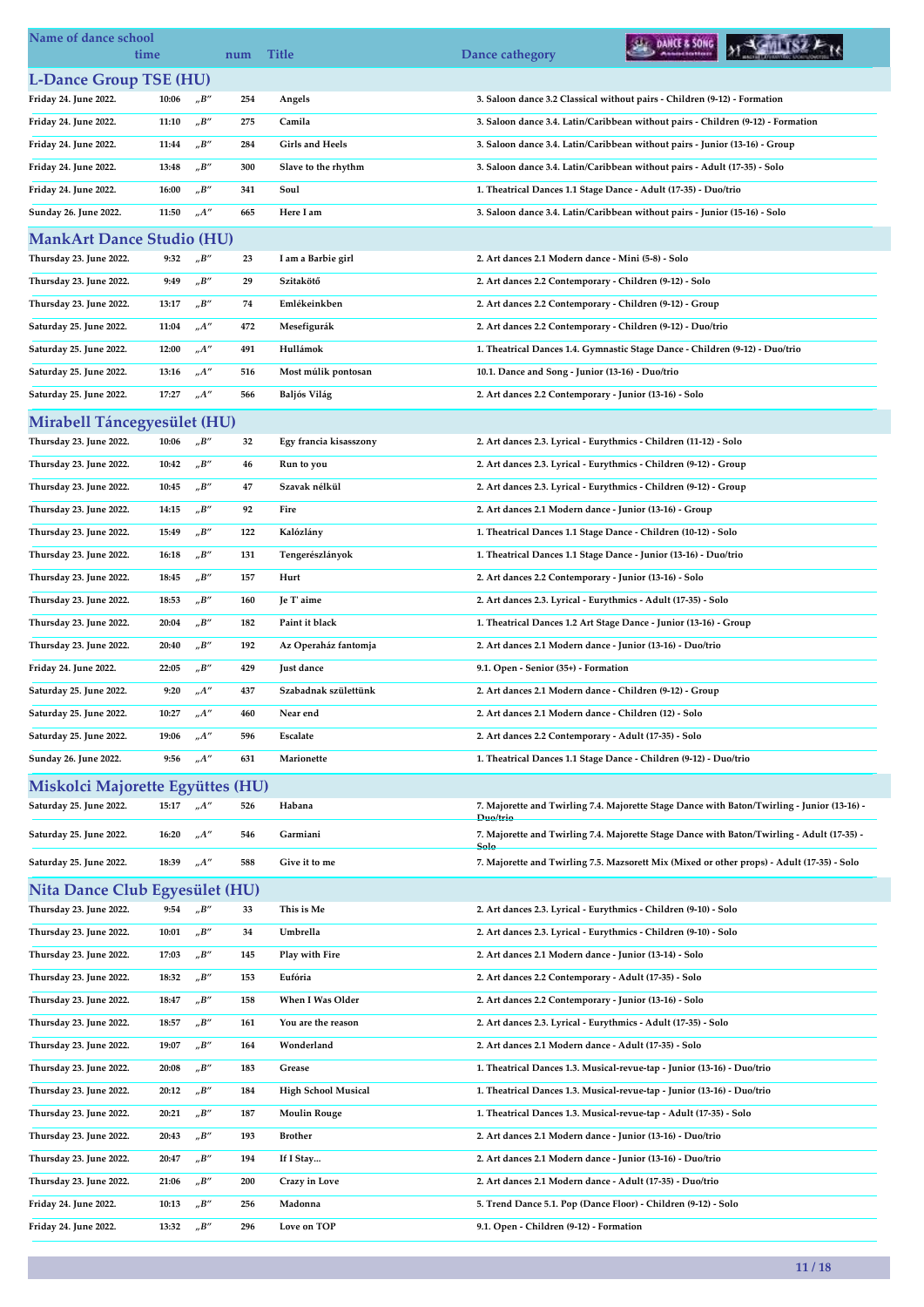| Name of dance school<br>time                              |       |                              | num | <b>Title</b>                  | DANCE & SONG<br>Dance cathegory                                                                          |
|-----------------------------------------------------------|-------|------------------------------|-----|-------------------------------|----------------------------------------------------------------------------------------------------------|
| Nita Dance Club Egyesület (HU)                            |       |                              |     |                               |                                                                                                          |
| Friday 24. June 2022.                                     | 20:02 | $n^{\prime}B^{\prime\prime}$ | 390 | Fame                          | 9.1. Open - Junior (13) - Solo                                                                           |
| Friday 24. June 2022.                                     | 20:36 | "B"                          | 402 | YEAH!                         | 5. Trend Dance 5.1. Pop (Dance Floor) - Junior (13-16) - Duo/trio                                        |
| Saturday 25. June 2022.                                   | 11:34 | A''                          | 483 | <b>STAND UP!</b>              | 2. Art dances 2.1 Modern dance - Junior (13-16) - Duo/trio                                               |
| Saturday 25. June 2022.                                   | 16:36 | $n^{A''}$                    | 552 | Azt Mondtad                   | 2. Art dances 2.1 Modern dance - Adult (19-20) - Solo                                                    |
| Saturday 25. June 2022.                                   | 17:42 | "A"                          | 571 | The End of the World          | 2. Art dances 2.3. Lyrical - Eurythmics - Junior (13-16) - Solo                                          |
| Saturday 25. June 2022.                                   | 18:28 | $n^{\prime\prime}$           | 585 | Coyote Ugly                   | 9.1. Open - Generation - Formation                                                                       |
| Saturday 25. June 2022.                                   | 18:42 | $_nA''$                      | 589 | <b>Age of Aquarius</b>        | 1. Theatrical Dances 1.3. Musical-revue-tap - Junior (13-16) - Solo                                      |
| Saturday 25. June 2022.                                   | 19:56 | $n^{A''}$                    | 610 | Bohém Rapszódia               | 1. Theatrical Dances 1.3. Musical-revue-tap - Adult (17-35) - Formation                                  |
| <b>Oktogon Tánc Centrum Egyesület (HU)</b>                |       |                              |     |                               |                                                                                                          |
| Sunday 26. June 2022.                                     | 17:56 | $n^{A''}$                    | 746 | <b>TINA</b>                   | 3. Saloon dance 3.4. Latin/Caribbean without pairs - Adult (17-35) - Group                               |
| Palatul Copiilor M-Ciuc, filiala Balan (RO)               |       |                              |     |                               |                                                                                                          |
| Thursday 23. June 2022.                                   | 9:14  | "B"                          | 17  | Tarzan                        | 1. Theatrical Dances 1.4. Gymnastic Stage Dance - Mini (5-8) - Duo/trio                                  |
| Thursday 23. June 2022.                                   | 10:15 | "B"                          | 38  | Tavasz                        | 1. Theatrical Dances 1.4. Gymnastic Stage Dance - Mini (5-8) - Group                                     |
| Thursday 23. June 2022.                                   | 13:26 | $n^{\prime}B^{\prime\prime}$ | 76  | Oroszlánkirály                | 1. Theatrical Dances 1.4. Gymnastic Stage Dance - Children (9-12) - Group                                |
| Thursday 23. June 2022.                                   | 15:56 | $n^{\prime}B^{\prime\prime}$ | 124 | Dragu mi-i in sat la joc      | 10.3. Song - Children (9-12) - Solo                                                                      |
| Thursday 23. June 2022.                                   | 18:22 | $n^{\prime}B^{\prime\prime}$ | 149 | Trombone                      | 1. Theatrical Dances 1.5 Acrobatic Stage Dances - Junior (13-16) - Solo                                  |
|                                                           |       |                              |     |                               |                                                                                                          |
| Pécsi Fordan Sportegyesület (HU)<br>Friday 24. June 2022. | 20:51 | "B"                          | 407 | <b>Silver Ladies</b>          | 5. Trend Dance 5.1. Pop (Dance Floor) - Senior (35+) - Group                                             |
| Friday 24. June 2022.                                     | 21:39 | $n^{\prime}B^{\prime\prime}$ | 422 | <b>Elit Osztag</b>            | 6.1. Hip Hop - Street Dance Mix - Junior (13-16) - Group                                                 |
| Sunday 26. June 2022.                                     | 9:33  | $n^{\prime\prime}$           | 623 | Let' Dance                    | 5. Trend Dance 5.1. Pop (Dance Floor) - Children (9-12) - Duo/trio                                       |
| Sunday 26. June 2022.                                     | 16:11 | $n^{\prime\prime}$           | 717 | Elysium- A legnagyobb Showman | 8. Sport Dances 8.1. Acrobatic Rocky - Adult (17-35) - Formation                                         |
|                                                           |       |                              |     |                               |                                                                                                          |
| Sunday 26. June 2022.                                     | 17:28 | "A"                          | 738 | Dance Flow                    | 6.1. Hip Hop - Street Dance Mix - Junior (13-16) - Group                                                 |
| Sunday 26. June 2022.                                     | 17:45 | $n^{A''}$                    | 743 | Illusion                      | 6.1. Hip Hop - Street Dance Mix - Adult (17-35) - Group                                                  |
| Perbáli Jázmin és Írisz Mazsorett (HU)                    |       |                              |     |                               |                                                                                                          |
| Thursday 23. June 2022.                                   | 16:40 | $n^{\prime}B^{\prime\prime}$ | 138 | One in a million              | 7. Majorette and Twirling 7.4. Majorette Stage Dance with Baton/Twirling - Junior (13-16) -<br>Formation |
| PersisDance Táncsport Egyesület (HU)                      |       |                              |     |                               |                                                                                                          |
| Thursday 23. June 2022.                                   | 15:16 | $n^{\prime}B^{\prime\prime}$ | 110 | Vadnyugaton                   | 1. Theatrical Dances 1.1 Stage Dance - Children (9-I.) - Solo                                            |
| Pilisi Kolibri STE (HU)                                   |       |                              |     |                               |                                                                                                          |
| Friday 24. June 2022.                                     | 10:19 | "B"                          | 258 | Egyéniségek                   | 6.1. Hip Hop - Street Dance Mix - Children (9-12) - Duo/trio                                             |
| Friday 24. June 2022.                                     | 10:21 | $n^{\prime}B^{\prime\prime}$ | 259 | Crazy Girl                    | 6.1. Hip Hop - Street Dance Mix - Children (9-12) - Solo                                                 |
| Friday 24. June 2022.                                     | 11:28 | "B"                          | 280 | Átváltozás                    | 5. Trend Dance 5.1. Pop (Dance Floor) - Children (9-12) - Formation                                      |
| Sunday 26. June 2022.                                     | 13:00 | $n^{\prime\prime}$           | 685 | Kívánságok kútja              | 3. Saloon dance 3.5. Swing - Generation - Formation                                                      |
| Premier Alapfokú Művészeti Iskola (HU)                    |       |                              |     |                               |                                                                                                          |
| Thursday 23. June 2022.                                   | 14:19 | "B"                          | 93  | Origo                         | 2. Art dances 2.1 Modern dance - Junior (13-16) - Group                                                  |
| Thursday 23. June 2022.                                   | 16:51 | $n^{\prime}B^{\prime\prime}$ | 141 | Young and Beautiful           | 2. Art dances 2.1 Modern dance - Junior (13) - Solo                                                      |
| Thursday 23. June 2022.                                   | 19:04 | "B"                          | 163 | Just acting                   | 2. Art dances 2.3. Lyrical - Eurythmics - Junior (13-16) - Solo                                          |
| Thursday 23. June 2022.                                   | 19:51 | $n^{\prime}B^{\prime\prime}$ | 178 | Másfélhete                    | 4.2. Stylized folklore - Junior (13-16) - Formation                                                      |
| Thursday 23. June 2022.                                   | 20:50 | "B"                          | 195 | Ne hazudj                     | 2. Art dances 2.1 Modern dance - Junior (13-16) - Duo/trio                                               |
| Thursday 23. June 2022.                                   | 20:58 | "B"                          | 198 | Sárközi Négyes                | 4.1. Authentic folklore - Junior (13-16) - Group                                                         |
| Thursday 23. June 2022.                                   | 21:44 | "B"                          | 211 | Feketerigó                    | 4.2. Stylized folklore - Junior (13-16) - Group                                                          |
| Friday 24. June 2022.                                     | 8:54  | "B"                          | 229 | Dolly                         | 7. Majorette and Twirling 7.4. Majorette Stage Dance with Baton/Twirling - Children (9-12) -             |
| Friday 24. June 2022.                                     | 9:28  | $n^{\prime}B^{\prime\prime}$ | 242 | Uno, Dos, Tres                | Solo<br>7. Majorette and Twirling 7.4. Majorette Stage Dance with Baton/Twirling - Children (9-12) -     |
| Friday 24. June 2022.                                     | 17:41 | "B"                          | 372 | Gigolo                        | Formation<br>7. Majorette and Twirling 7.4. Majorette Stage Dance with Baton/Twirling - Junior (13-16) - |
| Friday 24. June 2022.                                     | 20:26 | $n^{\prime}B^{\prime\prime}$ | 398 | <b>Sugar Daddy</b>            | Duo/trio<br>5. Trend Dance 5.1. Pop (Dance Floor) - Adult (17-35) - Solo                                 |
| Friday 24. June 2022.                                     | 20:43 | "B"                          | 404 | Butterfly                     | 5. Trend Dance 5.1. Pop (Dance Floor) - Adult (17-35) - Duo/trio                                         |
| Friday 24. June 2022.                                     | 20:54 | $n^{\prime}B^{\prime\prime}$ | 408 | <b>Bad Queens</b>             | 5. Trend Dance 5.1. Pop (Dance Floor) - Junior (13-16) - Group                                           |
| Friday 24. June 2022.                                     | 21:20 | $n^{\prime}B^{\prime\prime}$ | 415 | Diva performance              | 5. Trend Dance 5.1. Pop (Dance Floor) - Adult (17-35) - Group                                            |
| Saturday 25. June 2022.                                   | 15:19 | "A"                          | 527 | Ex-s-oh-s                     | 7. Majorette and Twirling 7.4. Majorette Stage Dance with Baton/Twirling - Junior (13-16)                |
| Sunday 26. June 2022.                                     | 18:31 | "A"                          | 755 | Circus                        | Solo<br>5. Trend Dance 5.1. Pop (Dance Floor) - Adult (17-35) - Formation                                |
|                                                           |       |                              |     |                               |                                                                                                          |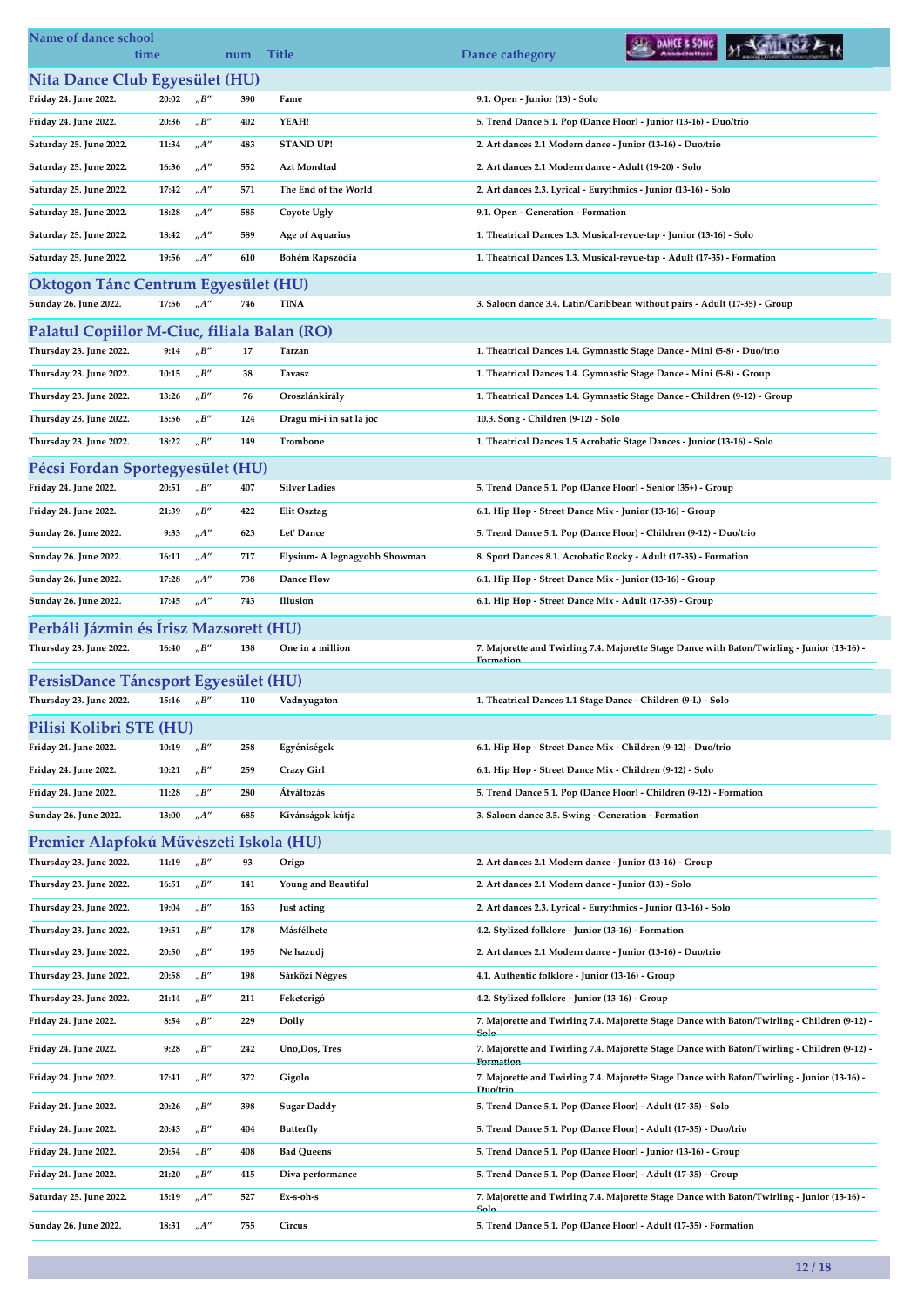| Name of dance school                                      | time  |                                   | num | <b>Title</b>                                     | DANCE & SONG<br>Dance cathegory                                                |  |
|-----------------------------------------------------------|-------|-----------------------------------|-----|--------------------------------------------------|--------------------------------------------------------------------------------|--|
| PREMIER-ACID JAZZ D. C. SE. (HU)                          |       |                                   |     |                                                  |                                                                                |  |
| Saturday 25. June 2022.                                   | 9:24  | $n^{A''}$                         | 438 | Együtt tovább                                    | 2. Art dances 2.1 Modern dance - Children (9-12) - Group                       |  |
| Saturday 25. June 2022.                                   | 13:29 | $n^{A''}$                         | 520 | DANCE, DANCE, DANCE                              | 9.1. Open - Children (9-12) - Group                                            |  |
| <b>Promontor TSK Egyesület (HU)</b>                       |       |                                   |     |                                                  |                                                                                |  |
| Thursday 23. June 2022.                                   | 10:12 | $n^{\prime}B^{\prime\prime}$      | 37  | You say                                          | 2. Art dances 2.3. Lyrical - Eurythmics - Children (11-12) - Solo              |  |
| Thursday 23. June 2022.                                   | 17:00 | $n^{\prime}B^{\prime\prime}$      | 144 | Kitaszítva                                       | 2. Art dances 2.1 Modern dance - Junior (13-14) - Solo                         |  |
| Thursday 23. June 2022.                                   | 18:36 | $_{\prime\prime}B^{\prime\prime}$ | 154 | Don't let me down                                | 2. Art dances 2.2 Contemporary - Junior (13-16) - Solo                         |  |
| Thursday 23. June 2022.                                   | 20:37 | $n^{\prime}B^{\prime\prime}$      | 191 | Heartbeat                                        | 2. Art dances 2.1 Modern dance - Junior (13-16) - Duo/trio                     |  |
| Thursday 23. June 2022.                                   | 21:23 | $n^{\prime}B^{\prime\prime}$      | 205 | A város dallama                                  | 1. Theatrical Dances 1.2 Art Stage Dance - Junior (13-16) - Solo               |  |
| <b>Rave Dance Se (HU)</b>                                 |       |                                   |     |                                                  |                                                                                |  |
| Thursday 23. June 2022.                                   | 8:58  | $n^{\prime}B^{\prime\prime}$      | 12  | Rubik kocka                                      | 1. Theatrical Dances 1.4. Gymnastic Stage Dance - Mini (5-8) - Solo            |  |
| Friday 24. June 2022.                                     | 10:16 | $n^{\prime}B^{\prime\prime}$      | 257 | Tutti Frutti girls                               | 5. Trend Dance 5.1. Pop (Dance Floor) - Children (9-12) - Duo/trio             |  |
| Saturday 25. June 2022.                                   | 10:55 | $n^{A''}$                         | 469 | Demona                                           | 1. Theatrical Dances 1.5 Acrobatic Stage Dances - Children (9-12) - Solo       |  |
| Saturday 25. June 2022.                                   | 10:57 | $n^{A''}$                         | 470 | Gladiator                                        | 1. Theatrical Dances 1.5 Acrobatic Stage Dances - Children (9-12) - Solo       |  |
| Saturday 25. June 2022.                                   | 12:50 | $_nA''$                           | 507 | Éjszaka a múzeumban                              | 1. Theatrical Dances 1.5 Acrobatic Stage Dances - Junior (13-16) - Duo/trio    |  |
| Sunday 26. June 2022.                                     | 9:30  | $_nA''$                           | 622 | This is me                                       | 5. Trend Dance 5.1. Pop (Dance Floor) - Mini (5-8) - Solo                      |  |
| Sunday 26. June 2022.                                     | 11:10 | $n^{A''}$                         | 653 | The Lion King                                    | 1. Theatrical Dances 1.1 Stage Dance - Junior (13-16) - Group                  |  |
| Sunday 26. June 2022.                                     | 16:41 | $n^{A''}$                         | 726 | Csontváz                                         | 5. Trend Dance 5.1. Pop (Dance Floor) - Junior (13-16) - Group                 |  |
| Sunday 26. June 2022.                                     | 16:56 | $n^{\prime\prime}$                | 730 | <b>Money Heist</b>                               | 5. Trend Dance 5.1. Pop (Dance Floor) - Adult (17-35) - Group                  |  |
| <b>ReDance (SK)</b>                                       |       |                                   |     |                                                  |                                                                                |  |
| Friday 24. June 2022.                                     | 8:25  | "B"                               | 220 | Born to be Wild                                  | 3. Saloon dance 3.4. Latin/Caribbean without pairs - Children (9-12) - Solo    |  |
| Friday 24. June 2022.                                     | 8:40  | $n^{\prime}B^{\prime\prime}$      | 225 | Make Me a Star                                   | 3. Saloon dance 3.4. Latin/Caribbean without pairs - Mini (5-8) - Solo         |  |
| Friday 24. June 2022.                                     | 11:47 | "B"                               | 285 | Storytime                                        | 3. Saloon dance 3.4. Latin/Caribbean without pairs - Junior (13-16) - Group    |  |
| Friday 24. June 2022.                                     | 14:41 | $n^{\prime}B^{\prime\prime}$      | 315 | Mario & Luigi                                    | 3. Saloon dance 3.4. Latin/Caribbean without pairs - Junior (13-16) - Duo/trio |  |
| Friday 24. June 2022.                                     | 15:13 | "B"                               | 326 | <b>Attention Please!</b>                         | 3. Saloon dance 3.4. Latin/Caribbean without pairs - Junior (13-16) - Solo     |  |
| Friday 24. June 2022.                                     | 20:57 | "B"                               | 409 | <b>Watch Out For This</b>                        | 5. Trend Dance 5.1. Pop (Dance Floor) - Junior (13-16) - Group                 |  |
| Sunday 26. June 2022.                                     | 11:32 | $n^{A''}$                         | 659 | The Theory of Big Boom                           | 3. Saloon dance 3.4. Latin/Caribbean without pairs - Junior (13) - Solo        |  |
| Sunday 26. June 2022.                                     | 11:57 | $n^{\prime\prime}$                | 667 | <b>UTOPIA</b>                                    | 3. Saloon dance 3.4. Latin/Caribbean without pairs - Junior (15-16) - Solo     |  |
| Sunday 26. June 2022.                                     | 17:19 | $n^{\prime}A^{\prime\prime}$      | 736 | Despacito                                        | 3. Saloon dance 3.4. Latin/Caribbean without pairs - Junior (13-16) - Group    |  |
|                                                           |       |                                   |     | Relevé Táncművészeti és Táncsport Egyesület (HU) |                                                                                |  |
| Friday 24. June 2022.                                     | 14:44 | $n^{\prime}B^{\prime\prime}$      | 316 | Resta rt                                         | 6.1. Hip Hop - Street Dance Mix - Children (9-12) - Formation                  |  |
| Friday 24. June 2022.                                     | 15:56 | "B"                               | 340 | Vida loca                                        | 5. Trend Dance 5.1. Pop (Dance Floor) - Children (9-12) - Group                |  |
| Friday 24. June 2022.                                     | 21:50 | $n^{\prime}B^{\prime\prime}$      | 425 | women                                            | 5. Trend Dance 5.1. Pop (Dance Floor) - Junior (13-16) - Formation             |  |
|                                                           |       |                                   |     |                                                  |                                                                                |  |
| <b>Royal Dance SE. (HU)</b><br>Friday 24. June 2022.      | 20:40 | $n^{\prime}B^{\prime\prime}$      | 403 | Illúzió                                          | 5. Trend Dance 5.1. Pop (Dance Floor) - Junior (13-16) - Duo/trio              |  |
| Friday 24. June 2022.                                     | 21:23 | $n^{\prime}B^{\prime\prime}$      | 416 | Kajcsa Krisztina                                 | 6.1. Hip Hop - Street Dance Mix - Junior (13-16) - Solo                        |  |
| Friday 24. June 2022.                                     | 21:29 | $n^{\prime}B^{\prime\prime}$      | 418 | <b>Black and White Girls</b>                     | 6.1. Hip Hop - Street Dance Mix - Junior (13-16) - Duo/trio                    |  |
| Friday 24. June 2022.                                     | 21:31 | "B"                               | 419 | Hanna és Zalán                                   | 6.1. Hip Hop - Street Dance Mix - Junior (13-16) - Duo/trio                    |  |
| Friday 24. June 2022.                                     | 22:13 | "B"                               | 431 | <b>Royal Dance Junior</b>                        | 6.1. Hip Hop - Street Dance Mix - Junior (13-16) - Formation                   |  |
| Friday 24. June 2022.                                     | 22:17 | $n^{\prime}B^{\prime\prime}$      | 432 | Smash                                            | 6.1. Hip Hop - Street Dance Mix - Junior (13-16) - Formation                   |  |
|                                                           |       |                                   |     |                                                  |                                                                                |  |
| <b>Sparkle Dance School (HU)</b><br>Friday 24. June 2022. | 21:43 | $n^{\prime}B^{\prime\prime}$      | 423 | Chickaz                                          | 6.1. Hip Hop - Street Dance Mix - Junior (13-16) - Group                       |  |
| Sunday 26. June 2022.                                     | 18:47 | $n^{A''}$                         | 759 | <b>Stomp That</b>                                | 6.1. Hip Hop - Street Dance Mix - Generation - Formation                       |  |
|                                                           |       |                                   |     |                                                  |                                                                                |  |
| <b>Spartan Dance SE (HU)</b><br>Friday 24. June 2022.     | 21:47 |                                   | 424 |                                                  |                                                                                |  |
| Sunday 26. June 2022.                                     | 10:51 | "B"<br>$n^{A''}$                  | 647 | Crystal<br>Chipsy                                | 6.1. Hip Hop - Street Dance Mix - Junior (13-16) - Group                       |  |
|                                                           |       | $n^{A''}$                         |     |                                                  | 6.1. Hip Hop - Street Dance Mix - Children (9-12) - Group                      |  |
| Sunday 26. June 2022.                                     | 15:35 |                                   | 704 | <b>Sparks</b>                                    | 6.1. Hip Hop - Street Dance Mix - Adult (17-35) - Formation                    |  |
| Sunday 26. June 2022.                                     | 16:33 | $n^{\prime\prime}$                | 724 | Dóri és Regi                                     | 6.1. Hip Hop - Street Dance Mix - Adult (17-35) - Duo/trio                     |  |
| Sunday 26. June 2022.                                     | 16:45 | $_nA''$                           | 727 | Powers                                           | 5. Trend Dance 5.1. Pop (Dance Floor) - Junior (13-16) - Group                 |  |
| Sunday 26. June 2022.                                     | 17:31 | $_nA^{\prime\prime}$              | 739 | G.D.L. Főnix                                     | 6.1. Hip Hop - Street Dance Mix - Junior (13-16) - Group                       |  |
| Sunday 26. June 2022.                                     | 17:38 | $n^{\prime}A^{\prime\prime}$      | 744 | G.D.L. Future                                    | 6.1. Hip Hop - Street Dance Mix - Adult (17-35) - Group                        |  |
| Sunday 26. June 2022.                                     | 17:52 | "A"                               | 745 | <b>Sweets</b>                                    | 6.1. Hip Hop - Street Dance Mix - Adult (17-35) - Group                        |  |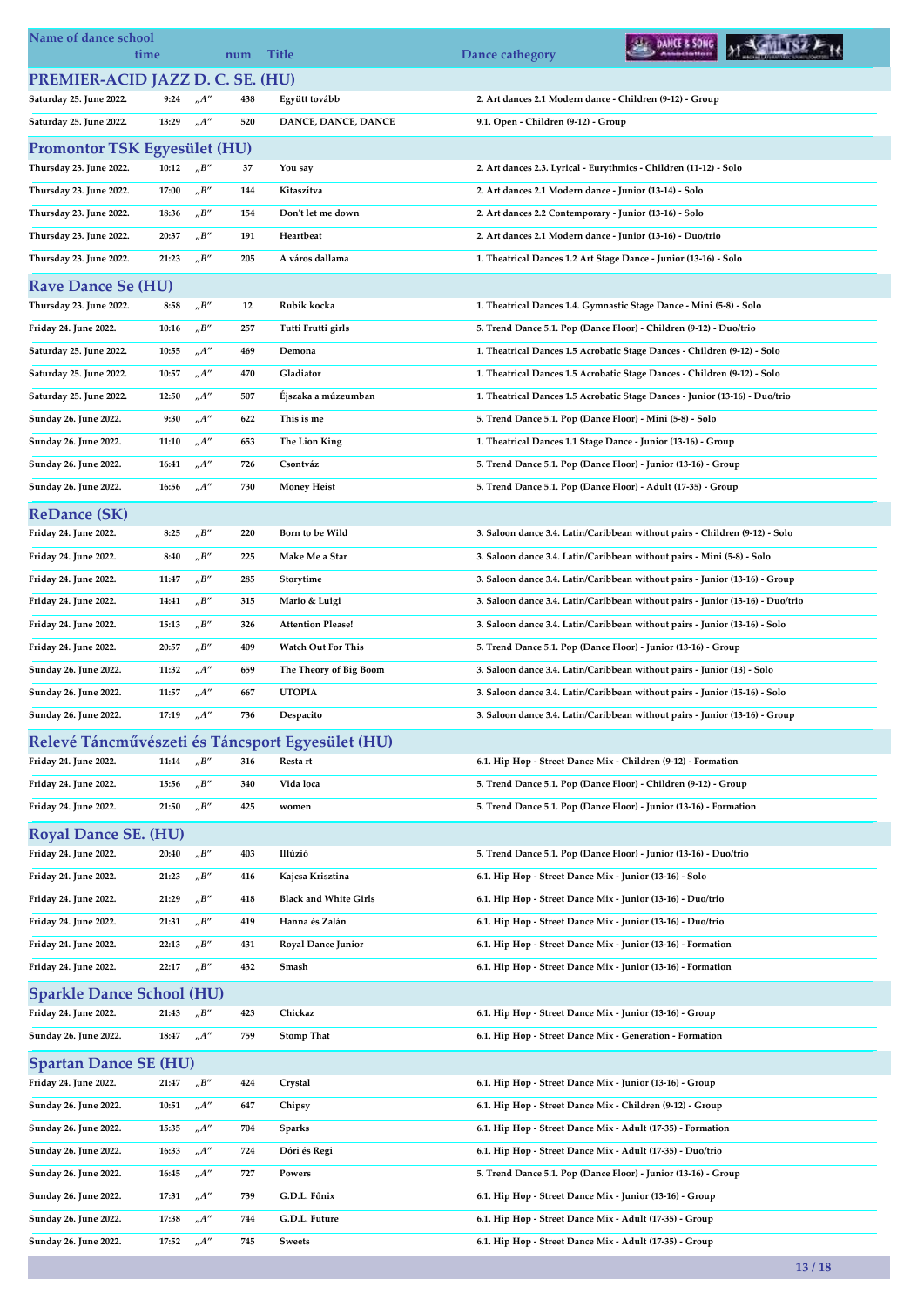| <b>Spartan Dance SE (HU)</b><br>Sunday 26. June 2022.<br>$n^{\prime}A^{\prime\prime}$<br>756<br>G.D.L. HardKids<br>6.1. Hip Hop - Street Dance Mix - Junior (13-16) - Formation<br>18:35<br><b>Street Dance School S.E (HU)</b><br>Friday 24. June 2022.<br>$n^{\prime}B^{\prime\prime}$<br>399<br>Coverling my ears a kind<br>5. Trend Dance 5.1. Pop (Dance Floor) - Adult (17-35) - Solo<br>20:28<br>Friday 24. June 2022.<br>$n^{\prime}B^{\prime\prime}$<br>This is how I do<br>5. Trend Dance 5.1. Pop (Dance Floor) - Junior (13-16) - Solo<br>20:48<br>406<br>$n^{\prime}B^{\prime\prime}$<br><b>Fighters Crew</b><br>Friday 24. June 2022.<br>21:08<br>412<br>5. Trend Dance 5.1. Pop (Dance Floor) - Junior (13-16) - Group<br>$n^{\prime}B^{\prime\prime}$<br>Friday 24. June 2022.<br>21:26<br>417<br>One-Two Step<br>6.1. Hip Hop - Street Dance Mix - Junior (13-16) - Solo<br>$n^{\prime\prime}$<br>Sunday 26. June 2022.<br>9:37<br>624<br>Bombastic<br>5. Trend Dance 5.1. Pop (Dance Floor) - Children (9-12) - Solo<br>$n^{A''}$<br><b>Boom Pow</b><br>Sunday 26. June 2022.<br>16:24<br>721<br>5. Trend Dance 5.1. Pop (Dance Floor) - Junior (13-16) - Duo/trio<br>A''<br>Sunday 26. June 2022.<br>722<br>The hot girls<br>16:27<br>5. Trend Dance 5.1. Pop (Dance Floor) - Junior (13-16) - Duo/trio<br>$n^{\prime}A^{\prime\prime}$<br>Sunday 26. June 2022.<br>17:03<br>732<br>Dangerous Divas<br>5. Trend Dance 5.1. Pop (Dance Floor) - Adult (17-35) - Group<br>Sunday 26. June 2022.<br>18:22<br>"A"<br>753<br><b>Girls Generation</b><br>5. Trend Dance 5.1. Pop (Dance Floor) - Junior (13-16) - Formation<br>Sziget Dance Tánc Sport Egyesület (HU)<br>Thursday 23. June 2022.<br>$n^{\prime}B^{\prime\prime}$<br>9:37<br>25<br>2. Art dances 2.1 Modern dance - Children (9-12) - Solo<br>Renegade<br>$n^{\prime}B^{\prime\prime}$<br>Thursday 23. June 2022.<br>11:47<br>68<br>Tina<br>1. Theatrical Dances 1.3. Musical-revue-tap - Children (9-12) - Solo<br>$n^{\prime}B^{\prime\prime}$<br>Friday 24. June 2022.<br>8:06<br>214<br>Whoppa<br>3. Saloon dance 3.4. Latin/Caribbean without pairs - Children (9-11) - Solo<br>$n^{\prime}B''$<br><b>Woman Power</b><br>Friday 24. June 2022.<br>8:12<br>216<br>3. Saloon dance 3.4. Latin/Caribbean without pairs - Children (9-11) - Solo<br>Friday 24. June 2022.<br>$n^{\prime}B^{\prime\prime}$<br>Love Me Like You Do<br>3. Saloon dance 3.4. Latin/Caribbean without pairs - Mini (5-8) - Group<br>8:47<br>227<br>Friday 24. June 2022.<br>"B"<br><b>Take You Dancing</b><br>3. Saloon dance 3.4. Latin/Caribbean without pairs - Children (9-12) - Duo/trio<br>9:50<br>249<br>$n^{\prime}B^{\prime\prime}$<br>Friday 24. June 2022.<br>16:16<br>347<br>It's Britney<br>3. Saloon dance 3.4. Latin/Caribbean without pairs - Adult (17-35) - Group<br>"B"<br>Friday 24. June 2022.<br>20:05<br>391<br>I Love Game<br>9.1. Open - Junior (13) - Solo<br>Saturday 25. June 2022.<br>$n^{A''}$<br>484<br>Come Fly Whit Me<br>2. Art dances 2.1 Modern dance - Junior (13-16) - Duo/trio<br>11:37<br>"A"<br>Saturday 25. June 2022.<br>12:54<br>508<br>Queen<br>2. Art dances 2.1 Modern dance - Junior (13) - Solo<br>$n^{\prime\prime}$<br>Jokes on You<br>Saturday 25. June 2022.<br>13:05<br>512<br>2. Art dances 2.1 Modern dance - Junior (15) - Solo<br>$n^{\prime\prime}$<br>17:45<br>572<br>Somebody else<br>Saturday 25. June 2022.<br>2. Art dances 2.3. Lyrical - Eurythmics - Junior (13-16) - Solo<br>Sunday 26. June 2022.<br>$n^{A''}$<br>Chained to the Rhythm<br>3. Saloon dance 3.4. Latin/Caribbean without pairs - Children (9-12) - Solo<br>9:14<br>617<br>$n^{A''}$<br>Sunday 26. June 2022.<br>9:25<br>620<br>Wings<br>3. Saloon dance 3.4. Latin/Caribbean without pairs - Mini (5-8) - Solo<br>$n^{\prime\prime}$<br>10:02<br><b>Bang-Bang Baby's</b><br>Sunday 26. June 2022.<br>633<br>3. Saloon dance 3.4. Latin/Caribbean without pairs - Mini (5-8) - Duo/trio<br>10:18<br>$n^{A''}$<br>638<br>3. Saloon dance 3.4. Latin/Caribbean without pairs - Junior (13-16) - Duo/trio<br>Sunday 26. June 2022.<br><b>Bad Romance</b><br>Sunday 26. June 2022.<br>10:21<br>"A"<br>Turn the Music Up<br>639<br>3. Saloon dance 3.4. Latin/Caribbean without pairs - Junior (13-16) - Duo/trio<br>$n^{\prime}A^{\prime\prime}$<br>642<br>Sunday 26. June 2022.<br>10:33<br>Bongo Cha-Cha<br>3. Saloon dance 3.4. Latin/Caribbean without pairs - Children (9-12) - Duo/trio<br>$n^{\prime\prime}$<br>643<br>Hit It<br>Sunday 26. June 2022.<br>10:35<br>3. Saloon dance 3.4. Latin/Caribbean without pairs - Children (9-12) - Duo/trio<br>$n^{\prime\prime}$<br>11:25<br>657<br>Poison<br>Sunday 26. June 2022.<br>3. Saloon dance 3.4. Latin/Caribbean without pairs - Junior (13) - Solo<br>$_nA''$<br><b>Talking to the Moon</b><br>Sunday 26. June 2022.<br>11:28<br>658<br>3. Saloon dance 3.4. Latin/Caribbean without pairs - Junior (13) - Solo<br>$n^{\prime\prime}$<br>Dance is my Everything<br>Sunday 26. June 2022.<br>11:38<br>661<br>3. Saloon dance 3.4. Latin/Caribbean without pairs - Junior (14) - Solo<br>$n^{A''}$<br>Sunday 26. June 2022.<br>682<br>Rhythm of the Night<br>12:48<br>3. Saloon dance 3.4. Latin/Caribbean without pairs - Children (9-12) - Group<br>$n^{\prime\prime}$<br>13:44<br>696<br>Rock my Life<br>3. Tánctermi Táncok 3.3 Latin-amerikai/karib alapú társastáncpárokkal - Junior (13-16) -<br>Sunday 26. June 2022.<br>Duo/trio<br>17:23<br>$n^{\prime\prime}$<br>737<br><b>Run the World</b><br>Sunday 26. June 2022.<br>3. Saloon dance 3.4. Latin/Caribbean without pairs - Junior (13-16) - Group<br>$n^{\prime\prime}$<br>Sunday 26. June 2022.<br>747<br><b>Everybody Dance Now</b><br>18:02<br>3. Saloon dance 3.4. Latin/Caribbean without pairs - Adult (17-35) - Group<br><b>Sziget DSE (HU)</b><br>$n^{\prime\prime}$<br>Thursday 23. June 2022.<br>Együtt jobb<br>1. Theatrical Dances 1.4. Gymnastic Stage Dance - Children (9-12) - Duo/trio<br>9:04<br>14<br>$n^{\prime}B^{\prime\prime}$<br>Cukorkák<br>1. Theatrical Dances 1.4. Gymnastic Stage Dance - Mini (5-8) - Group<br>Thursday 23. June 2022.<br>10:18<br>39<br>$n^{\prime}B^{\prime\prime}$<br>60<br>Thursday 23. June 2022.<br>11:22<br>Aranyos<br>1. Theatrical Dances 1.4. Gymnastic Stage Dance - Children (12) - Solo<br>$n^{\prime}B^{\prime\prime}$<br>Devushka<br>Thursday 23. June 2022.<br>11:30<br>63<br>4.2. Stylized folklore - Mini (5-8) - Solo<br>$n^{\prime}B^{\prime\prime}$<br>13:22<br>ZOMBI BULI<br>1. Theatrical Dances 1.4. Gymnastic Stage Dance - Children (9-12) - Group<br>Thursday 23. June 2022.<br>75<br>$n^{\prime}B^{\prime\prime}$<br>A lámpás lángja<br>Thursday 23. June 2022.<br>13:50<br>84<br>1. Theatrical Dances 1.1 Stage Dance - Mini (7-8) - Solo<br>$_{\prime\prime}B^{\prime\prime}$<br>Thursday 23. June 2022.<br>89<br>Cuba<br>14:04<br>1. Theatrical Dances 1.1 Stage Dance - Children (9-12) - Duo/trio<br>"B"<br>Thursday 23. June 2022.<br>114<br>Csajszi<br>15:27<br>1. Theatrical Dances 1.1 Stage Dance - Children (9-II.) - Solo<br>$n^{\prime\prime}$<br>9:41<br>443<br>Saturday 25. June 2022.<br>Gyöngy<br>1. Theatrical Dances 1.4. Gymnastic Stage Dance - Mini (5-8) - Solo<br>$n^{A''}$<br>Acapulco<br>Saturday 25. June 2022.<br>9:53<br>448<br>1. Theatrical Dances 1.4. Gymnastic Stage Dance - Children (9-12) - Solo | Name of dance school<br>time |      |                    | num | <b>Title</b> | DANCE & SONG<br>Dance cathegory                                          |  |
|------------------------------------------------------------------------------------------------------------------------------------------------------------------------------------------------------------------------------------------------------------------------------------------------------------------------------------------------------------------------------------------------------------------------------------------------------------------------------------------------------------------------------------------------------------------------------------------------------------------------------------------------------------------------------------------------------------------------------------------------------------------------------------------------------------------------------------------------------------------------------------------------------------------------------------------------------------------------------------------------------------------------------------------------------------------------------------------------------------------------------------------------------------------------------------------------------------------------------------------------------------------------------------------------------------------------------------------------------------------------------------------------------------------------------------------------------------------------------------------------------------------------------------------------------------------------------------------------------------------------------------------------------------------------------------------------------------------------------------------------------------------------------------------------------------------------------------------------------------------------------------------------------------------------------------------------------------------------------------------------------------------------------------------------------------------------------------------------------------------------------------------------------------------------------------------------------------------------------------------------------------------------------------------------------------------------------------------------------------------------------------------------------------------------------------------------------------------------------------------------------------------------------------------------------------------------------------------------------------------------------------------------------------------------------------------------------------------------------------------------------------------------------------------------------------------------------------------------------------------------------------------------------------------------------------------------------------------------------------------------------------------------------------------------------------------------------------------------------------------------------------------------------------------------------------------------------------------------------------------------------------------------------------------------------------------------------------------------------------------------------------------------------------------------------------------------------------------------------------------------------------------------------------------------------------------------------------------------------------------------------------------------------------------------------------------------------------------------------------------------------------------------------------------------------------------------------------------------------------------------------------------------------------------------------------------------------------------------------------------------------------------------------------------------------------------------------------------------------------------------------------------------------------------------------------------------------------------------------------------------------------------------------------------------------------------------------------------------------------------------------------------------------------------------------------------------------------------------------------------------------------------------------------------------------------------------------------------------------------------------------------------------------------------------------------------------------------------------------------------------------------------------------------------------------------------------------------------------------------------------------------------------------------------------------------------------------------------------------------------------------------------------------------------------------------------------------------------------------------------------------------------------------------------------------------------------------------------------------------------------------------------------------------------------------------------------------------------------------------------------------------------------------------------------------------------------------------------------------------------------------------------------------------------------------------------------------------------------------------------------------------------------------------------------------------------------------------------------------------------------------------------------------------------------------------------------------------------------------------------------------------------------------------------------------------------------------------------------------------------------------------------------------------------------------------------------------------------------------------------------------------------------------------------------------------------------------------------------------------------------------------------------------------------------------------------------------------------------------------------------------------------------------------------------------------------------------------------------------------------------------------------------------------------------------------------------------------------------------------------------------------------------------------------------------------------------------------------------------------------------------------------------------------------------------------------------------------------------------------------------------------------------------------------------------------------------------------------------------------------------------------------------------------------------------------------------------------------------------------------------------------------------------------------------------------------------------------------------------------------------------------------------------------------------------------------------------------------------------------------------------------------------------------------------------|------------------------------|------|--------------------|-----|--------------|--------------------------------------------------------------------------|--|
|                                                                                                                                                                                                                                                                                                                                                                                                                                                                                                                                                                                                                                                                                                                                                                                                                                                                                                                                                                                                                                                                                                                                                                                                                                                                                                                                                                                                                                                                                                                                                                                                                                                                                                                                                                                                                                                                                                                                                                                                                                                                                                                                                                                                                                                                                                                                                                                                                                                                                                                                                                                                                                                                                                                                                                                                                                                                                                                                                                                                                                                                                                                                                                                                                                                                                                                                                                                                                                                                                                                                                                                                                                                                                                                                                                                                                                                                                                                                                                                                                                                                                                                                                                                                                                                                                                                                                                                                                                                                                                                                                                                                                                                                                                                                                                                                                                                                                                                                                                                                                                                                                                                                                                                                                                                                                                                                                                                                                                                                                                                                                                                                                                                                                                                                                                                                                                                                                                                                                                                                                                                                                                                                                                                                                                                                                                                                                                                                                                                                                                                                                                                                                                                                                                                                                                                                                                                                                                                                                                                                                                                                                                                                                                                                                                                                                                                                                                                                                              |                              |      |                    |     |              |                                                                          |  |
|                                                                                                                                                                                                                                                                                                                                                                                                                                                                                                                                                                                                                                                                                                                                                                                                                                                                                                                                                                                                                                                                                                                                                                                                                                                                                                                                                                                                                                                                                                                                                                                                                                                                                                                                                                                                                                                                                                                                                                                                                                                                                                                                                                                                                                                                                                                                                                                                                                                                                                                                                                                                                                                                                                                                                                                                                                                                                                                                                                                                                                                                                                                                                                                                                                                                                                                                                                                                                                                                                                                                                                                                                                                                                                                                                                                                                                                                                                                                                                                                                                                                                                                                                                                                                                                                                                                                                                                                                                                                                                                                                                                                                                                                                                                                                                                                                                                                                                                                                                                                                                                                                                                                                                                                                                                                                                                                                                                                                                                                                                                                                                                                                                                                                                                                                                                                                                                                                                                                                                                                                                                                                                                                                                                                                                                                                                                                                                                                                                                                                                                                                                                                                                                                                                                                                                                                                                                                                                                                                                                                                                                                                                                                                                                                                                                                                                                                                                                                                              |                              |      |                    |     |              |                                                                          |  |
|                                                                                                                                                                                                                                                                                                                                                                                                                                                                                                                                                                                                                                                                                                                                                                                                                                                                                                                                                                                                                                                                                                                                                                                                                                                                                                                                                                                                                                                                                                                                                                                                                                                                                                                                                                                                                                                                                                                                                                                                                                                                                                                                                                                                                                                                                                                                                                                                                                                                                                                                                                                                                                                                                                                                                                                                                                                                                                                                                                                                                                                                                                                                                                                                                                                                                                                                                                                                                                                                                                                                                                                                                                                                                                                                                                                                                                                                                                                                                                                                                                                                                                                                                                                                                                                                                                                                                                                                                                                                                                                                                                                                                                                                                                                                                                                                                                                                                                                                                                                                                                                                                                                                                                                                                                                                                                                                                                                                                                                                                                                                                                                                                                                                                                                                                                                                                                                                                                                                                                                                                                                                                                                                                                                                                                                                                                                                                                                                                                                                                                                                                                                                                                                                                                                                                                                                                                                                                                                                                                                                                                                                                                                                                                                                                                                                                                                                                                                                                              |                              |      |                    |     |              |                                                                          |  |
|                                                                                                                                                                                                                                                                                                                                                                                                                                                                                                                                                                                                                                                                                                                                                                                                                                                                                                                                                                                                                                                                                                                                                                                                                                                                                                                                                                                                                                                                                                                                                                                                                                                                                                                                                                                                                                                                                                                                                                                                                                                                                                                                                                                                                                                                                                                                                                                                                                                                                                                                                                                                                                                                                                                                                                                                                                                                                                                                                                                                                                                                                                                                                                                                                                                                                                                                                                                                                                                                                                                                                                                                                                                                                                                                                                                                                                                                                                                                                                                                                                                                                                                                                                                                                                                                                                                                                                                                                                                                                                                                                                                                                                                                                                                                                                                                                                                                                                                                                                                                                                                                                                                                                                                                                                                                                                                                                                                                                                                                                                                                                                                                                                                                                                                                                                                                                                                                                                                                                                                                                                                                                                                                                                                                                                                                                                                                                                                                                                                                                                                                                                                                                                                                                                                                                                                                                                                                                                                                                                                                                                                                                                                                                                                                                                                                                                                                                                                                                              |                              |      |                    |     |              |                                                                          |  |
|                                                                                                                                                                                                                                                                                                                                                                                                                                                                                                                                                                                                                                                                                                                                                                                                                                                                                                                                                                                                                                                                                                                                                                                                                                                                                                                                                                                                                                                                                                                                                                                                                                                                                                                                                                                                                                                                                                                                                                                                                                                                                                                                                                                                                                                                                                                                                                                                                                                                                                                                                                                                                                                                                                                                                                                                                                                                                                                                                                                                                                                                                                                                                                                                                                                                                                                                                                                                                                                                                                                                                                                                                                                                                                                                                                                                                                                                                                                                                                                                                                                                                                                                                                                                                                                                                                                                                                                                                                                                                                                                                                                                                                                                                                                                                                                                                                                                                                                                                                                                                                                                                                                                                                                                                                                                                                                                                                                                                                                                                                                                                                                                                                                                                                                                                                                                                                                                                                                                                                                                                                                                                                                                                                                                                                                                                                                                                                                                                                                                                                                                                                                                                                                                                                                                                                                                                                                                                                                                                                                                                                                                                                                                                                                                                                                                                                                                                                                                                              |                              |      |                    |     |              |                                                                          |  |
|                                                                                                                                                                                                                                                                                                                                                                                                                                                                                                                                                                                                                                                                                                                                                                                                                                                                                                                                                                                                                                                                                                                                                                                                                                                                                                                                                                                                                                                                                                                                                                                                                                                                                                                                                                                                                                                                                                                                                                                                                                                                                                                                                                                                                                                                                                                                                                                                                                                                                                                                                                                                                                                                                                                                                                                                                                                                                                                                                                                                                                                                                                                                                                                                                                                                                                                                                                                                                                                                                                                                                                                                                                                                                                                                                                                                                                                                                                                                                                                                                                                                                                                                                                                                                                                                                                                                                                                                                                                                                                                                                                                                                                                                                                                                                                                                                                                                                                                                                                                                                                                                                                                                                                                                                                                                                                                                                                                                                                                                                                                                                                                                                                                                                                                                                                                                                                                                                                                                                                                                                                                                                                                                                                                                                                                                                                                                                                                                                                                                                                                                                                                                                                                                                                                                                                                                                                                                                                                                                                                                                                                                                                                                                                                                                                                                                                                                                                                                                              |                              |      |                    |     |              |                                                                          |  |
|                                                                                                                                                                                                                                                                                                                                                                                                                                                                                                                                                                                                                                                                                                                                                                                                                                                                                                                                                                                                                                                                                                                                                                                                                                                                                                                                                                                                                                                                                                                                                                                                                                                                                                                                                                                                                                                                                                                                                                                                                                                                                                                                                                                                                                                                                                                                                                                                                                                                                                                                                                                                                                                                                                                                                                                                                                                                                                                                                                                                                                                                                                                                                                                                                                                                                                                                                                                                                                                                                                                                                                                                                                                                                                                                                                                                                                                                                                                                                                                                                                                                                                                                                                                                                                                                                                                                                                                                                                                                                                                                                                                                                                                                                                                                                                                                                                                                                                                                                                                                                                                                                                                                                                                                                                                                                                                                                                                                                                                                                                                                                                                                                                                                                                                                                                                                                                                                                                                                                                                                                                                                                                                                                                                                                                                                                                                                                                                                                                                                                                                                                                                                                                                                                                                                                                                                                                                                                                                                                                                                                                                                                                                                                                                                                                                                                                                                                                                                                              |                              |      |                    |     |              |                                                                          |  |
|                                                                                                                                                                                                                                                                                                                                                                                                                                                                                                                                                                                                                                                                                                                                                                                                                                                                                                                                                                                                                                                                                                                                                                                                                                                                                                                                                                                                                                                                                                                                                                                                                                                                                                                                                                                                                                                                                                                                                                                                                                                                                                                                                                                                                                                                                                                                                                                                                                                                                                                                                                                                                                                                                                                                                                                                                                                                                                                                                                                                                                                                                                                                                                                                                                                                                                                                                                                                                                                                                                                                                                                                                                                                                                                                                                                                                                                                                                                                                                                                                                                                                                                                                                                                                                                                                                                                                                                                                                                                                                                                                                                                                                                                                                                                                                                                                                                                                                                                                                                                                                                                                                                                                                                                                                                                                                                                                                                                                                                                                                                                                                                                                                                                                                                                                                                                                                                                                                                                                                                                                                                                                                                                                                                                                                                                                                                                                                                                                                                                                                                                                                                                                                                                                                                                                                                                                                                                                                                                                                                                                                                                                                                                                                                                                                                                                                                                                                                                                              |                              |      |                    |     |              |                                                                          |  |
|                                                                                                                                                                                                                                                                                                                                                                                                                                                                                                                                                                                                                                                                                                                                                                                                                                                                                                                                                                                                                                                                                                                                                                                                                                                                                                                                                                                                                                                                                                                                                                                                                                                                                                                                                                                                                                                                                                                                                                                                                                                                                                                                                                                                                                                                                                                                                                                                                                                                                                                                                                                                                                                                                                                                                                                                                                                                                                                                                                                                                                                                                                                                                                                                                                                                                                                                                                                                                                                                                                                                                                                                                                                                                                                                                                                                                                                                                                                                                                                                                                                                                                                                                                                                                                                                                                                                                                                                                                                                                                                                                                                                                                                                                                                                                                                                                                                                                                                                                                                                                                                                                                                                                                                                                                                                                                                                                                                                                                                                                                                                                                                                                                                                                                                                                                                                                                                                                                                                                                                                                                                                                                                                                                                                                                                                                                                                                                                                                                                                                                                                                                                                                                                                                                                                                                                                                                                                                                                                                                                                                                                                                                                                                                                                                                                                                                                                                                                                                              |                              |      |                    |     |              |                                                                          |  |
|                                                                                                                                                                                                                                                                                                                                                                                                                                                                                                                                                                                                                                                                                                                                                                                                                                                                                                                                                                                                                                                                                                                                                                                                                                                                                                                                                                                                                                                                                                                                                                                                                                                                                                                                                                                                                                                                                                                                                                                                                                                                                                                                                                                                                                                                                                                                                                                                                                                                                                                                                                                                                                                                                                                                                                                                                                                                                                                                                                                                                                                                                                                                                                                                                                                                                                                                                                                                                                                                                                                                                                                                                                                                                                                                                                                                                                                                                                                                                                                                                                                                                                                                                                                                                                                                                                                                                                                                                                                                                                                                                                                                                                                                                                                                                                                                                                                                                                                                                                                                                                                                                                                                                                                                                                                                                                                                                                                                                                                                                                                                                                                                                                                                                                                                                                                                                                                                                                                                                                                                                                                                                                                                                                                                                                                                                                                                                                                                                                                                                                                                                                                                                                                                                                                                                                                                                                                                                                                                                                                                                                                                                                                                                                                                                                                                                                                                                                                                                              |                              |      |                    |     |              |                                                                          |  |
|                                                                                                                                                                                                                                                                                                                                                                                                                                                                                                                                                                                                                                                                                                                                                                                                                                                                                                                                                                                                                                                                                                                                                                                                                                                                                                                                                                                                                                                                                                                                                                                                                                                                                                                                                                                                                                                                                                                                                                                                                                                                                                                                                                                                                                                                                                                                                                                                                                                                                                                                                                                                                                                                                                                                                                                                                                                                                                                                                                                                                                                                                                                                                                                                                                                                                                                                                                                                                                                                                                                                                                                                                                                                                                                                                                                                                                                                                                                                                                                                                                                                                                                                                                                                                                                                                                                                                                                                                                                                                                                                                                                                                                                                                                                                                                                                                                                                                                                                                                                                                                                                                                                                                                                                                                                                                                                                                                                                                                                                                                                                                                                                                                                                                                                                                                                                                                                                                                                                                                                                                                                                                                                                                                                                                                                                                                                                                                                                                                                                                                                                                                                                                                                                                                                                                                                                                                                                                                                                                                                                                                                                                                                                                                                                                                                                                                                                                                                                                              |                              |      |                    |     |              |                                                                          |  |
|                                                                                                                                                                                                                                                                                                                                                                                                                                                                                                                                                                                                                                                                                                                                                                                                                                                                                                                                                                                                                                                                                                                                                                                                                                                                                                                                                                                                                                                                                                                                                                                                                                                                                                                                                                                                                                                                                                                                                                                                                                                                                                                                                                                                                                                                                                                                                                                                                                                                                                                                                                                                                                                                                                                                                                                                                                                                                                                                                                                                                                                                                                                                                                                                                                                                                                                                                                                                                                                                                                                                                                                                                                                                                                                                                                                                                                                                                                                                                                                                                                                                                                                                                                                                                                                                                                                                                                                                                                                                                                                                                                                                                                                                                                                                                                                                                                                                                                                                                                                                                                                                                                                                                                                                                                                                                                                                                                                                                                                                                                                                                                                                                                                                                                                                                                                                                                                                                                                                                                                                                                                                                                                                                                                                                                                                                                                                                                                                                                                                                                                                                                                                                                                                                                                                                                                                                                                                                                                                                                                                                                                                                                                                                                                                                                                                                                                                                                                                                              |                              |      |                    |     |              |                                                                          |  |
|                                                                                                                                                                                                                                                                                                                                                                                                                                                                                                                                                                                                                                                                                                                                                                                                                                                                                                                                                                                                                                                                                                                                                                                                                                                                                                                                                                                                                                                                                                                                                                                                                                                                                                                                                                                                                                                                                                                                                                                                                                                                                                                                                                                                                                                                                                                                                                                                                                                                                                                                                                                                                                                                                                                                                                                                                                                                                                                                                                                                                                                                                                                                                                                                                                                                                                                                                                                                                                                                                                                                                                                                                                                                                                                                                                                                                                                                                                                                                                                                                                                                                                                                                                                                                                                                                                                                                                                                                                                                                                                                                                                                                                                                                                                                                                                                                                                                                                                                                                                                                                                                                                                                                                                                                                                                                                                                                                                                                                                                                                                                                                                                                                                                                                                                                                                                                                                                                                                                                                                                                                                                                                                                                                                                                                                                                                                                                                                                                                                                                                                                                                                                                                                                                                                                                                                                                                                                                                                                                                                                                                                                                                                                                                                                                                                                                                                                                                                                                              |                              |      |                    |     |              |                                                                          |  |
|                                                                                                                                                                                                                                                                                                                                                                                                                                                                                                                                                                                                                                                                                                                                                                                                                                                                                                                                                                                                                                                                                                                                                                                                                                                                                                                                                                                                                                                                                                                                                                                                                                                                                                                                                                                                                                                                                                                                                                                                                                                                                                                                                                                                                                                                                                                                                                                                                                                                                                                                                                                                                                                                                                                                                                                                                                                                                                                                                                                                                                                                                                                                                                                                                                                                                                                                                                                                                                                                                                                                                                                                                                                                                                                                                                                                                                                                                                                                                                                                                                                                                                                                                                                                                                                                                                                                                                                                                                                                                                                                                                                                                                                                                                                                                                                                                                                                                                                                                                                                                                                                                                                                                                                                                                                                                                                                                                                                                                                                                                                                                                                                                                                                                                                                                                                                                                                                                                                                                                                                                                                                                                                                                                                                                                                                                                                                                                                                                                                                                                                                                                                                                                                                                                                                                                                                                                                                                                                                                                                                                                                                                                                                                                                                                                                                                                                                                                                                                              |                              |      |                    |     |              |                                                                          |  |
|                                                                                                                                                                                                                                                                                                                                                                                                                                                                                                                                                                                                                                                                                                                                                                                                                                                                                                                                                                                                                                                                                                                                                                                                                                                                                                                                                                                                                                                                                                                                                                                                                                                                                                                                                                                                                                                                                                                                                                                                                                                                                                                                                                                                                                                                                                                                                                                                                                                                                                                                                                                                                                                                                                                                                                                                                                                                                                                                                                                                                                                                                                                                                                                                                                                                                                                                                                                                                                                                                                                                                                                                                                                                                                                                                                                                                                                                                                                                                                                                                                                                                                                                                                                                                                                                                                                                                                                                                                                                                                                                                                                                                                                                                                                                                                                                                                                                                                                                                                                                                                                                                                                                                                                                                                                                                                                                                                                                                                                                                                                                                                                                                                                                                                                                                                                                                                                                                                                                                                                                                                                                                                                                                                                                                                                                                                                                                                                                                                                                                                                                                                                                                                                                                                                                                                                                                                                                                                                                                                                                                                                                                                                                                                                                                                                                                                                                                                                                                              |                              |      |                    |     |              |                                                                          |  |
|                                                                                                                                                                                                                                                                                                                                                                                                                                                                                                                                                                                                                                                                                                                                                                                                                                                                                                                                                                                                                                                                                                                                                                                                                                                                                                                                                                                                                                                                                                                                                                                                                                                                                                                                                                                                                                                                                                                                                                                                                                                                                                                                                                                                                                                                                                                                                                                                                                                                                                                                                                                                                                                                                                                                                                                                                                                                                                                                                                                                                                                                                                                                                                                                                                                                                                                                                                                                                                                                                                                                                                                                                                                                                                                                                                                                                                                                                                                                                                                                                                                                                                                                                                                                                                                                                                                                                                                                                                                                                                                                                                                                                                                                                                                                                                                                                                                                                                                                                                                                                                                                                                                                                                                                                                                                                                                                                                                                                                                                                                                                                                                                                                                                                                                                                                                                                                                                                                                                                                                                                                                                                                                                                                                                                                                                                                                                                                                                                                                                                                                                                                                                                                                                                                                                                                                                                                                                                                                                                                                                                                                                                                                                                                                                                                                                                                                                                                                                                              |                              |      |                    |     |              |                                                                          |  |
|                                                                                                                                                                                                                                                                                                                                                                                                                                                                                                                                                                                                                                                                                                                                                                                                                                                                                                                                                                                                                                                                                                                                                                                                                                                                                                                                                                                                                                                                                                                                                                                                                                                                                                                                                                                                                                                                                                                                                                                                                                                                                                                                                                                                                                                                                                                                                                                                                                                                                                                                                                                                                                                                                                                                                                                                                                                                                                                                                                                                                                                                                                                                                                                                                                                                                                                                                                                                                                                                                                                                                                                                                                                                                                                                                                                                                                                                                                                                                                                                                                                                                                                                                                                                                                                                                                                                                                                                                                                                                                                                                                                                                                                                                                                                                                                                                                                                                                                                                                                                                                                                                                                                                                                                                                                                                                                                                                                                                                                                                                                                                                                                                                                                                                                                                                                                                                                                                                                                                                                                                                                                                                                                                                                                                                                                                                                                                                                                                                                                                                                                                                                                                                                                                                                                                                                                                                                                                                                                                                                                                                                                                                                                                                                                                                                                                                                                                                                                                              |                              |      |                    |     |              |                                                                          |  |
|                                                                                                                                                                                                                                                                                                                                                                                                                                                                                                                                                                                                                                                                                                                                                                                                                                                                                                                                                                                                                                                                                                                                                                                                                                                                                                                                                                                                                                                                                                                                                                                                                                                                                                                                                                                                                                                                                                                                                                                                                                                                                                                                                                                                                                                                                                                                                                                                                                                                                                                                                                                                                                                                                                                                                                                                                                                                                                                                                                                                                                                                                                                                                                                                                                                                                                                                                                                                                                                                                                                                                                                                                                                                                                                                                                                                                                                                                                                                                                                                                                                                                                                                                                                                                                                                                                                                                                                                                                                                                                                                                                                                                                                                                                                                                                                                                                                                                                                                                                                                                                                                                                                                                                                                                                                                                                                                                                                                                                                                                                                                                                                                                                                                                                                                                                                                                                                                                                                                                                                                                                                                                                                                                                                                                                                                                                                                                                                                                                                                                                                                                                                                                                                                                                                                                                                                                                                                                                                                                                                                                                                                                                                                                                                                                                                                                                                                                                                                                              |                              |      |                    |     |              |                                                                          |  |
|                                                                                                                                                                                                                                                                                                                                                                                                                                                                                                                                                                                                                                                                                                                                                                                                                                                                                                                                                                                                                                                                                                                                                                                                                                                                                                                                                                                                                                                                                                                                                                                                                                                                                                                                                                                                                                                                                                                                                                                                                                                                                                                                                                                                                                                                                                                                                                                                                                                                                                                                                                                                                                                                                                                                                                                                                                                                                                                                                                                                                                                                                                                                                                                                                                                                                                                                                                                                                                                                                                                                                                                                                                                                                                                                                                                                                                                                                                                                                                                                                                                                                                                                                                                                                                                                                                                                                                                                                                                                                                                                                                                                                                                                                                                                                                                                                                                                                                                                                                                                                                                                                                                                                                                                                                                                                                                                                                                                                                                                                                                                                                                                                                                                                                                                                                                                                                                                                                                                                                                                                                                                                                                                                                                                                                                                                                                                                                                                                                                                                                                                                                                                                                                                                                                                                                                                                                                                                                                                                                                                                                                                                                                                                                                                                                                                                                                                                                                                                              |                              |      |                    |     |              |                                                                          |  |
|                                                                                                                                                                                                                                                                                                                                                                                                                                                                                                                                                                                                                                                                                                                                                                                                                                                                                                                                                                                                                                                                                                                                                                                                                                                                                                                                                                                                                                                                                                                                                                                                                                                                                                                                                                                                                                                                                                                                                                                                                                                                                                                                                                                                                                                                                                                                                                                                                                                                                                                                                                                                                                                                                                                                                                                                                                                                                                                                                                                                                                                                                                                                                                                                                                                                                                                                                                                                                                                                                                                                                                                                                                                                                                                                                                                                                                                                                                                                                                                                                                                                                                                                                                                                                                                                                                                                                                                                                                                                                                                                                                                                                                                                                                                                                                                                                                                                                                                                                                                                                                                                                                                                                                                                                                                                                                                                                                                                                                                                                                                                                                                                                                                                                                                                                                                                                                                                                                                                                                                                                                                                                                                                                                                                                                                                                                                                                                                                                                                                                                                                                                                                                                                                                                                                                                                                                                                                                                                                                                                                                                                                                                                                                                                                                                                                                                                                                                                                                              |                              |      |                    |     |              |                                                                          |  |
|                                                                                                                                                                                                                                                                                                                                                                                                                                                                                                                                                                                                                                                                                                                                                                                                                                                                                                                                                                                                                                                                                                                                                                                                                                                                                                                                                                                                                                                                                                                                                                                                                                                                                                                                                                                                                                                                                                                                                                                                                                                                                                                                                                                                                                                                                                                                                                                                                                                                                                                                                                                                                                                                                                                                                                                                                                                                                                                                                                                                                                                                                                                                                                                                                                                                                                                                                                                                                                                                                                                                                                                                                                                                                                                                                                                                                                                                                                                                                                                                                                                                                                                                                                                                                                                                                                                                                                                                                                                                                                                                                                                                                                                                                                                                                                                                                                                                                                                                                                                                                                                                                                                                                                                                                                                                                                                                                                                                                                                                                                                                                                                                                                                                                                                                                                                                                                                                                                                                                                                                                                                                                                                                                                                                                                                                                                                                                                                                                                                                                                                                                                                                                                                                                                                                                                                                                                                                                                                                                                                                                                                                                                                                                                                                                                                                                                                                                                                                                              |                              |      |                    |     |              |                                                                          |  |
|                                                                                                                                                                                                                                                                                                                                                                                                                                                                                                                                                                                                                                                                                                                                                                                                                                                                                                                                                                                                                                                                                                                                                                                                                                                                                                                                                                                                                                                                                                                                                                                                                                                                                                                                                                                                                                                                                                                                                                                                                                                                                                                                                                                                                                                                                                                                                                                                                                                                                                                                                                                                                                                                                                                                                                                                                                                                                                                                                                                                                                                                                                                                                                                                                                                                                                                                                                                                                                                                                                                                                                                                                                                                                                                                                                                                                                                                                                                                                                                                                                                                                                                                                                                                                                                                                                                                                                                                                                                                                                                                                                                                                                                                                                                                                                                                                                                                                                                                                                                                                                                                                                                                                                                                                                                                                                                                                                                                                                                                                                                                                                                                                                                                                                                                                                                                                                                                                                                                                                                                                                                                                                                                                                                                                                                                                                                                                                                                                                                                                                                                                                                                                                                                                                                                                                                                                                                                                                                                                                                                                                                                                                                                                                                                                                                                                                                                                                                                                              |                              |      |                    |     |              |                                                                          |  |
|                                                                                                                                                                                                                                                                                                                                                                                                                                                                                                                                                                                                                                                                                                                                                                                                                                                                                                                                                                                                                                                                                                                                                                                                                                                                                                                                                                                                                                                                                                                                                                                                                                                                                                                                                                                                                                                                                                                                                                                                                                                                                                                                                                                                                                                                                                                                                                                                                                                                                                                                                                                                                                                                                                                                                                                                                                                                                                                                                                                                                                                                                                                                                                                                                                                                                                                                                                                                                                                                                                                                                                                                                                                                                                                                                                                                                                                                                                                                                                                                                                                                                                                                                                                                                                                                                                                                                                                                                                                                                                                                                                                                                                                                                                                                                                                                                                                                                                                                                                                                                                                                                                                                                                                                                                                                                                                                                                                                                                                                                                                                                                                                                                                                                                                                                                                                                                                                                                                                                                                                                                                                                                                                                                                                                                                                                                                                                                                                                                                                                                                                                                                                                                                                                                                                                                                                                                                                                                                                                                                                                                                                                                                                                                                                                                                                                                                                                                                                                              |                              |      |                    |     |              |                                                                          |  |
|                                                                                                                                                                                                                                                                                                                                                                                                                                                                                                                                                                                                                                                                                                                                                                                                                                                                                                                                                                                                                                                                                                                                                                                                                                                                                                                                                                                                                                                                                                                                                                                                                                                                                                                                                                                                                                                                                                                                                                                                                                                                                                                                                                                                                                                                                                                                                                                                                                                                                                                                                                                                                                                                                                                                                                                                                                                                                                                                                                                                                                                                                                                                                                                                                                                                                                                                                                                                                                                                                                                                                                                                                                                                                                                                                                                                                                                                                                                                                                                                                                                                                                                                                                                                                                                                                                                                                                                                                                                                                                                                                                                                                                                                                                                                                                                                                                                                                                                                                                                                                                                                                                                                                                                                                                                                                                                                                                                                                                                                                                                                                                                                                                                                                                                                                                                                                                                                                                                                                                                                                                                                                                                                                                                                                                                                                                                                                                                                                                                                                                                                                                                                                                                                                                                                                                                                                                                                                                                                                                                                                                                                                                                                                                                                                                                                                                                                                                                                                              |                              |      |                    |     |              |                                                                          |  |
|                                                                                                                                                                                                                                                                                                                                                                                                                                                                                                                                                                                                                                                                                                                                                                                                                                                                                                                                                                                                                                                                                                                                                                                                                                                                                                                                                                                                                                                                                                                                                                                                                                                                                                                                                                                                                                                                                                                                                                                                                                                                                                                                                                                                                                                                                                                                                                                                                                                                                                                                                                                                                                                                                                                                                                                                                                                                                                                                                                                                                                                                                                                                                                                                                                                                                                                                                                                                                                                                                                                                                                                                                                                                                                                                                                                                                                                                                                                                                                                                                                                                                                                                                                                                                                                                                                                                                                                                                                                                                                                                                                                                                                                                                                                                                                                                                                                                                                                                                                                                                                                                                                                                                                                                                                                                                                                                                                                                                                                                                                                                                                                                                                                                                                                                                                                                                                                                                                                                                                                                                                                                                                                                                                                                                                                                                                                                                                                                                                                                                                                                                                                                                                                                                                                                                                                                                                                                                                                                                                                                                                                                                                                                                                                                                                                                                                                                                                                                                              |                              |      |                    |     |              |                                                                          |  |
|                                                                                                                                                                                                                                                                                                                                                                                                                                                                                                                                                                                                                                                                                                                                                                                                                                                                                                                                                                                                                                                                                                                                                                                                                                                                                                                                                                                                                                                                                                                                                                                                                                                                                                                                                                                                                                                                                                                                                                                                                                                                                                                                                                                                                                                                                                                                                                                                                                                                                                                                                                                                                                                                                                                                                                                                                                                                                                                                                                                                                                                                                                                                                                                                                                                                                                                                                                                                                                                                                                                                                                                                                                                                                                                                                                                                                                                                                                                                                                                                                                                                                                                                                                                                                                                                                                                                                                                                                                                                                                                                                                                                                                                                                                                                                                                                                                                                                                                                                                                                                                                                                                                                                                                                                                                                                                                                                                                                                                                                                                                                                                                                                                                                                                                                                                                                                                                                                                                                                                                                                                                                                                                                                                                                                                                                                                                                                                                                                                                                                                                                                                                                                                                                                                                                                                                                                                                                                                                                                                                                                                                                                                                                                                                                                                                                                                                                                                                                                              |                              |      |                    |     |              |                                                                          |  |
|                                                                                                                                                                                                                                                                                                                                                                                                                                                                                                                                                                                                                                                                                                                                                                                                                                                                                                                                                                                                                                                                                                                                                                                                                                                                                                                                                                                                                                                                                                                                                                                                                                                                                                                                                                                                                                                                                                                                                                                                                                                                                                                                                                                                                                                                                                                                                                                                                                                                                                                                                                                                                                                                                                                                                                                                                                                                                                                                                                                                                                                                                                                                                                                                                                                                                                                                                                                                                                                                                                                                                                                                                                                                                                                                                                                                                                                                                                                                                                                                                                                                                                                                                                                                                                                                                                                                                                                                                                                                                                                                                                                                                                                                                                                                                                                                                                                                                                                                                                                                                                                                                                                                                                                                                                                                                                                                                                                                                                                                                                                                                                                                                                                                                                                                                                                                                                                                                                                                                                                                                                                                                                                                                                                                                                                                                                                                                                                                                                                                                                                                                                                                                                                                                                                                                                                                                                                                                                                                                                                                                                                                                                                                                                                                                                                                                                                                                                                                                              |                              |      |                    |     |              |                                                                          |  |
|                                                                                                                                                                                                                                                                                                                                                                                                                                                                                                                                                                                                                                                                                                                                                                                                                                                                                                                                                                                                                                                                                                                                                                                                                                                                                                                                                                                                                                                                                                                                                                                                                                                                                                                                                                                                                                                                                                                                                                                                                                                                                                                                                                                                                                                                                                                                                                                                                                                                                                                                                                                                                                                                                                                                                                                                                                                                                                                                                                                                                                                                                                                                                                                                                                                                                                                                                                                                                                                                                                                                                                                                                                                                                                                                                                                                                                                                                                                                                                                                                                                                                                                                                                                                                                                                                                                                                                                                                                                                                                                                                                                                                                                                                                                                                                                                                                                                                                                                                                                                                                                                                                                                                                                                                                                                                                                                                                                                                                                                                                                                                                                                                                                                                                                                                                                                                                                                                                                                                                                                                                                                                                                                                                                                                                                                                                                                                                                                                                                                                                                                                                                                                                                                                                                                                                                                                                                                                                                                                                                                                                                                                                                                                                                                                                                                                                                                                                                                                              |                              |      |                    |     |              |                                                                          |  |
|                                                                                                                                                                                                                                                                                                                                                                                                                                                                                                                                                                                                                                                                                                                                                                                                                                                                                                                                                                                                                                                                                                                                                                                                                                                                                                                                                                                                                                                                                                                                                                                                                                                                                                                                                                                                                                                                                                                                                                                                                                                                                                                                                                                                                                                                                                                                                                                                                                                                                                                                                                                                                                                                                                                                                                                                                                                                                                                                                                                                                                                                                                                                                                                                                                                                                                                                                                                                                                                                                                                                                                                                                                                                                                                                                                                                                                                                                                                                                                                                                                                                                                                                                                                                                                                                                                                                                                                                                                                                                                                                                                                                                                                                                                                                                                                                                                                                                                                                                                                                                                                                                                                                                                                                                                                                                                                                                                                                                                                                                                                                                                                                                                                                                                                                                                                                                                                                                                                                                                                                                                                                                                                                                                                                                                                                                                                                                                                                                                                                                                                                                                                                                                                                                                                                                                                                                                                                                                                                                                                                                                                                                                                                                                                                                                                                                                                                                                                                                              |                              |      |                    |     |              |                                                                          |  |
|                                                                                                                                                                                                                                                                                                                                                                                                                                                                                                                                                                                                                                                                                                                                                                                                                                                                                                                                                                                                                                                                                                                                                                                                                                                                                                                                                                                                                                                                                                                                                                                                                                                                                                                                                                                                                                                                                                                                                                                                                                                                                                                                                                                                                                                                                                                                                                                                                                                                                                                                                                                                                                                                                                                                                                                                                                                                                                                                                                                                                                                                                                                                                                                                                                                                                                                                                                                                                                                                                                                                                                                                                                                                                                                                                                                                                                                                                                                                                                                                                                                                                                                                                                                                                                                                                                                                                                                                                                                                                                                                                                                                                                                                                                                                                                                                                                                                                                                                                                                                                                                                                                                                                                                                                                                                                                                                                                                                                                                                                                                                                                                                                                                                                                                                                                                                                                                                                                                                                                                                                                                                                                                                                                                                                                                                                                                                                                                                                                                                                                                                                                                                                                                                                                                                                                                                                                                                                                                                                                                                                                                                                                                                                                                                                                                                                                                                                                                                                              |                              |      |                    |     |              |                                                                          |  |
|                                                                                                                                                                                                                                                                                                                                                                                                                                                                                                                                                                                                                                                                                                                                                                                                                                                                                                                                                                                                                                                                                                                                                                                                                                                                                                                                                                                                                                                                                                                                                                                                                                                                                                                                                                                                                                                                                                                                                                                                                                                                                                                                                                                                                                                                                                                                                                                                                                                                                                                                                                                                                                                                                                                                                                                                                                                                                                                                                                                                                                                                                                                                                                                                                                                                                                                                                                                                                                                                                                                                                                                                                                                                                                                                                                                                                                                                                                                                                                                                                                                                                                                                                                                                                                                                                                                                                                                                                                                                                                                                                                                                                                                                                                                                                                                                                                                                                                                                                                                                                                                                                                                                                                                                                                                                                                                                                                                                                                                                                                                                                                                                                                                                                                                                                                                                                                                                                                                                                                                                                                                                                                                                                                                                                                                                                                                                                                                                                                                                                                                                                                                                                                                                                                                                                                                                                                                                                                                                                                                                                                                                                                                                                                                                                                                                                                                                                                                                                              |                              |      |                    |     |              |                                                                          |  |
|                                                                                                                                                                                                                                                                                                                                                                                                                                                                                                                                                                                                                                                                                                                                                                                                                                                                                                                                                                                                                                                                                                                                                                                                                                                                                                                                                                                                                                                                                                                                                                                                                                                                                                                                                                                                                                                                                                                                                                                                                                                                                                                                                                                                                                                                                                                                                                                                                                                                                                                                                                                                                                                                                                                                                                                                                                                                                                                                                                                                                                                                                                                                                                                                                                                                                                                                                                                                                                                                                                                                                                                                                                                                                                                                                                                                                                                                                                                                                                                                                                                                                                                                                                                                                                                                                                                                                                                                                                                                                                                                                                                                                                                                                                                                                                                                                                                                                                                                                                                                                                                                                                                                                                                                                                                                                                                                                                                                                                                                                                                                                                                                                                                                                                                                                                                                                                                                                                                                                                                                                                                                                                                                                                                                                                                                                                                                                                                                                                                                                                                                                                                                                                                                                                                                                                                                                                                                                                                                                                                                                                                                                                                                                                                                                                                                                                                                                                                                                              |                              |      |                    |     |              |                                                                          |  |
|                                                                                                                                                                                                                                                                                                                                                                                                                                                                                                                                                                                                                                                                                                                                                                                                                                                                                                                                                                                                                                                                                                                                                                                                                                                                                                                                                                                                                                                                                                                                                                                                                                                                                                                                                                                                                                                                                                                                                                                                                                                                                                                                                                                                                                                                                                                                                                                                                                                                                                                                                                                                                                                                                                                                                                                                                                                                                                                                                                                                                                                                                                                                                                                                                                                                                                                                                                                                                                                                                                                                                                                                                                                                                                                                                                                                                                                                                                                                                                                                                                                                                                                                                                                                                                                                                                                                                                                                                                                                                                                                                                                                                                                                                                                                                                                                                                                                                                                                                                                                                                                                                                                                                                                                                                                                                                                                                                                                                                                                                                                                                                                                                                                                                                                                                                                                                                                                                                                                                                                                                                                                                                                                                                                                                                                                                                                                                                                                                                                                                                                                                                                                                                                                                                                                                                                                                                                                                                                                                                                                                                                                                                                                                                                                                                                                                                                                                                                                                              |                              |      |                    |     |              |                                                                          |  |
|                                                                                                                                                                                                                                                                                                                                                                                                                                                                                                                                                                                                                                                                                                                                                                                                                                                                                                                                                                                                                                                                                                                                                                                                                                                                                                                                                                                                                                                                                                                                                                                                                                                                                                                                                                                                                                                                                                                                                                                                                                                                                                                                                                                                                                                                                                                                                                                                                                                                                                                                                                                                                                                                                                                                                                                                                                                                                                                                                                                                                                                                                                                                                                                                                                                                                                                                                                                                                                                                                                                                                                                                                                                                                                                                                                                                                                                                                                                                                                                                                                                                                                                                                                                                                                                                                                                                                                                                                                                                                                                                                                                                                                                                                                                                                                                                                                                                                                                                                                                                                                                                                                                                                                                                                                                                                                                                                                                                                                                                                                                                                                                                                                                                                                                                                                                                                                                                                                                                                                                                                                                                                                                                                                                                                                                                                                                                                                                                                                                                                                                                                                                                                                                                                                                                                                                                                                                                                                                                                                                                                                                                                                                                                                                                                                                                                                                                                                                                                              |                              |      |                    |     |              |                                                                          |  |
|                                                                                                                                                                                                                                                                                                                                                                                                                                                                                                                                                                                                                                                                                                                                                                                                                                                                                                                                                                                                                                                                                                                                                                                                                                                                                                                                                                                                                                                                                                                                                                                                                                                                                                                                                                                                                                                                                                                                                                                                                                                                                                                                                                                                                                                                                                                                                                                                                                                                                                                                                                                                                                                                                                                                                                                                                                                                                                                                                                                                                                                                                                                                                                                                                                                                                                                                                                                                                                                                                                                                                                                                                                                                                                                                                                                                                                                                                                                                                                                                                                                                                                                                                                                                                                                                                                                                                                                                                                                                                                                                                                                                                                                                                                                                                                                                                                                                                                                                                                                                                                                                                                                                                                                                                                                                                                                                                                                                                                                                                                                                                                                                                                                                                                                                                                                                                                                                                                                                                                                                                                                                                                                                                                                                                                                                                                                                                                                                                                                                                                                                                                                                                                                                                                                                                                                                                                                                                                                                                                                                                                                                                                                                                                                                                                                                                                                                                                                                                              |                              |      |                    |     |              |                                                                          |  |
|                                                                                                                                                                                                                                                                                                                                                                                                                                                                                                                                                                                                                                                                                                                                                                                                                                                                                                                                                                                                                                                                                                                                                                                                                                                                                                                                                                                                                                                                                                                                                                                                                                                                                                                                                                                                                                                                                                                                                                                                                                                                                                                                                                                                                                                                                                                                                                                                                                                                                                                                                                                                                                                                                                                                                                                                                                                                                                                                                                                                                                                                                                                                                                                                                                                                                                                                                                                                                                                                                                                                                                                                                                                                                                                                                                                                                                                                                                                                                                                                                                                                                                                                                                                                                                                                                                                                                                                                                                                                                                                                                                                                                                                                                                                                                                                                                                                                                                                                                                                                                                                                                                                                                                                                                                                                                                                                                                                                                                                                                                                                                                                                                                                                                                                                                                                                                                                                                                                                                                                                                                                                                                                                                                                                                                                                                                                                                                                                                                                                                                                                                                                                                                                                                                                                                                                                                                                                                                                                                                                                                                                                                                                                                                                                                                                                                                                                                                                                                              |                              |      |                    |     |              |                                                                          |  |
|                                                                                                                                                                                                                                                                                                                                                                                                                                                                                                                                                                                                                                                                                                                                                                                                                                                                                                                                                                                                                                                                                                                                                                                                                                                                                                                                                                                                                                                                                                                                                                                                                                                                                                                                                                                                                                                                                                                                                                                                                                                                                                                                                                                                                                                                                                                                                                                                                                                                                                                                                                                                                                                                                                                                                                                                                                                                                                                                                                                                                                                                                                                                                                                                                                                                                                                                                                                                                                                                                                                                                                                                                                                                                                                                                                                                                                                                                                                                                                                                                                                                                                                                                                                                                                                                                                                                                                                                                                                                                                                                                                                                                                                                                                                                                                                                                                                                                                                                                                                                                                                                                                                                                                                                                                                                                                                                                                                                                                                                                                                                                                                                                                                                                                                                                                                                                                                                                                                                                                                                                                                                                                                                                                                                                                                                                                                                                                                                                                                                                                                                                                                                                                                                                                                                                                                                                                                                                                                                                                                                                                                                                                                                                                                                                                                                                                                                                                                                                              |                              |      |                    |     |              |                                                                          |  |
|                                                                                                                                                                                                                                                                                                                                                                                                                                                                                                                                                                                                                                                                                                                                                                                                                                                                                                                                                                                                                                                                                                                                                                                                                                                                                                                                                                                                                                                                                                                                                                                                                                                                                                                                                                                                                                                                                                                                                                                                                                                                                                                                                                                                                                                                                                                                                                                                                                                                                                                                                                                                                                                                                                                                                                                                                                                                                                                                                                                                                                                                                                                                                                                                                                                                                                                                                                                                                                                                                                                                                                                                                                                                                                                                                                                                                                                                                                                                                                                                                                                                                                                                                                                                                                                                                                                                                                                                                                                                                                                                                                                                                                                                                                                                                                                                                                                                                                                                                                                                                                                                                                                                                                                                                                                                                                                                                                                                                                                                                                                                                                                                                                                                                                                                                                                                                                                                                                                                                                                                                                                                                                                                                                                                                                                                                                                                                                                                                                                                                                                                                                                                                                                                                                                                                                                                                                                                                                                                                                                                                                                                                                                                                                                                                                                                                                                                                                                                                              |                              |      |                    |     |              |                                                                          |  |
|                                                                                                                                                                                                                                                                                                                                                                                                                                                                                                                                                                                                                                                                                                                                                                                                                                                                                                                                                                                                                                                                                                                                                                                                                                                                                                                                                                                                                                                                                                                                                                                                                                                                                                                                                                                                                                                                                                                                                                                                                                                                                                                                                                                                                                                                                                                                                                                                                                                                                                                                                                                                                                                                                                                                                                                                                                                                                                                                                                                                                                                                                                                                                                                                                                                                                                                                                                                                                                                                                                                                                                                                                                                                                                                                                                                                                                                                                                                                                                                                                                                                                                                                                                                                                                                                                                                                                                                                                                                                                                                                                                                                                                                                                                                                                                                                                                                                                                                                                                                                                                                                                                                                                                                                                                                                                                                                                                                                                                                                                                                                                                                                                                                                                                                                                                                                                                                                                                                                                                                                                                                                                                                                                                                                                                                                                                                                                                                                                                                                                                                                                                                                                                                                                                                                                                                                                                                                                                                                                                                                                                                                                                                                                                                                                                                                                                                                                                                                                              |                              |      |                    |     |              |                                                                          |  |
|                                                                                                                                                                                                                                                                                                                                                                                                                                                                                                                                                                                                                                                                                                                                                                                                                                                                                                                                                                                                                                                                                                                                                                                                                                                                                                                                                                                                                                                                                                                                                                                                                                                                                                                                                                                                                                                                                                                                                                                                                                                                                                                                                                                                                                                                                                                                                                                                                                                                                                                                                                                                                                                                                                                                                                                                                                                                                                                                                                                                                                                                                                                                                                                                                                                                                                                                                                                                                                                                                                                                                                                                                                                                                                                                                                                                                                                                                                                                                                                                                                                                                                                                                                                                                                                                                                                                                                                                                                                                                                                                                                                                                                                                                                                                                                                                                                                                                                                                                                                                                                                                                                                                                                                                                                                                                                                                                                                                                                                                                                                                                                                                                                                                                                                                                                                                                                                                                                                                                                                                                                                                                                                                                                                                                                                                                                                                                                                                                                                                                                                                                                                                                                                                                                                                                                                                                                                                                                                                                                                                                                                                                                                                                                                                                                                                                                                                                                                                                              |                              |      |                    |     |              |                                                                          |  |
|                                                                                                                                                                                                                                                                                                                                                                                                                                                                                                                                                                                                                                                                                                                                                                                                                                                                                                                                                                                                                                                                                                                                                                                                                                                                                                                                                                                                                                                                                                                                                                                                                                                                                                                                                                                                                                                                                                                                                                                                                                                                                                                                                                                                                                                                                                                                                                                                                                                                                                                                                                                                                                                                                                                                                                                                                                                                                                                                                                                                                                                                                                                                                                                                                                                                                                                                                                                                                                                                                                                                                                                                                                                                                                                                                                                                                                                                                                                                                                                                                                                                                                                                                                                                                                                                                                                                                                                                                                                                                                                                                                                                                                                                                                                                                                                                                                                                                                                                                                                                                                                                                                                                                                                                                                                                                                                                                                                                                                                                                                                                                                                                                                                                                                                                                                                                                                                                                                                                                                                                                                                                                                                                                                                                                                                                                                                                                                                                                                                                                                                                                                                                                                                                                                                                                                                                                                                                                                                                                                                                                                                                                                                                                                                                                                                                                                                                                                                                                              |                              |      |                    |     |              |                                                                          |  |
|                                                                                                                                                                                                                                                                                                                                                                                                                                                                                                                                                                                                                                                                                                                                                                                                                                                                                                                                                                                                                                                                                                                                                                                                                                                                                                                                                                                                                                                                                                                                                                                                                                                                                                                                                                                                                                                                                                                                                                                                                                                                                                                                                                                                                                                                                                                                                                                                                                                                                                                                                                                                                                                                                                                                                                                                                                                                                                                                                                                                                                                                                                                                                                                                                                                                                                                                                                                                                                                                                                                                                                                                                                                                                                                                                                                                                                                                                                                                                                                                                                                                                                                                                                                                                                                                                                                                                                                                                                                                                                                                                                                                                                                                                                                                                                                                                                                                                                                                                                                                                                                                                                                                                                                                                                                                                                                                                                                                                                                                                                                                                                                                                                                                                                                                                                                                                                                                                                                                                                                                                                                                                                                                                                                                                                                                                                                                                                                                                                                                                                                                                                                                                                                                                                                                                                                                                                                                                                                                                                                                                                                                                                                                                                                                                                                                                                                                                                                                                              |                              |      |                    |     |              |                                                                          |  |
|                                                                                                                                                                                                                                                                                                                                                                                                                                                                                                                                                                                                                                                                                                                                                                                                                                                                                                                                                                                                                                                                                                                                                                                                                                                                                                                                                                                                                                                                                                                                                                                                                                                                                                                                                                                                                                                                                                                                                                                                                                                                                                                                                                                                                                                                                                                                                                                                                                                                                                                                                                                                                                                                                                                                                                                                                                                                                                                                                                                                                                                                                                                                                                                                                                                                                                                                                                                                                                                                                                                                                                                                                                                                                                                                                                                                                                                                                                                                                                                                                                                                                                                                                                                                                                                                                                                                                                                                                                                                                                                                                                                                                                                                                                                                                                                                                                                                                                                                                                                                                                                                                                                                                                                                                                                                                                                                                                                                                                                                                                                                                                                                                                                                                                                                                                                                                                                                                                                                                                                                                                                                                                                                                                                                                                                                                                                                                                                                                                                                                                                                                                                                                                                                                                                                                                                                                                                                                                                                                                                                                                                                                                                                                                                                                                                                                                                                                                                                                              |                              |      |                    |     |              |                                                                          |  |
|                                                                                                                                                                                                                                                                                                                                                                                                                                                                                                                                                                                                                                                                                                                                                                                                                                                                                                                                                                                                                                                                                                                                                                                                                                                                                                                                                                                                                                                                                                                                                                                                                                                                                                                                                                                                                                                                                                                                                                                                                                                                                                                                                                                                                                                                                                                                                                                                                                                                                                                                                                                                                                                                                                                                                                                                                                                                                                                                                                                                                                                                                                                                                                                                                                                                                                                                                                                                                                                                                                                                                                                                                                                                                                                                                                                                                                                                                                                                                                                                                                                                                                                                                                                                                                                                                                                                                                                                                                                                                                                                                                                                                                                                                                                                                                                                                                                                                                                                                                                                                                                                                                                                                                                                                                                                                                                                                                                                                                                                                                                                                                                                                                                                                                                                                                                                                                                                                                                                                                                                                                                                                                                                                                                                                                                                                                                                                                                                                                                                                                                                                                                                                                                                                                                                                                                                                                                                                                                                                                                                                                                                                                                                                                                                                                                                                                                                                                                                                              |                              |      |                    |     |              |                                                                          |  |
|                                                                                                                                                                                                                                                                                                                                                                                                                                                                                                                                                                                                                                                                                                                                                                                                                                                                                                                                                                                                                                                                                                                                                                                                                                                                                                                                                                                                                                                                                                                                                                                                                                                                                                                                                                                                                                                                                                                                                                                                                                                                                                                                                                                                                                                                                                                                                                                                                                                                                                                                                                                                                                                                                                                                                                                                                                                                                                                                                                                                                                                                                                                                                                                                                                                                                                                                                                                                                                                                                                                                                                                                                                                                                                                                                                                                                                                                                                                                                                                                                                                                                                                                                                                                                                                                                                                                                                                                                                                                                                                                                                                                                                                                                                                                                                                                                                                                                                                                                                                                                                                                                                                                                                                                                                                                                                                                                                                                                                                                                                                                                                                                                                                                                                                                                                                                                                                                                                                                                                                                                                                                                                                                                                                                                                                                                                                                                                                                                                                                                                                                                                                                                                                                                                                                                                                                                                                                                                                                                                                                                                                                                                                                                                                                                                                                                                                                                                                                                              |                              |      |                    |     |              |                                                                          |  |
|                                                                                                                                                                                                                                                                                                                                                                                                                                                                                                                                                                                                                                                                                                                                                                                                                                                                                                                                                                                                                                                                                                                                                                                                                                                                                                                                                                                                                                                                                                                                                                                                                                                                                                                                                                                                                                                                                                                                                                                                                                                                                                                                                                                                                                                                                                                                                                                                                                                                                                                                                                                                                                                                                                                                                                                                                                                                                                                                                                                                                                                                                                                                                                                                                                                                                                                                                                                                                                                                                                                                                                                                                                                                                                                                                                                                                                                                                                                                                                                                                                                                                                                                                                                                                                                                                                                                                                                                                                                                                                                                                                                                                                                                                                                                                                                                                                                                                                                                                                                                                                                                                                                                                                                                                                                                                                                                                                                                                                                                                                                                                                                                                                                                                                                                                                                                                                                                                                                                                                                                                                                                                                                                                                                                                                                                                                                                                                                                                                                                                                                                                                                                                                                                                                                                                                                                                                                                                                                                                                                                                                                                                                                                                                                                                                                                                                                                                                                                                              |                              |      |                    |     |              |                                                                          |  |
|                                                                                                                                                                                                                                                                                                                                                                                                                                                                                                                                                                                                                                                                                                                                                                                                                                                                                                                                                                                                                                                                                                                                                                                                                                                                                                                                                                                                                                                                                                                                                                                                                                                                                                                                                                                                                                                                                                                                                                                                                                                                                                                                                                                                                                                                                                                                                                                                                                                                                                                                                                                                                                                                                                                                                                                                                                                                                                                                                                                                                                                                                                                                                                                                                                                                                                                                                                                                                                                                                                                                                                                                                                                                                                                                                                                                                                                                                                                                                                                                                                                                                                                                                                                                                                                                                                                                                                                                                                                                                                                                                                                                                                                                                                                                                                                                                                                                                                                                                                                                                                                                                                                                                                                                                                                                                                                                                                                                                                                                                                                                                                                                                                                                                                                                                                                                                                                                                                                                                                                                                                                                                                                                                                                                                                                                                                                                                                                                                                                                                                                                                                                                                                                                                                                                                                                                                                                                                                                                                                                                                                                                                                                                                                                                                                                                                                                                                                                                                              |                              |      |                    |     |              |                                                                          |  |
|                                                                                                                                                                                                                                                                                                                                                                                                                                                                                                                                                                                                                                                                                                                                                                                                                                                                                                                                                                                                                                                                                                                                                                                                                                                                                                                                                                                                                                                                                                                                                                                                                                                                                                                                                                                                                                                                                                                                                                                                                                                                                                                                                                                                                                                                                                                                                                                                                                                                                                                                                                                                                                                                                                                                                                                                                                                                                                                                                                                                                                                                                                                                                                                                                                                                                                                                                                                                                                                                                                                                                                                                                                                                                                                                                                                                                                                                                                                                                                                                                                                                                                                                                                                                                                                                                                                                                                                                                                                                                                                                                                                                                                                                                                                                                                                                                                                                                                                                                                                                                                                                                                                                                                                                                                                                                                                                                                                                                                                                                                                                                                                                                                                                                                                                                                                                                                                                                                                                                                                                                                                                                                                                                                                                                                                                                                                                                                                                                                                                                                                                                                                                                                                                                                                                                                                                                                                                                                                                                                                                                                                                                                                                                                                                                                                                                                                                                                                                                              |                              |      |                    |     |              |                                                                          |  |
|                                                                                                                                                                                                                                                                                                                                                                                                                                                                                                                                                                                                                                                                                                                                                                                                                                                                                                                                                                                                                                                                                                                                                                                                                                                                                                                                                                                                                                                                                                                                                                                                                                                                                                                                                                                                                                                                                                                                                                                                                                                                                                                                                                                                                                                                                                                                                                                                                                                                                                                                                                                                                                                                                                                                                                                                                                                                                                                                                                                                                                                                                                                                                                                                                                                                                                                                                                                                                                                                                                                                                                                                                                                                                                                                                                                                                                                                                                                                                                                                                                                                                                                                                                                                                                                                                                                                                                                                                                                                                                                                                                                                                                                                                                                                                                                                                                                                                                                                                                                                                                                                                                                                                                                                                                                                                                                                                                                                                                                                                                                                                                                                                                                                                                                                                                                                                                                                                                                                                                                                                                                                                                                                                                                                                                                                                                                                                                                                                                                                                                                                                                                                                                                                                                                                                                                                                                                                                                                                                                                                                                                                                                                                                                                                                                                                                                                                                                                                                              |                              |      |                    |     |              |                                                                          |  |
|                                                                                                                                                                                                                                                                                                                                                                                                                                                                                                                                                                                                                                                                                                                                                                                                                                                                                                                                                                                                                                                                                                                                                                                                                                                                                                                                                                                                                                                                                                                                                                                                                                                                                                                                                                                                                                                                                                                                                                                                                                                                                                                                                                                                                                                                                                                                                                                                                                                                                                                                                                                                                                                                                                                                                                                                                                                                                                                                                                                                                                                                                                                                                                                                                                                                                                                                                                                                                                                                                                                                                                                                                                                                                                                                                                                                                                                                                                                                                                                                                                                                                                                                                                                                                                                                                                                                                                                                                                                                                                                                                                                                                                                                                                                                                                                                                                                                                                                                                                                                                                                                                                                                                                                                                                                                                                                                                                                                                                                                                                                                                                                                                                                                                                                                                                                                                                                                                                                                                                                                                                                                                                                                                                                                                                                                                                                                                                                                                                                                                                                                                                                                                                                                                                                                                                                                                                                                                                                                                                                                                                                                                                                                                                                                                                                                                                                                                                                                                              |                              |      |                    |     |              |                                                                          |  |
|                                                                                                                                                                                                                                                                                                                                                                                                                                                                                                                                                                                                                                                                                                                                                                                                                                                                                                                                                                                                                                                                                                                                                                                                                                                                                                                                                                                                                                                                                                                                                                                                                                                                                                                                                                                                                                                                                                                                                                                                                                                                                                                                                                                                                                                                                                                                                                                                                                                                                                                                                                                                                                                                                                                                                                                                                                                                                                                                                                                                                                                                                                                                                                                                                                                                                                                                                                                                                                                                                                                                                                                                                                                                                                                                                                                                                                                                                                                                                                                                                                                                                                                                                                                                                                                                                                                                                                                                                                                                                                                                                                                                                                                                                                                                                                                                                                                                                                                                                                                                                                                                                                                                                                                                                                                                                                                                                                                                                                                                                                                                                                                                                                                                                                                                                                                                                                                                                                                                                                                                                                                                                                                                                                                                                                                                                                                                                                                                                                                                                                                                                                                                                                                                                                                                                                                                                                                                                                                                                                                                                                                                                                                                                                                                                                                                                                                                                                                                                              | Saturday 25. June 2022.      | 9:59 | $n^{\prime\prime}$ | 450 | Spanish girl | 1. Theatrical Dances 1.4. Gymnastic Stage Dance - Children (9-12) - Solo |  |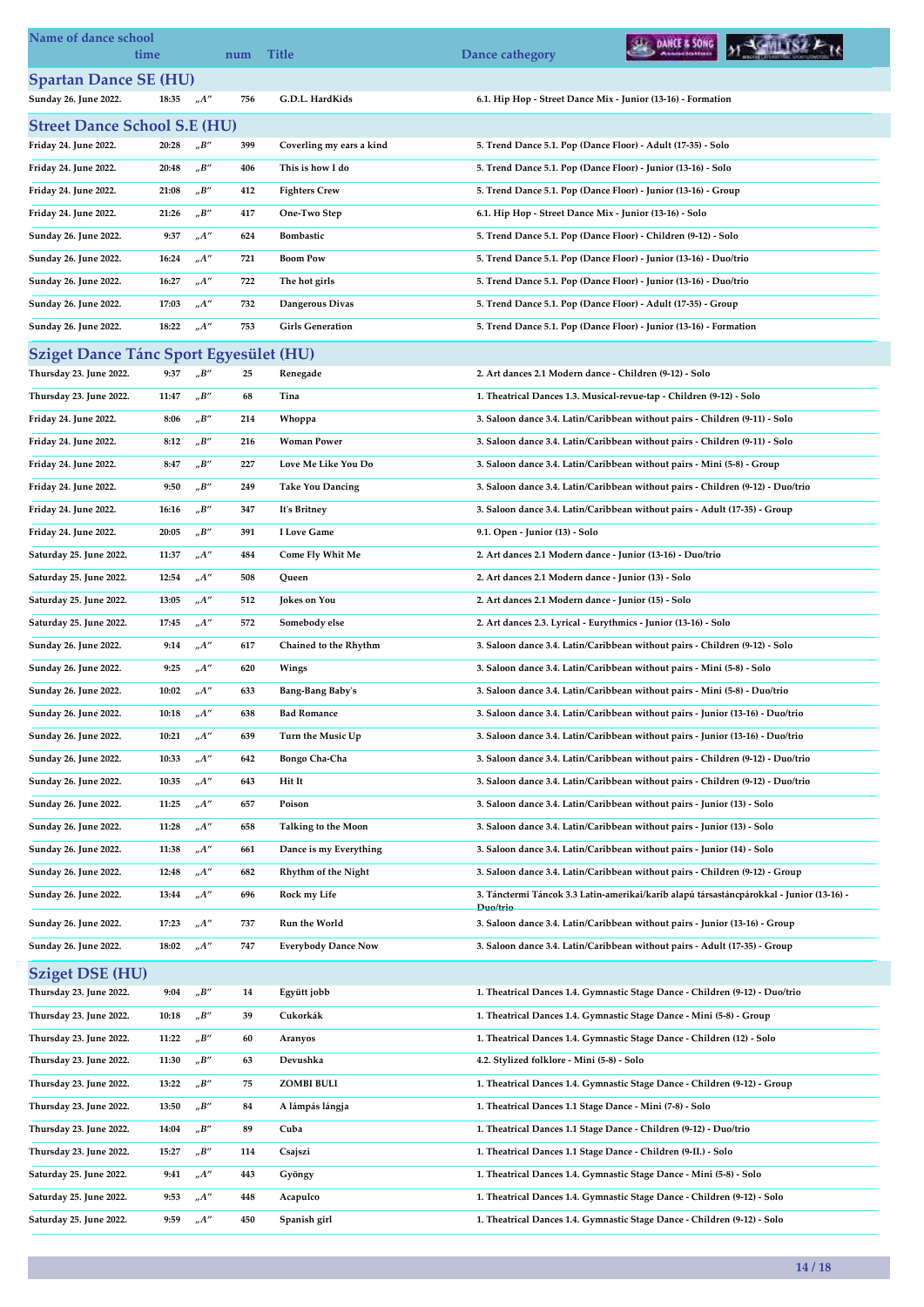| Name of dance school<br>time          |       |                              | num | <b>Title</b>            | DANCE & SONG<br>Dance cathegory                                                                     |  |
|---------------------------------------|-------|------------------------------|-----|-------------------------|-----------------------------------------------------------------------------------------------------|--|
| <b>SZKES Táncsport Kft (HU)</b>       |       |                              |     |                         |                                                                                                     |  |
| Thursday 23. June 2022.               | 14:34 | $n^{\prime}B^{\prime\prime}$ | 97  | Tyúkanyó csibei         | 1. Theatrical Dances 1.1 Stage Dance - Children (9-12) - Group                                      |  |
| Thursday 23. June 2022.               | 14:51 | $n^{\prime}B^{\prime\prime}$ | 102 | Szeretjük a sajtot!     | 1. Theatrical Dances 1.1 Stage Dance - Mini (5-8) - Group                                           |  |
| Sunday 26. June 2022.                 | 10:00 | $n^{A''}$                    | 632 | Barátnők Párizsban      | 1. Theatrical Dances 1.1 Stage Dance - Children (9-12) - Duo/trio                                   |  |
| Sunday 26. June 2022.                 | 10:55 | $n^{A''}$                    | 648 | Pingvinek élete         | 1. Theatrical Dances 1.1 Stage Dance - Children (9-12) - Formation                                  |  |
| Sunday 26. June 2022.                 | 11:15 | $n^{\prime\prime}$           | 654 | Angyal a démonok között | 1. Theatrical Dances 1.1 Stage Dance - Junior (13-16) - Group                                       |  |
| Sunday 26. June 2022.                 | 11:18 | $n^{A''}$                    | 655 | Hotel Transylvania      | 1. Theatrical Dances 1.1 Stage Dance - Junior (13-16) - Group                                       |  |
| Sunday 26. June 2022.                 | 12:06 | $n^{\prime\prime}$           | 670 | Titkos ügynökök         | 1. Theatrical Dances 1.1 Stage Dance - Junior (13-16) - Duo/trio                                    |  |
| Sunday 26. June 2022.                 | 13:24 | $n^{A''}$                    | 691 | Lord of elements        | 1. Theatrical Dances 1.1 Stage Dance - Adult (17-35) - Group                                        |  |
| Sunday 26. June 2022.                 | 13:40 | $_nA''$                      | 695 | Az erdő mélyén          | 1. Theatrical Dances 1.1 Stage Dance - Junior (13-16) - Formation                                   |  |
| Sunday 26. June 2022.                 | 17:00 | $n^{A''}$                    | 731 | God is a woman          | 5. Trend Dance 5.1. Pop (Dance Floor) - Adult (17-35) - Group                                       |  |
| Táncművészeti Stúdió SE (HU)          |       |                              |     |                         |                                                                                                     |  |
| Saturday 25. June 2022.               | 9:43  | $n^{A''}$                    | 444 | Jázmin vagyok?          | 1. Theatrical Dances 1.4. Gymnastic Stage Dance - Mini (5-8) - Solo                                 |  |
| Saturday 25. June 2022.               | 9:46  | $n^{A''}$                    | 445 | Napfényes élet          | 1. Theatrical Dances 1.4. Gymnastic Stage Dance - Mini (5-8) - Solo                                 |  |
| Saturday 25. June 2022.               | 9:51  | $n^{A''}$                    | 447 | Tangó                   | 1. Theatrical Dances 1.4. Gymnastic Stage Dance - Children (9) - Solo                               |  |
| Saturday 25. June 2022.               | 11:00 | $n^{\prime\prime}$           | 471 | Csipkerózsika           | 1. Theatrical Dances 1.4. Gymnastic Stage Dance - Mini (5-8) - Group                                |  |
| Saturday 25. June 2022.               | 11:13 | $n^{A''}$                    | 475 | Én a kém                | 1. Theatrical Dances 1.4. Gymnastic Stage Dance - Junior (13-14) - Solo                             |  |
| Saturday 25. June 2022.               | 11:20 | $n^{A''}$                    | 478 | Ritmusok                | 1. Theatrical Dances 1.4. Gymnastic Stage Dance - Junior (15-16) - Solo                             |  |
| Saturday 25. June 2022.               | 12:08 | $n^{A''}$                    | 494 | Varázslat               | 1. Theatrical Dances 1.4. Gymnastic Stage Dance - Children (9-12) - Duo/trio                        |  |
| Saturday 25. June 2022.               | 12:32 | A''                          | 501 | Cha-cha                 | 1. Theatrical Dances 1.4. Gymnastic Stage Dance - Junior (14-16) - Duo/trio                         |  |
| Saturday 25. June 2022.               | 18:20 | $n^{\prime}$                 | 583 | Álom                    | 1. Theatrical Dances 1.2 Art Stage Dance - Junior (13-16) - Duo/trio                                |  |
|                                       |       |                              |     |                         |                                                                                                     |  |
| Táncpalánták MSE (HU)                 |       |                              |     |                         |                                                                                                     |  |
| Thursday 23. June 2022.               | 9:17  | $n^{\prime}B^{\prime\prime}$ | 18  | Jázmin hercegnő         | 2. Art dances 2.3. Lyrical - Eurythmics - Mini (5-8) - Solo                                         |  |
| Thursday 23. June 2022.               | 9:26  | $n^{\prime}B^{\prime\prime}$ | 21  | <b>Kis Pocahontas</b>   | 2. Art dances 2.3. Lyrical - Eurythmics - Mini (5-8) - Solo                                         |  |
| Thursday 23. June 2022.               | 10:09 | $n^{\prime}B^{\prime\prime}$ | 35  | Willow                  | 2. Art dances 2.3. Lyrical - Eurythmics - Children (11-12) - Solo                                   |  |
| Thursday 23. June 2022.               | 10:32 | "B"                          | 43  | Angyalok                | 2. Art dances 2.3. Lyrical - Eurythmics - Children (9-12) - Duo/trio                                |  |
| Thursday 23. June 2022.               | 13:09 | $n^{\prime}B^{\prime\prime}$ | 72  | Áramlás                 | 2. Art dances 2.3. Lyrical - Eurythmics - Children (9-12) - Formation                               |  |
| Thursday 23. June 2022.               | 18:49 | "B"                          | 159 | Álom és valóság         | 2. Art dances 2.2 Contemporary - Junior (13-16) - Solo                                              |  |
| Saturday 25. June 2022.               | 10:31 | $n^{A''}$                    | 461 | Csillagfény             | 2. Art dances 2.1 Modern dance - Children (12) - Solo                                               |  |
| Saturday 25. June 2022.               | 11:40 | $n^{\prime}A^{\prime\prime}$ | 485 | Számíthatsz rám!        | 2. Art dances 2.1 Modern dance - Junior (13-16) - Duo/trio                                          |  |
| Saturday 25. June 2022.               | 13:08 | $n^{A''}$                    | 513 | Cseresznyevirágzás      | 2. Art dances 2.1 Modern dance - Junior (15) - Solo                                                 |  |
| Saturday 25. June 2022.               | 16:40 | ${}_nA^{\prime\prime}$       | 553 | Fuego                   | 2. Art dances 2.1 Modern dance - Adult (19-20) - Solo                                               |  |
| Saturday 25. June 2022.               | 17:48 | $_nA''$                      | 573 | Áramlat                 | 2. Art dances 2.3. Lyrical - Eurythmics - Junior (13-16) - Solo                                     |  |
| Saturday 25. June 2022.               | 17:51 | $n^{\prime}A^{\prime\prime}$ | 574 | Lélektánc               | 2. Art dances 2.3. Lyrical - Eurythmics - Junior (13-16) - Solo                                     |  |
| Saturday 25. June 2022.               | 19:25 | $n^{A''}$                    | 602 | Fuvallat                | 2. Art dances 2.3. Lyrical - Eurythmics - Junior (13-16) - Group                                    |  |
| <b>Táncvarázs Sportegyesület (HU)</b> |       |                              |     |                         |                                                                                                     |  |
| Sunday 26. June 2022.                 | 15:44 | $n^{A''}$                    | 707 | <b>Latin Fever</b>      | 3. Tánctermi Táncok 3.3 Latin-amerikai/karib alapú társastáncpárokkal - Adult (17-35) -<br>Duo/trio |  |
| Táncsziget és Rúd Akadémia SE (HU)    |       |                              |     |                         |                                                                                                     |  |
| Friday 24. June 2022.                 | 10:37 | "B"                          | 265 | Joker                   | 9.1. Open - Children (11-12) - Solo                                                                 |  |
| Friday 24. June 2022.                 | 10:48 | $n^{\prime}B^{\prime\prime}$ | 269 | Control                 | 9.1. Open - Children (11-12) - Solo                                                                 |  |
| Sunday 26. June 2022.                 | 15:00 | $n^{\prime}B^{\prime\prime}$ | 697 | Aranyhaj                | 8. Sport Dances 8.5. Sport pole dance - Mini (5-8) - Solo                                           |  |
| Sunday 26. June 2022.                 | 15:09 | $n^{\prime}A^{\prime\prime}$ | 698 | Falling                 | 8. Sport Dances 8.5. Sport pole dance - Children (9-12) - Solo                                      |  |
| Sunday 26. June 2022.                 | 15:17 | $n^{A''}$                    | 699 | Elements                | 8. Sport Dances 8.5. Sport pole dance - Junior (13-16) - Solo                                       |  |
| <b>TAZE TSE (HU)</b>                  |       |                              |     |                         |                                                                                                     |  |
| Friday 24. June 2022.                 | 8:00  | "B"                          | 213 | <b>Bad Habbits</b>      | 3. Saloon dance 3.4. Latin/Caribbean without pairs - Children (9-11) - Solo                         |  |
| Friday 24. June 2022.                 | 8:34  | $n^{\prime}B^{\prime\prime}$ | 223 | <b>Strangers things</b> | 3. Saloon dance 3.4. Latin/Caribbean without pairs - Children (9-12) - Solo                         |  |
| Friday 24. June 2022.                 | 9:40  | $n^{\prime}B^{\prime\prime}$ | 246 | Kuba                    | 3. Saloon dance 3.3. Latin/ Caribbean with pairs - Children (9-12) - Duo/trio                       |  |
| Friday 24. June 2022.                 | 9:53  | $n^{\prime}B^{\prime\prime}$ | 250 | Baila!                  | 3. Saloon dance 3.4. Latin/Caribbean without pairs - Children (9-12) - Duo/trio                     |  |
| Friday 24. June 2022.                 | 9:55  | "B"                          | 251 | Lost in Rio             | 3. Saloon dance 3.4. Latin/Caribbean without pairs - Children (9-12) - Duo/trio                     |  |
| Friday 24. June 2022.                 | 9:59  | $n^{\prime}B^{\prime\prime}$ | 252 | Sofia Carson Latin _Mix | 3. Saloon dance 3.4. Latin/Caribbean without pairs - Children (9-12) - Duo/trio                     |  |
| Friday 24. June 2022.                 | 10:02 | $n^{\prime}B^{\prime\prime}$ | 253 | Two Camillas            | 3. Saloon dance 3.4. Latin/Caribbean without pairs - Children (9-12) - Duo/trio                     |  |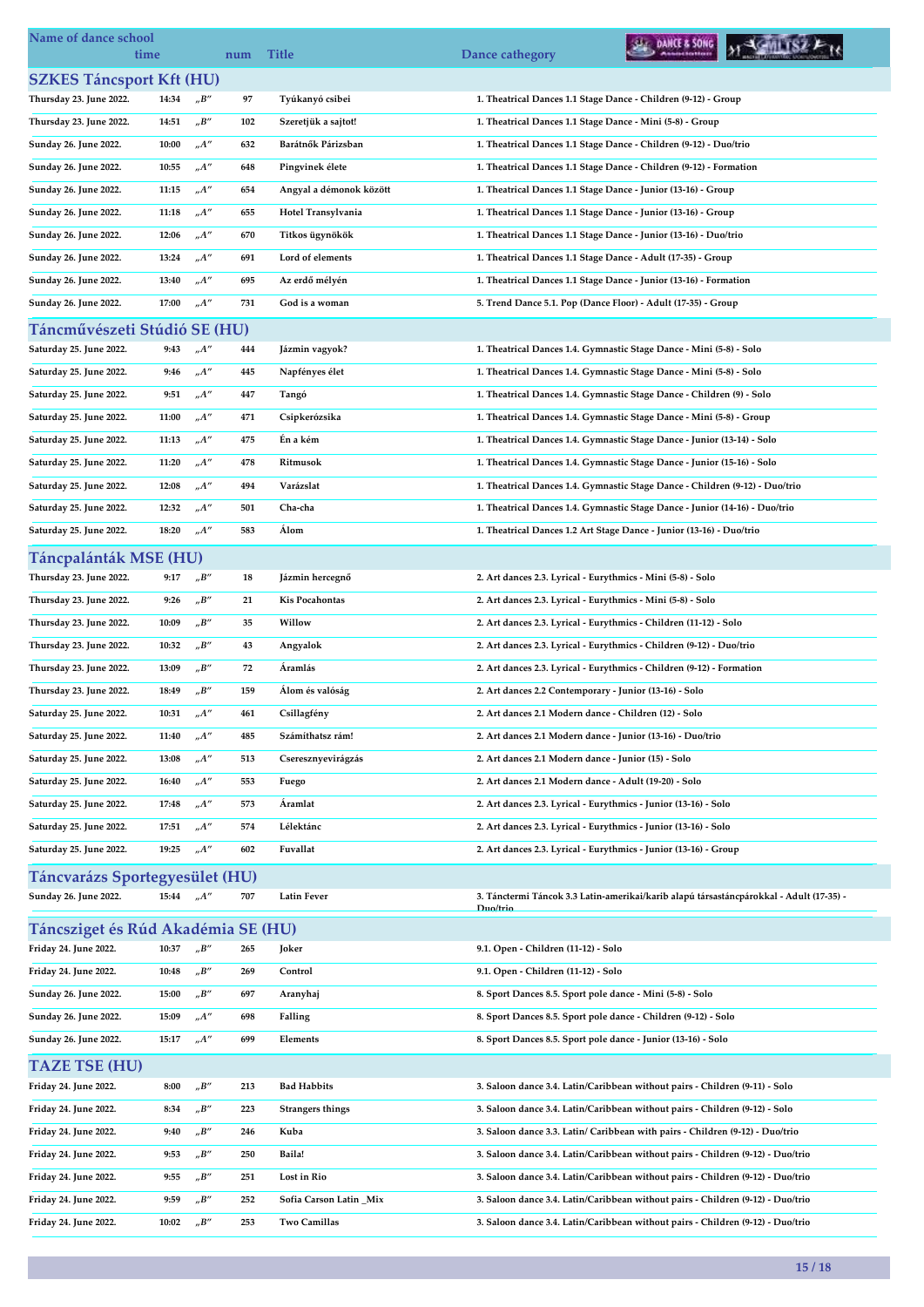| Name of dance school<br>time                            |       |                                   | num        | <b>Title</b>                                                               | DANCE & SONG<br>Dance cathegory                                                                        |
|---------------------------------------------------------|-------|-----------------------------------|------------|----------------------------------------------------------------------------|--------------------------------------------------------------------------------------------------------|
| <b>TAZE TSE (HU)</b>                                    |       |                                   |            |                                                                            |                                                                                                        |
| Friday 24. June 2022.                                   | 10:59 | $n^{\prime}B^{\prime\prime}$      | 272        | Dangerous Women                                                            | 3. Saloon dance 3.4. Latin/Caribbean without pairs - Children (9-12) - Group                           |
| Friday 24. June 2022.                                   | 16:21 | "B"                               | 348        | <b>Planet Her</b>                                                          | 3. Saloon dance 3.4. Latin/Caribbean without pairs - Adult (17-35) - Group                             |
| Sunday 26. June 2022.                                   | 9:17  | $n^{A''}$                         | 618        | Queen of the Jungle                                                        | 3. Saloon dance 3.4. Latin/Caribbean without pairs - Children (9-12) - Solo                            |
| Sunday 26. June 2022.                                   | 9:21  | "A"                               | 619        | The Amazon                                                                 | 3. Saloon dance 3.4. Latin/Caribbean without pairs - Children (9-12) - Solo                            |
| Sunday 26. June 2022.                                   | 9:28  | A''                               | 621        | <b>Summer Evening</b>                                                      | 3. Saloon dance 3.4. Latin/Caribbean without pairs - Mini (5-8) - Solo                                 |
| Sunday 26. June 2022.                                   | 10:25 | A''                               | 640        | A nagy pénzrablás                                                          | 3. Saloon dance 3.4. Latin/Caribbean without pairs - Junior (13-16) - Duo/trio                         |
| Sunday 26. June 2022.                                   | 10:39 | $n^{A''}$                         | 644        | Ava MAX Latin mix                                                          | 3. Saloon dance 3.4. Latin/Caribbean without pairs - Children (9-12) - Duo/trio                        |
| Sunday 26. June 2022.                                   | 12:51 | "A"                               | 683        | <b>Eigth Harmony</b>                                                       | 3. Saloon dance 3.4. Latin/Caribbean without pairs - Children (9-12) - Group                           |
|                                                         |       |                                   |            |                                                                            |                                                                                                        |
| Team Kaposvár Sportklub (HU)<br>Thursday 23. June 2022. | 11:53 | "B"                               | 70         | Álom                                                                       | 1. Theatrical Dances 1.2 Art Stage Dance - Children (9-12) - Duo/trio                                  |
| Thursday 23. June 2022.                                 | 14:37 | "B"                               | 98         | Matrózok                                                                   |                                                                                                        |
|                                                         |       |                                   |            |                                                                            | 1. Theatrical Dances 1.1 Stage Dance - Children (9-12) - Group                                         |
| Thursday 23. June 2022.                                 | 15:11 | $n^{\prime}B^{\prime\prime}$      | 108        | Bongo la bongo                                                             | 1. Theatrical Dances 1.5 Acrobatic Stage Dances - Children (9-12) - Solo                               |
| Thursday 23. June 2022.                                 | 17:10 | $n^{\prime}B^{\prime\prime}$      | 147        | <b>Black and White War</b>                                                 | 9.1. Open - Generation - Formation                                                                     |
| Tiszafüredi Twirling és Táncstúdió Egyesület (HU)       |       |                                   |            |                                                                            |                                                                                                        |
| Friday 24. June 2022.                                   | 12:03 | "B"                               | 290        | Masterpiece                                                                | 7. Majorette and Twirling 7.5. Mazsorett Mix (Mixed or other props) - Junior (13-16) - Group           |
| Friday 24. June 2022.                                   | 17:24 | "B"                               | 366        | Maksim                                                                     | 7. Majorette and Twirling 7.3. Majorette Stage Dance with Pom-Pom - Junior (13-16) - Duo/trio          |
| Friday 24. June 2022.                                   | 17:46 | $n^{\prime}B^{\prime\prime}$      | 374        | Dance with me                                                              | 7. Majorette and Twirling 7.4. Majorette Stage Dance with Baton/Twirling - Adult (17-35) -<br>Duo/trio |
| Tornádó TáncSport Egyesület (HU)                        |       |                                   |            |                                                                            |                                                                                                        |
| Sunday 26. June 2022.                                   | 12:09 | "A"                               | 671        | Love story                                                                 | 3. Saloon dance 3.2 Classical without pairs - Children (9-12) - Group                                  |
| Sunday 26. June 2022.                                   | 12:56 | $nA''$                            | 684        | Amazonas                                                                   | 3. Saloon dance 3.4. Latin/Caribbean without pairs - Children (9-12) - Group                           |
|                                                         |       |                                   |            |                                                                            |                                                                                                        |
| TS Bez hranic z.s. (CZ)<br>Saturday 25. June 2022.      | 15:56 | $n^{\prime\prime}$                | 539        | heArt is about Art/Mind Is about Find(ing)                                 | 2. Art dances 2.2 Contemporary - Generation - Group                                                    |
| Saturday 25. June 2022.                                 | 17:36 | $n^{A''}$                         | 569        | Stretch Your Mind and Be Kind                                              |                                                                                                        |
|                                                         |       | A''                               |            | motHer                                                                     | 2. Art dances 2.2 Contemporary - Junior (13-16) - Solo                                                 |
| Saturday 25. June 2022.                                 | 19:09 |                                   | 597<br>606 | Wig On Your Hand and Be With Your                                          | 2. Art dances 2.2 Contemporary - Adult (17-35) - Solo                                                  |
| Saturday 25. June 2022.                                 | 19:40 | $n^{A''}$                         |            | <b>Smile Really Big Friend</b>                                             | 9.2. Other - Generation - Group                                                                        |
|                                                         |       |                                   |            | Vénusz Mazsorett Csoport (Barcsi Fúvószenekar és Mazsorett Egyesület) (HU) |                                                                                                        |
| Friday 24. June 2022.                                   | 13:25 | $n^{\prime}B^{\prime\prime}$      | 294        | Magyar díszmenet induló                                                    | 7. Majorette and Twirling 7.2. Classical with Baton - Generation - Group                               |
| Friday 24. June 2022.                                   | 14:14 | $_{\prime\prime}B^{\prime\prime}$ | 308        | Nosztalgia                                                                 | 7. Majorette and Twirling 7.4. Majorette Stage Dance with Baton/Twirling - Adult (17-35) -             |
| Friday 24. June 2022.                                   | 14:47 | "B"                               | 317        | Fuvallat                                                                   | Group<br>7. Majorette and Twirling 7.2. Classical with Baton - Junior (13-16) - Solo                   |
| Friday 24. June 2022.                                   | 14:50 | "B"                               | 318        | Szabadon                                                                   | 7. Majorette and Twirling 7.2. Classical with Baton - Junior (13-16) - Solo                            |
| Friday 24. June 2022.                                   | 14:52 | $n^{\prime}B^{\prime\prime}$      | 319        | Táncolj nekem                                                              | 7. Majorette and Twirling 7.2. Classical with Baton - Junior (13-16) - Solo                            |
| Friday 24. June 2022.                                   | 14:55 | $n^{\prime}B^{\prime\prime}$      | 320        | Varázsolj el                                                               | 7. Majorette and Twirling 7.2. Classical with Baton - Junior (13-16) - Solo                            |
| Friday 24. June 2022.                                   | 15:34 | $n^{\prime}B^{\prime\prime}$      | 333        | Physical                                                                   | 7. Majorette and Twirling 7.2. Classical with Baton - Adult (17-35) - Solo                             |
| Friday 24. June 2022.                                   | 15:37 | "B"                               | 334        | Szabadesés                                                                 | 7. Majorette and Twirling 7.2. Classical with Baton - Adult (17-35) - Solo                             |
| Friday 24. June 2022.                                   | 15:51 | $n^{\prime}B^{\prime\prime}$      | 339        | Illúzió                                                                    | 1. Theatrical Dances 1.2 Art Stage Dance - Adult (17-35) - Formation                                   |
| Friday 24. June 2022.                                   | 17:27 | "B"                               | 367        | Barátok                                                                    | 7. Majorette and Twirling 7.2. Classical with Baton - Junior (13-16) - Duo/trio                        |
| Friday 24. June 2022.                                   | 19:42 | "B"                               | 385        | Centenáriumi induló                                                        | 7. Majorette and Twirling 7.5. Mazsorett Mix (Mixed or other props) - Adult (17-35) - Formation        |
| Saturday 25. June 2022.                                 | 15:21 | $_nA''$                           | 528        | Volare                                                                     | 7. Majorette and Twirling 7.4. Majorette Stage Dance with Baton/Twirling - Junior (13-16) -            |
|                                                         |       |                                   |            |                                                                            | Solo                                                                                                   |
| Saturday 25. June 2022.                                 | 16:15 | $_nA''$                           | 544        | Kísértés                                                                   | 7. Majorette and Twirling 7.2. Classical with Baton - Adult (17-35) - Solo                             |
| Saturday 25. June 2022.                                 | 16:22 | $n^{\prime\prime}$                | 547        | Horizonton túl                                                             | 7. Majorette and Twirling 7.3. Majorette Stage Dance with Pom-Pom - Junior (13-16) - Solo              |
| Villámtánc KSE (HU)                                     |       |                                   |            |                                                                            |                                                                                                        |
| Thursday 23. June 2022.                                 | 9:07  | "B"                               | 15         | Together                                                                   | 1. Theatrical Dances 1.4. Gymnastic Stage Dance - Children (9-12) - Duo/trio                           |
| Thursday 23. June 2022.                                 | 9:20  | $n^{\prime}B^{\prime\prime}$      | 19         | Az álmokon túl                                                             | 2. Art dances 2.3. Lyrical - Eurythmics - Mini (5-8) - Solo                                            |
| Thursday 23. June 2022.                                 | 9:23  | $n^{\prime}B^{\prime\prime}$      | 20         | Hív az erdő                                                                | 2. Art dances 2.3. Lyrical - Eurythmics - Mini (5-8) - Solo                                            |
| Thursday 23. June 2022.                                 | 9:28  | $n^{\prime}B^{\prime\prime}$      | 22         | Szivárvány                                                                 | 2. Art dances 2.3. Lyrical - Eurythmics - Mini (5-8) - Solo                                            |
| Thursday 23. June 2022.                                 | 9:39  | $_{\prime\prime}B^{\prime\prime}$ | 26         | Fény                                                                       | 2. Art dances 2.1 Modern dance - Children (9-12) - Solo                                                |
| Thursday 23. June 2022.                                 | 9:46  | $n^{\prime}B^{\prime\prime}$      | 28         | Fohász                                                                     | 2. Art dances 2.1 Modern dance - Children (9-12) - Solo                                                |
| Thursday 23. June 2022.                                 | 9:52  | $_{\prime\prime}B^{\prime\prime}$ | 30         | Szabadulás                                                                 | 2. Art dances 2.2 Contemporary - Children (9-12) - Solo                                                |
| Thursday 23. June 2022.                                 | 9:58  | "B"                               | 36         | Érzések                                                                    | 2. Art dances 2.3. Lyrical - Eurythmics - Children (9-10) - Solo                                       |
| Thursday 23. June 2022.                                 | 10:25 | $n^{\prime}B^{\prime\prime}$      | 41         | <b>Sisters</b>                                                             | 2. Art dances 2.1 Modern dance - Children (9-12) - Duo/trio                                            |

16 / 18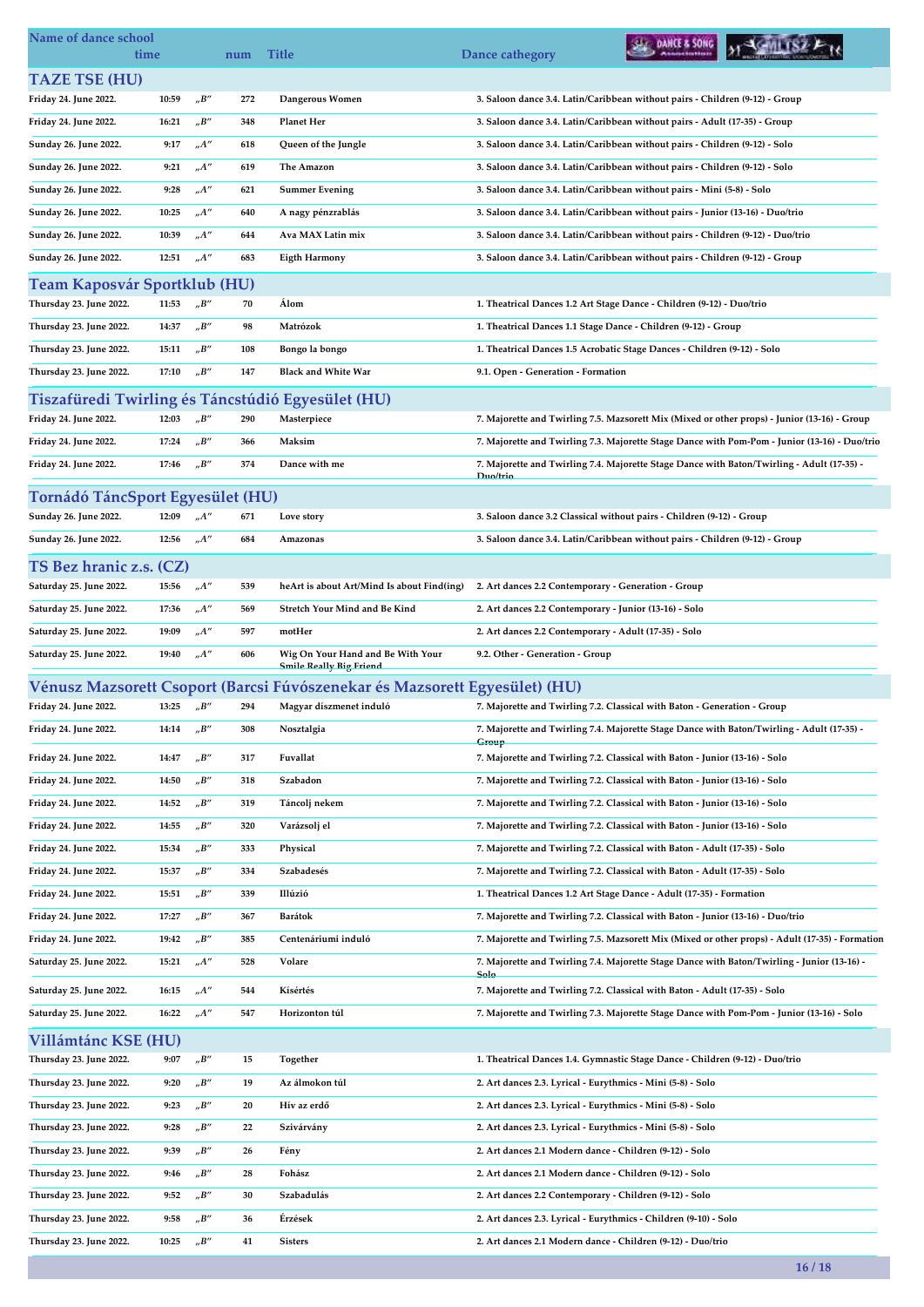| Name of dance school               | time  |                              | num | <b>Title</b>                 | DANCE & SONG<br>Dance cathegory                                                                    |  |
|------------------------------------|-------|------------------------------|-----|------------------------------|----------------------------------------------------------------------------------------------------|--|
| Villámtánc KSE (HU)                |       |                              |     |                              |                                                                                                    |  |
| Thursday 23. June 2022.            | 10:29 | "B"                          | 42  | Way down we go               | 2. Art dances 2.1 Modern dance - Children (9-12) - Duo/trio                                        |  |
| Thursday 23. June 2022.            | 10:52 | "B"                          | 49  | Lendület                     | 1. Theatrical Dances 1.4. Gymnastic Stage Dance - Children (9) - Solo                              |  |
| Thursday 23. June 2022.            | 11:39 | "B"                          | 66  | Belső virágom                | 1. Theatrical Dances 1.2 Art Stage Dance - Children (9-12) - Solo                                  |  |
| Thursday 23. June 2022.            | 13:34 | $n^{\prime}B^{\prime\prime}$ | 78  | Jégvirág                     | 1. Theatrical Dances 1.1 Stage Dance - Mini (5-7) - Solo                                           |  |
| Thursday 23. June 2022.            | 13:39 | $nB''$                       | 80  | Két világ határán            | 1. Theatrical Dances 1.1 Stage Dance - Mini (5-7) - Solo                                           |  |
| Thursday 23. June 2022.            | 13:55 | "B"                          | 86  | Lány Párizsban               | 1. Theatrical Dances 1.1 Stage Dance - Mini (7-8) - Solo                                           |  |
| Thursday 23. June 2022.            | 14:23 | "B"                          | 94  | <b>Ihlet</b>                 | 2. Art dances 2.1 Modern dance - Junior (13-16) - Group                                            |  |
| Thursday 23. June 2022.            | 14:40 | $nB''$                       | 99  | How like that                | 1. Theatrical Dances 1.1 Stage Dance - Children (9-12) - Group                                     |  |
| Thursday 23. June 2022.            | 14:54 | $n^{\prime}B^{\prime\prime}$ | 103 | A nagy utazás és a potyautas | 1. Theatrical Dances 1.1 Stage Dance - Mini (5-8) - Formation                                      |  |
| Thursday 23. June 2022.            | 15:23 | "B"                          | 113 | Táltos                       | 1. Theatrical Dances 1.1 Stage Dance - Children (9-I.) - Solo                                      |  |
| Thursday 23. June 2022.            | 15:29 | "B"                          | 115 | Az én világom                | 1. Theatrical Dances 1.1 Stage Dance - Children (9-II.) - Solo                                     |  |
| Thursday 23. June 2022.            | 15:32 | $nB''$                       | 116 | Földanya                     | 1. Theatrical Dances 1.1 Stage Dance - Children (9-II.) - Solo                                     |  |
| Thursday 23. June 2022.            | 15:35 | $n^{\prime}B^{\prime\prime}$ | 117 | Gladiátor                    | 1. Theatrical Dances 1.1 Stage Dance - Children (9-II.) - Solo                                     |  |
| Thursday 23. June 2022.            | 16:36 | "B"                          | 137 | Beach vibe                   | 1. Theatrical Dances 1.1 Stage Dance - Children (9-12) - Formation                                 |  |
| Thursday 23. June 2022.            | 16:55 | "B"                          | 142 | Tánc az ördöggel             | 2. Art dances 2.1 Modern dance - Junior (13) - Solo                                                |  |
| Thursday 23. June 2022.            | 20:28 | $nB''$                       | 189 | Devil circle                 | 8. Sport Dances 8.4. Sportacrobatics - Generation - Group                                          |  |
| Thursday 23. June 2022.            | 21:09 | $nB''$                       | 201 | Hatalomharc                  | 2. Art dances 2.1 Modern dance - Adult (17-35) - Duo/trio                                          |  |
| Thursday 23. June 2022.            | 21:13 | "B"                          | 202 | Don't play it                | 2. Art dances 2.2 Contemporary - Junior (13-16) - Duo/trio                                         |  |
| Thursday 23. June 2022.            | 21:29 | "B"                          | 207 | Alone                        | 1. Theatrical Dances 1.2 Art Stage Dance - Junior (13-16) - Solo                                   |  |
| Thursday 23. June 2022.            | 21:32 | "B"                          | 208 | <b>Carol of Bells</b>        | 1. Theatrical Dances 1.2 Art Stage Dance - Junior (13-16) - Solo                                   |  |
| Saturday 25. June 2022.            | 9:35  | A''                          | 441 | Angyal                       | 8. Sport Dances 8.4. Sportacrobatics - Children (9-12) - Duo/trio                                  |  |
| Saturday 25. June 2022.            | 10:08 | $n^{\prime\prime}$           | 453 | Végtelen út                  | 1. Theatrical Dances 1.4. Gymnastic Stage Dance - Children (10-12) - Solo                          |  |
|                                    |       | $n^{\prime\prime}$           |     | Útvesztő                     |                                                                                                    |  |
| Saturday 25. June 2022.            | 11:43 |                              | 486 |                              | 2. Art dances 2.1 Modern dance - Junior (13-16) - Duo/trio                                         |  |
| Saturday 25. June 2022.            | 12:56 | A''                          | 509 | Út a szabadság felé          | 2. Art dances 2.1 Modern dance - Junior (13) - Solo                                                |  |
| Saturday 25. June 2022.            | 16:00 | "A"                          | 540 | Totem                        | 2. Art dances 2.1 Modern dance - Generation - Formation                                            |  |
| Saturday 25. June 2022.            | 17:39 | A''                          | 570 | Vissza hozzád                | 2. Art dances 2.2 Contemporary - Junior (13-16) - Solo                                             |  |
| <b>Vonzás KTSE (HU)</b>            |       |                              |     |                              |                                                                                                    |  |
| Saturday 25. June 2022.            | 17:23 | "A"                          | 565 | This is me                   | 2. Art dances 2.1 Modern dance - Junior (13-16) - Group                                            |  |
| Saturday 25. June 2022.            | 19:28 | A''                          | 603 | Homokfolyó                   | 2. Art dances 2.3. Lyrical - Eurythmics - Junior (13-16) - Group                                   |  |
| Sunday 26. June 2022.              | 11:21 | "A"                          | 656 | A túlélők                    | 1. Theatrical Dances 1.1 Stage Dance - Junior (13-16) - Group                                      |  |
| Sunday 26. June 2022.              | 16:05 | $n^{\prime\prime}$           | 715 | Döntés                       | 4.2. Stylized folklore - Junior (13-16) - Solo                                                     |  |
| Sunday 26. June 2022.              | 16:17 | "A"                          | 719 | Allati éjszaka               | 9.1. Open - Junior (13-16) - Formation                                                             |  |
| Sunday 26. June 2022.              | 16:37 | A''                          | 725 | Forogj világ                 | 4.2. Stylized folklore - Junior (13-16) - Formation                                                |  |
| Welldance Sporttánc Egyesület (HU) |       |                              |     |                              |                                                                                                    |  |
| Thursday 23. June 2022.            | 16:05 | $n^{\prime}B^{\prime\prime}$ | 127 | Captain Jack-Candyman        | 8. Sport Dances 8.1. Acrobatic Rocky - Junior (13-16) - Group                                      |  |
| Friday 24. June 2022.              | 11:32 | "B"                          | 281 | Dream Team                   | 5. Trend Dance 5.1. Pop (Dance Floor) - Children (9-12) - Formation                                |  |
| Friday 24. June 2022.              | 15:19 | "B"                          | 328 | <b>Magic Ladies</b>          | 7. Majorette and Twirling 7.5. Mazsorett Mix (Mixed or other props) - Children (9-12) - Group      |  |
| Friday 24. June 2022.              | 16:37 | "B"                          | 352 | <b>Magic Ladies</b>          | 7. Majorette and Twirling 7.4. Majorette Stage Dance with Baton/Twirling - Children (9-12) -       |  |
| Friday 24. June 2022.              | 21:00 | "B"                          | 410 | <b>Welldance Rangers</b>     | Group<br>5. Trend Dance 5.1. Pop (Dance Floor) - Junior (13-16) - Group                            |  |
| Saturday 25. June 2022.            | 15:23 | "A"                          | 529 | Rebel Girl                   | 7. Majorette and Twirling 7.4. Majorette Stage Dance with Baton/Twirling - Junior (13-16) -        |  |
| Saturday 25. June 2022.            | 16:17 | "A"                          | 545 | Beggin                       | Sele<br>7. Majorette and Twirling 7.4. Majorette Stage Dance with Baton/Twirling - Adult (17-35) - |  |
| Saturday 25. June 2022.            | 19:32 | "A"                          | 604 | Welldance Army - KILL BILL   | Solo<br>7. Majorette and Twirling 7.4. Majorette Stage Dance with Baton/Twirling - Adult (17-35) - |  |
| Sunday 26. June 2022.              | 9:39  | $n^{\prime\prime}$           | 625 | Woman                        | Group<br>5. Trend Dance 5.1. Pop (Dance Floor) - Children (9-12) - Solo                            |  |
| Sunday 26. June 2022.              | 12:41 | $n^{\prime\prime}$           | 680 | Love again                   | 7. Majorette and Twirling 7.4. Majorette Stage Dance with Baton/Twirling - Children (9-12) -       |  |
| Sunday 26. June 2022.              | 16:14 | $n^{\prime\prime}$           | 718 | <b>Welldance Unity</b>       | Solo<br>8. Sport Dances 8.1. Acrobatic Rocky - Adult (17-35) - Formation                           |  |
|                                    |       |                              |     |                              |                                                                                                    |  |
| Sunday 26. June 2022.              | 16:22 | $n^{\prime\prime}$           | 720 | Crazy Girl                   | 5. Trend Dance 5.1. Pop (Dance Floor) - Junior (13-16) - Solo                                      |  |
| Sunday 26. June 2022.              | 16:49 | "A"                          | 728 | <b>Rythmic Squad</b>         | 5. Trend Dance 5.1. Pop (Dance Floor) - Junior (13-16) - Group                                     |  |
| Sunday 26. June 2022.              | 18:21 | "A"                          | 752 | <b>Welldance Power</b>       | 5. Trend Dance 5.1. Pop (Dance Floor) - Junior (13-16) - Formation                                 |  |
| Sunday 26. June 2022.              | 18:39 | $_nA''$                      | 757 | <b>CRAZY CHICKS</b>          | 6.1. Hip Hop - Street Dance Mix - Junior (13-16) - Formation                                       |  |